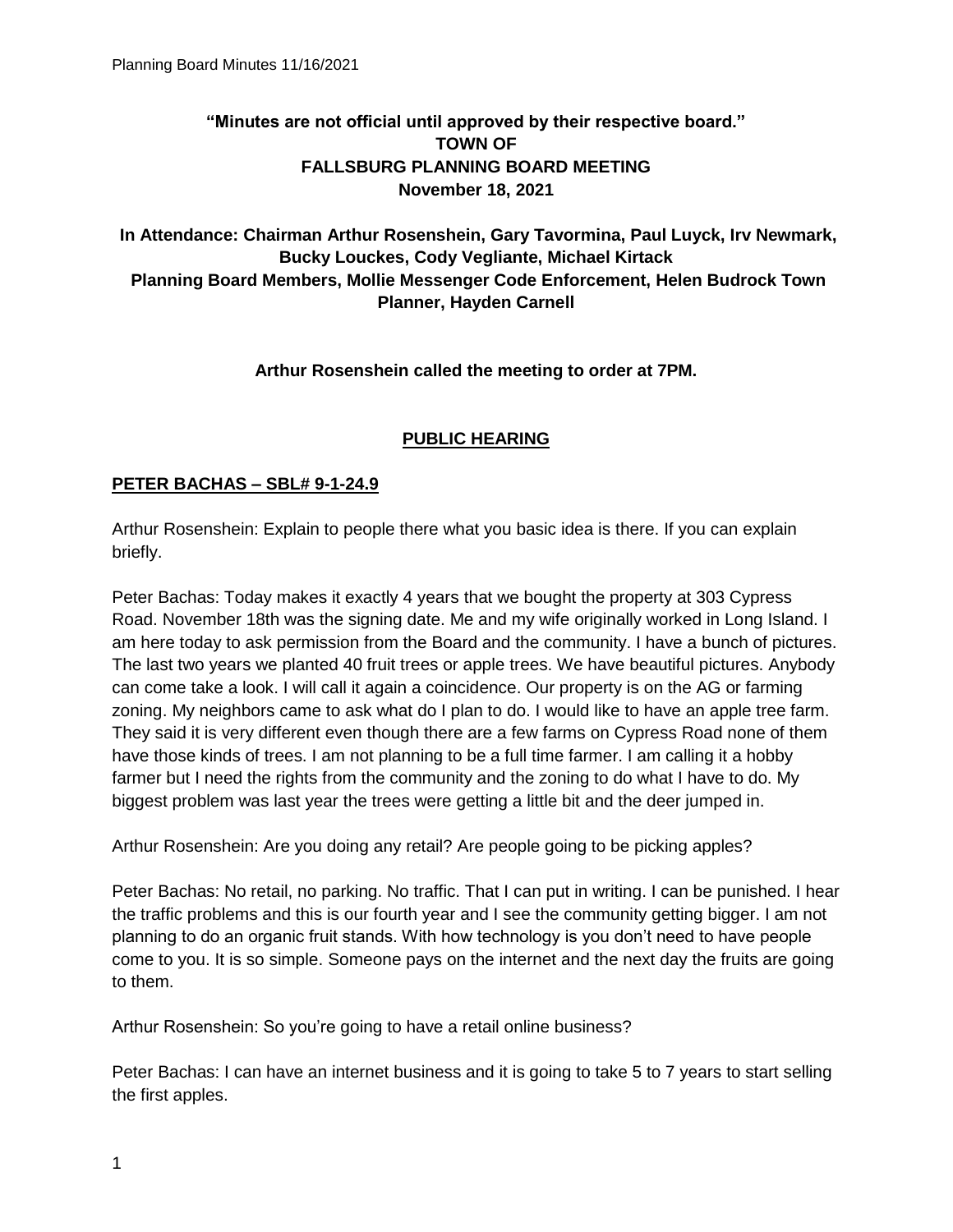Arthur Rosenshein: Anybody have any questions?

Bucky Louckes: Did we get the mailings?

Mollie Messenger: Yes.

Arthur Rosenshein: Anybody from the public? No? Public closed.

### **NBY HURLEYVILLE LLC – SBL# 26-1-36**

Joel Kohn: My name is Joel Kohn and I am presenting this subdivision. This is our property on 450 Main Street. It is in the R zoning district. It is an existing parcel of 11.9 acres with two houses in the front. The owners are proposing to make it a 5 lot subdivision with 4 additional lots and 4 additional homes. 2 of the homes will be within the town water and sewer district. The sewer district line runs approximately 600 feet over the line in Main Street in Hurleyville. The 2 back lots will be bigger lots with their own septic.

Arthur Rosenshein: Anybody have any questions?

Denise Sullivan: What is proposed to be built on those lots?

Joel Kohn: There will be single family homes on each of their lots.

Janice Halpret: My question is how are they going to maintain the wetlands that are currently there?

Joel Kohn: The wetlands are shown on the site plan and the subdivision submitted to the town and will be maintained. The project will not encroach.

Arthur Rosenshein: Any further questions? Anybody else? Public hearing is closed.

### **HASBROUCK ESTATES – SBL# 12-1-30.1**

Jay Zeiger: Jay Zeiger and Kirk Rother on behalf of the applicant who also here.

Kirk Rother: The application before the Board is for a duplex development approximately 60 acres of land on the east side of Hasbrouck Road just north of Zimmerman Road. This is the application. There is acreage not used by this development. The Planning Board has asked us to show what conceptually could be done here in the future. This conceptually shows 50 additional 1 and 2 family dwelling units on the acreage. This has not been engineered at the time.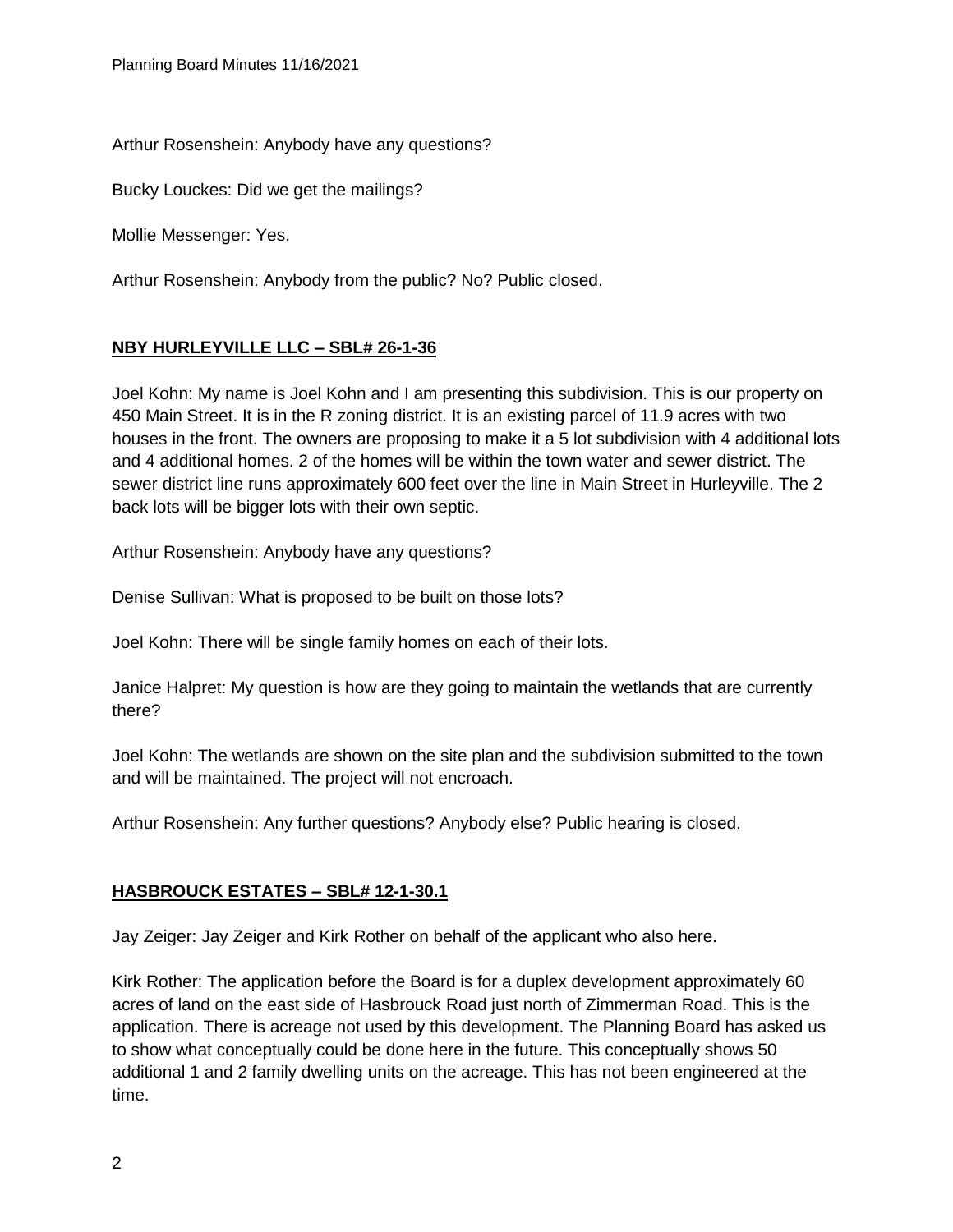Jay Zeiger: It is part of the SEQR application and part of the documents but we are not asking for approval tonight.

Kirk Rother: For the purpose of the environmental review we are looking at the project as a whole. We were in front of this Board from 2017. We had public hearings in 2018. Given COVID and some zoning change issues we have been idle for a little while. Given the passing of time the Planning Board thought it would be appropriate for another public hearing.

Jay Zeiger: At the last public hearing one of the concerns was a drainage area or wet area that the home owner's that were here were experiencing drainage issues. As a result of that the Planning Board asked Kirk to do an analysis as to what possible impact with what we were doing would have on that circumstance. Kirk I will let you fill in the scientific version if you will. The unscientific version is that the runoff from this property doesn't go in that direction.

Kirk Rother: Do you want me to add more to that?

Arthur Rosenshein: You can in response to questions.

Kirk Rother: A portion of this entrance was built years back, maybe 2005ish. Some of the residents on Hazelnut indicated that when it was done it adversely affected drainage on the west side of Hasbrouck Road. The current plan of development places everything on the backside of the ridge. There is a little bit of parking that is right on the crest where we are taking the drainage from that parking area and sending it back this way to the stream and goes south to 52. We did follow up on those drainage concerns. We went out to the site. We couldn't identify any obvious reason they were getting a drainage impact from this pavement other than it became apparent there was a culvert under Hasbrouck Road. We met with the town engineer, Mollie, and DPW and it turns out that the DPW because of concerns of this resident blocked this culvert and installed a new culvert down in this area and installed a ditch on this property. I don't know if that work was done after we had our public hearing in 2018 or before but when we all met out there we couldn't identify what current impact was present.

Dan Burkowitz: My concern is what we talked about in the first meeting and the second hearing. I am assuming most of you have read the traffic study. It indicates some serious concerns not by the public or neighbors but by the engineering. They did the study in August of 2020 and indicated that the intersection of Hasbrouck and Route 52 would create serious hazards including County Route 42 and 52 as the traffic flows into it. It indicated it would additional concern to traffic.

### Discussion.

Dan Burkowitz: The second one is County Route (inaudible) and state route 52. Why am I talking about something that is documented?

Arthur Rosenshein: You are making a comment so we need to know what you are talking about.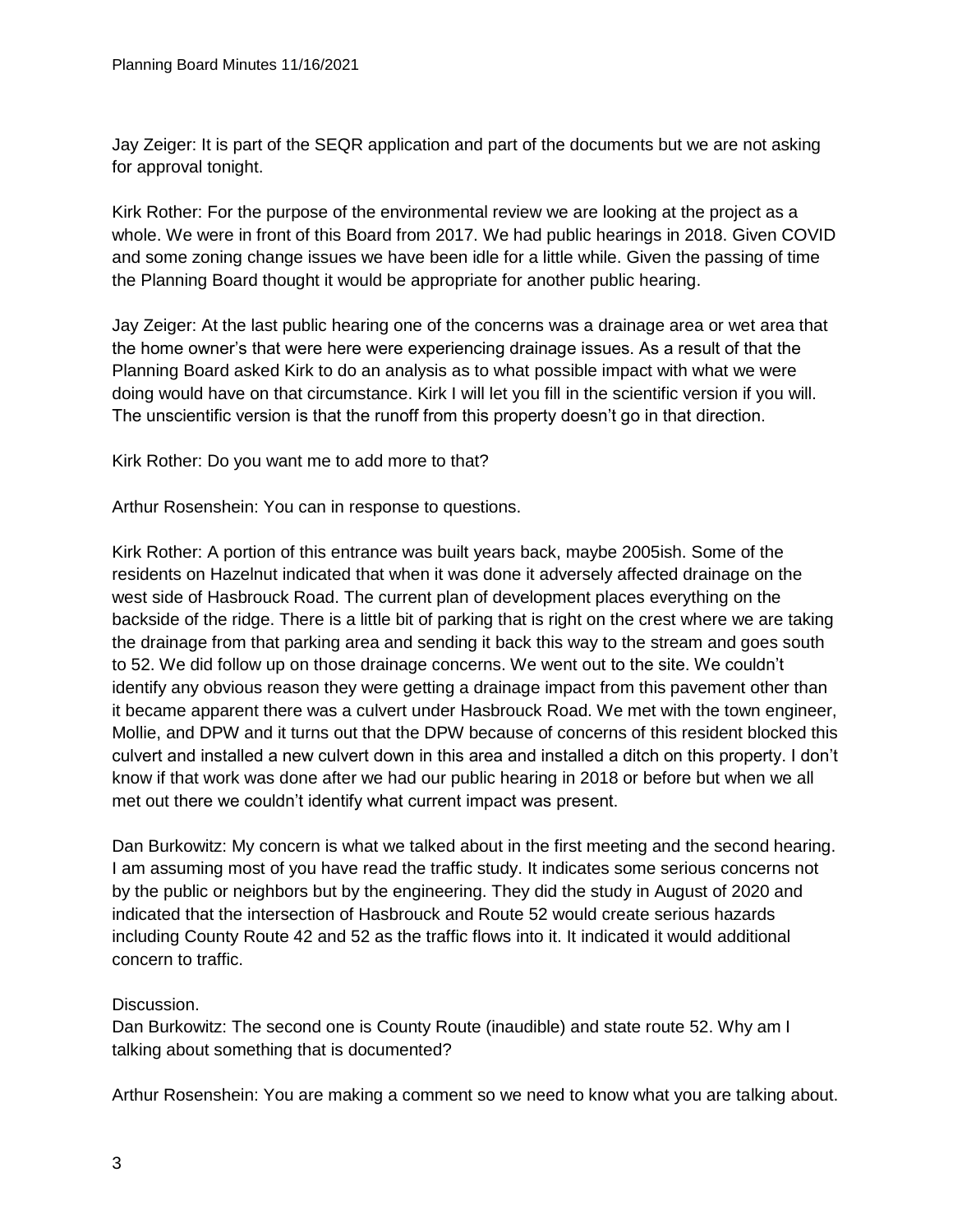Dan Burkowitz: Okay so it is in your file. My only concern is that I expressed it a second time since we anticipated 300 cars coming on a road that has no shoulder with your own study indicating there would be a serious concern for traffic. Second point the last time we were here together we have 50 yards to the crest of the road. You were very surprised when I said there is a hill that goes up Hasbrouck A Road and the fact that we have traffic that includes tractor trailers. My vision always is my neighbor drives three a times and some elderly person from this development will come up and get confused for 2 seconds while he is doing 40 miles per hour. Your own traffic study indicated the concern about traffic from Zimmerman to the top of the crest. All of that is documented in your files. My question is how do we handle that? The recommendation of the traffic study is to ask the state to put a turn lane on 52 so this traffic can move. The likelihood of the state doing that is very low. We have a problem with traffic and accidents. This is just accidents waiting. I think the developer needs to find ways to address it. I think the Planning Board needs to address that issue urgently and aggressively.

Arthur Rosenshein: Do you have any observations you have made on those intersections?

Dan Burkowtiz: Before Shabbas you can see if I can coming home from Liberty and trying to make a left on my road there are certain Fridays where it is 10 or 15 minutes from the traffic light where the theater to Bum and Kels to make a left onto my road.

#### Arthur Rosenshein: Thank you.

Mary Adams: I agree I have read the report. It is a huge concern. I just wanted to add to that. If you were to go for a walk along that road especially in the summer after the Zimmerman Development was put in a couple years ago, I've been there 6 years, now they are way more people walking on that road. They walk up Zimmerman and take a left along Hasbrouck and go to Loch Sheldrake. There is no sidewalk. There is no where to go. I wear boots so I can jump into the weeds. He said 40 miles an hour? I have clocked it. 60 miles an hour.

#### Arthur Rosenshein: Zimmerman Road?

Mary Adams: You know if you were coming from Grahamsville, instead of going to Woodbourne and taking a right, you would take a right on Hasbrouck and take Hasbrouck A. They must cut across. They avoid Woodbourne. They fly over that hill. I don't think they could see anyone before they come to that entrance. The hill is here, there is a bit of a corner, then they are on it. That wasn't the point I was going to bring up. One I was wondering how far along is the environmental EAF they were supposed to refile. I didn't see it in the file. How is the SEQR going? Did it get approved? Mollie Messenger: No.

Kirk Rother: It is ongoing.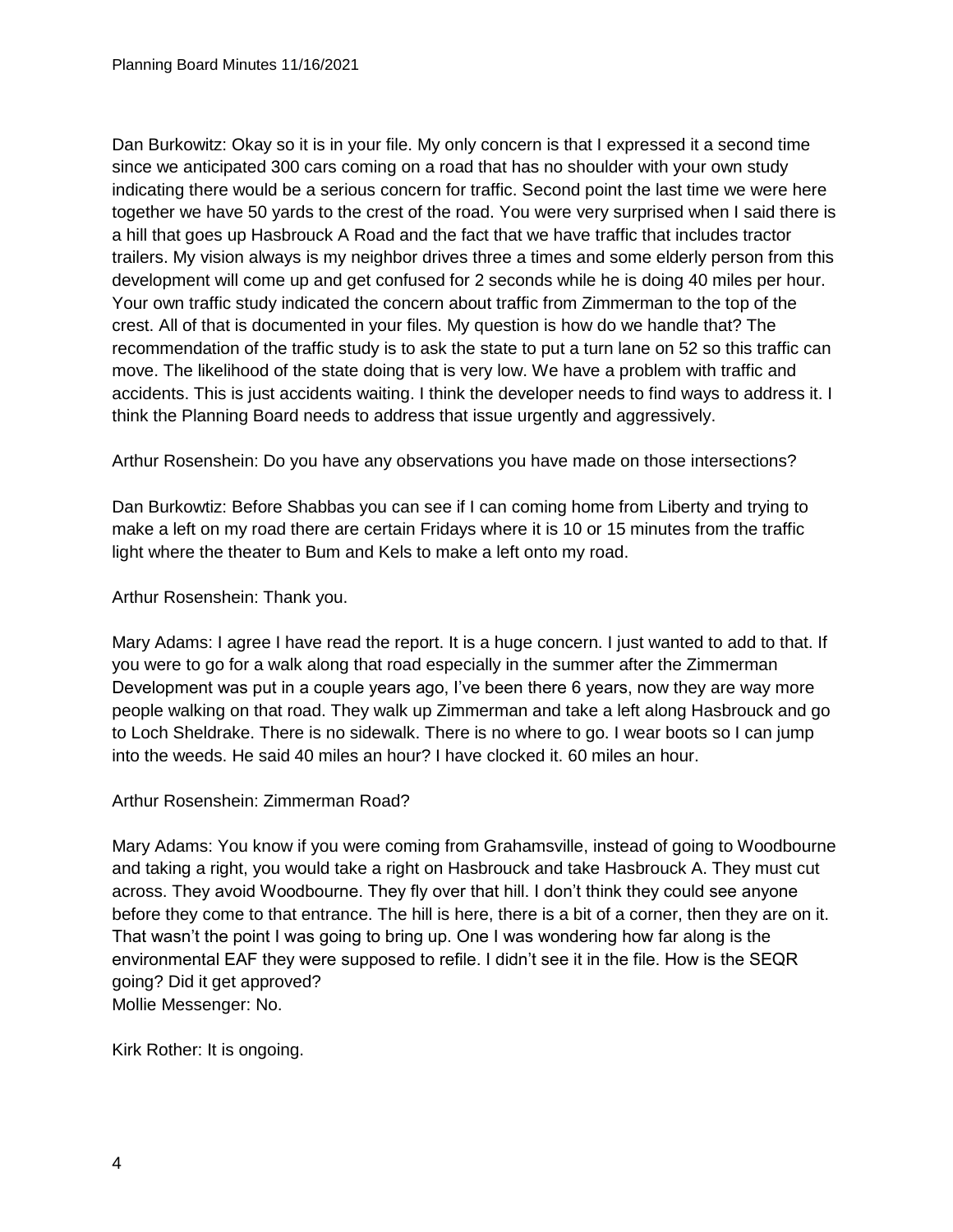Mary Adams: Okay. The other one is about water. When I look at the different projects I noticed Luxor is on it. We're not talking about it but they have asked for 90,000 gallons of water a day. This project has asked for 90,000 gallons a day. The Whitaker has asked for 110,000 gallons a day. I don't know about the development on 52 but it is a huge development.

Arthur Rosenshein: Westbourne.

Mary Adams: It is big enough to be asking for 90,000 gallons of water a day. I have a big concern and this was part of what the comprehensive plan was talking about. How and when will we do an in depth plan of our water usage? Is it viable? Can we possibly supply that kind of water? When already now we have water pressure issues, leakage issues, and last summer I had several warnings of extra dumpage into Lake Evans pond because it is off the water treatment plan. They have to release water because of the intense storms and drainage.

Mollie Messenger: It is like Vacation Village.

Irv Newmark: The sewage treatment plant? In times of heavy rains it may be too much for the plant that they get overflow. That is a different issue than the drinking water issue.

Mary Adams: Drinking and sewage. What it does say on the report that they are going to require an extension of their water usage from the Town Board or from you.

Mollie Messenger: They said from the district.

Arthur Rosenshein: They are asking for an extension so they are in the town water.

Mary Adams: I just really want to question our overview plan for usage of water. Do we really want to extend them into our district? There was a plan to have water come down through Zimmerman and that mobile home park and there were questions of how that was going to work. It just feels to me that there is a lot of unsolved issues. I would like to say from all of us that live in that area that we would like this project not to go forward until these solutions are clear. Particularly about the traffic.

Barbara Urie: I agree with everything said particularly about the traffic. Another thing just because of the heavy rain we've had lately there has been drainage problems everywhere. I live on 145 Hasbrouck A and I can't walk across the lawn without my shoes squishing. My crawl space is inundated with water. As weather changes I don't know how that will affect drainage. Also what Mary mentioned about the trailer park. I am in agreement with what the two of them have presented.

William Mench: I live on Hasbrouck Road. My house is right here in the picture. I wanted to mention or add to Dan's statements. There is a ridge right up here. The cars come over that ridge on Hasbrouck A Road coming down the hill toward Zimmerman. Every year I have at least one if not 2 deer hit and killed and they land in my driveway. This particular year it landed in my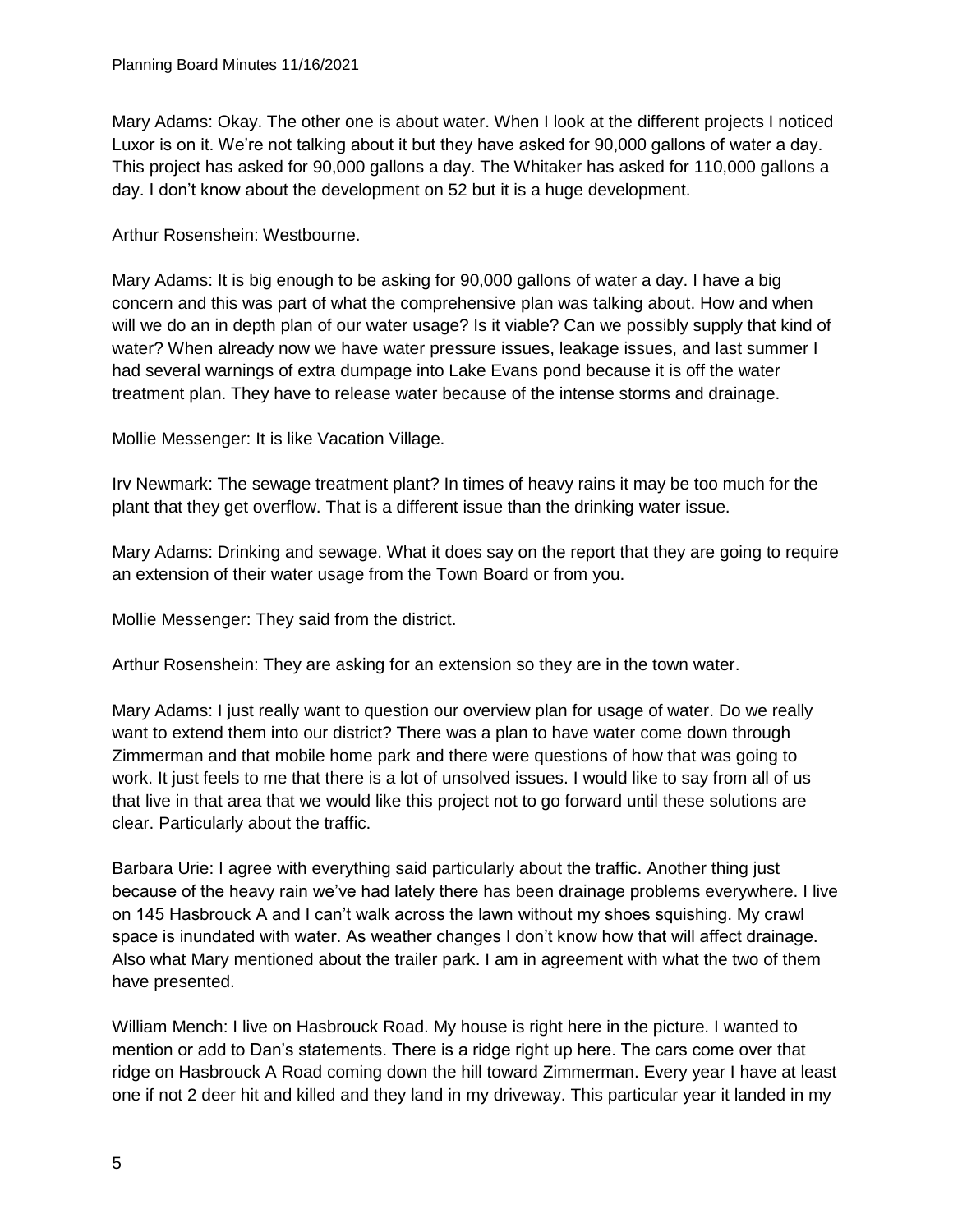next door neighbor's driveway. As far as the traffic the danger to pedestrians is severe. They can't see coming over that ridge. I had another question because the duplex part was throwing me off. There is 40 structures. There will be 80 families.

Jay Zeiger: Right.

William Mench: The other thing with the traffic is this the only entrance?

Kirk Rother: At this point yes.

William Mench: So people will be making a left out of here leaving. Again people coming over that ridge are not going to see them. Potentially a lot of automobile accidents could happen. Maybe if you added an additional entrance to Zimmerman or Route 52 because why put them on a tiny road like Hasbrouck A rather than a highway? The other concern I have was about the parking for people who do not make it on Friday night before sundown. They will have a space here on your picture to park? Are you going to gate them off like vacation village or no? Just let them in?

Jay Zeiger: On Sabbath they can't drive at night.

William Mench: If they don't make it are you going to gate them out?

Arthur Rosenshein: What happens to them?

Bucky Louckes: What happens at Vacation Village is the gate is locked. If they don't make it are they going to park and walk?

William Mench: Right and there is no availability to park on Hasbrouck A Road.

Kirk Rother: I don't anticipate that to be the case.

William Mench: So there won't be a gate.

Applicant: Nobody is going to be on Hasbrouck A. Worst scenario they will park right on here. In an development you have plenty of room to park over here.

William Mench: That was my main concern that people would be trying to park on Hasbrouck A Road.

Jay Zeiger: The gate would be after the community center.

William Mench: That was my concern.

Arthur Rosenshein: Anybody online?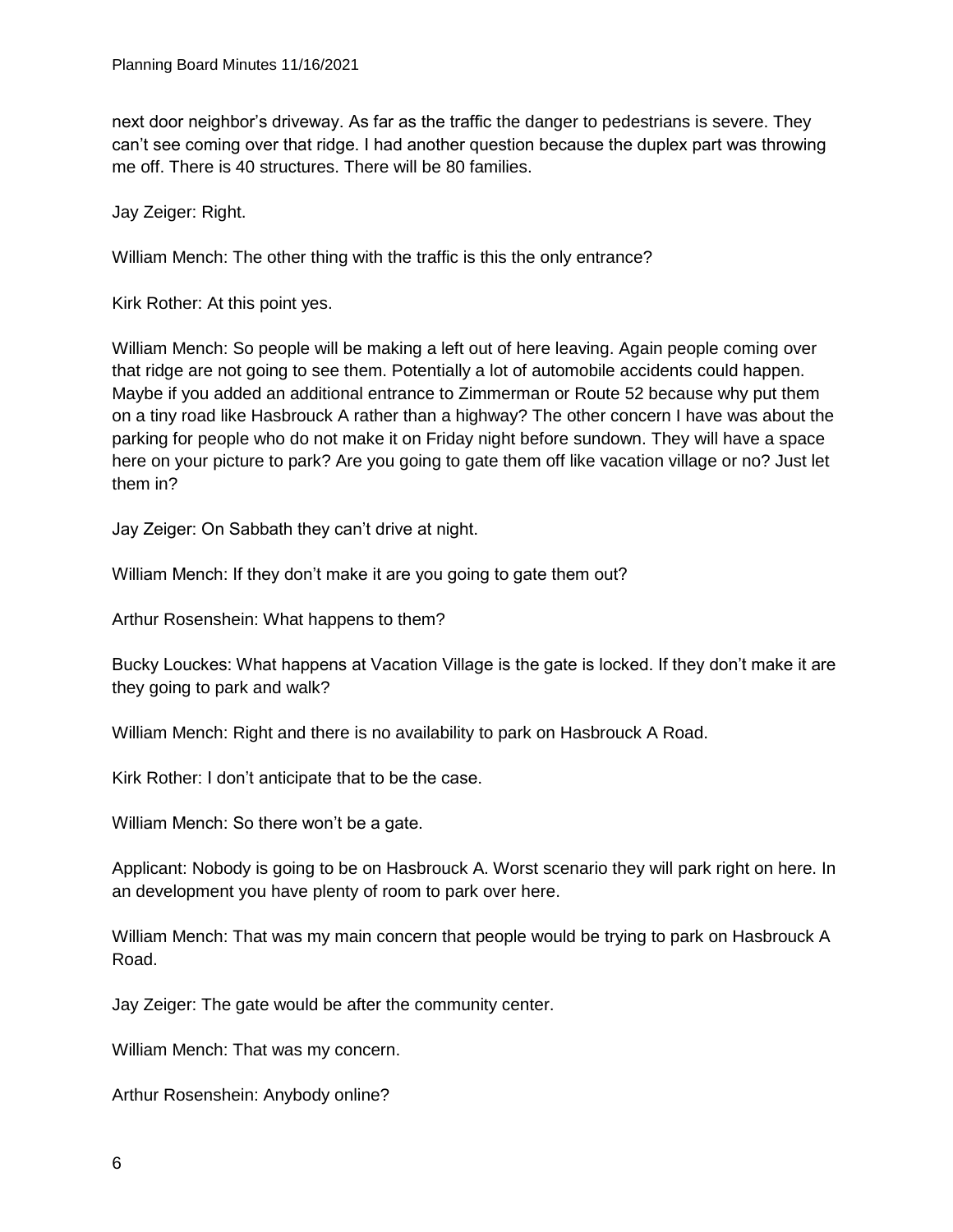#### Mollie Messenger: 2.

Gary Koutcher: My concern is going to be the security lighting for all of these units. I am requesting that the lighting plan should be dark skies compliant which means the whole environment won't be lit up. It helps people sleep better. I noticed that sometimes when you drive in the summer it looks like there is a spaceship landing in the hills. It is all lit up and bright. We don't want to have another lighting fiasco for this case. This amount of lighting affects all of the residents along the different neighborhoods. This is a massive development that will get larger with time. The second time I would like Kirk and Jay to commit is that the lighting is (inaudible). I would like the lighting to be full cut off lightbulbs. The light goes down and doesn't go into the air or straight out. It is super easy to do. I look at Sushi Boats and they have light bulbs just sitting and lighting up the whole area. Even though they are closed all night it is bright. The lake is already lit up by them. Thank you.

### Arthur Rosenshein: Thank you. Who is next?

Tiray Stryker: I do live at Sheldrake Shores. I know a lot of you have spoken about the traffics. I do agree with a lot of the issues. I have read the studies and have concern about the traffic. I am also very aware of the Luxor Jr future development. It is my understanding that they are looking to have 1,000 new residents and 1,000 residents for Hasbrouck Estates. If you put those two developments together we have talked about traffic we have now this will be further compounded. I would like to ask the Board to take a very comprehensive plan looking at all of these developments together. Also to include the construction phase in there when there will be a lot of big trucks coming through. From what I understand it can take up to 2 years for the construction so that will have a lot of impact on the roads. I walk a lot. I walk on Hasbrouck A and Route 104 to go Suny Sullivan and I will just add that Route 52 is a busy commercial highway with semi trailers driving through on a regular basis. It is already bumper to bumper during peak times. With potentially 2,000 people coming to this area with 1 lane roads and no sidewalks I am very concerned. I love our peaceful and beautiful community and hope we can keep that intact as we look at future developments. That is the end of my comments.

#### Arthur Rosenshein: Anybody else want to comment?

Mary Adams: I just wanted to mention that I think most of us that own houses up here have noticed our values have gone up tremendously. The value of my house has gone up \$50,000 because people have left New York because it is so beautiful. I have also heard people say don't ever go to Fallsburg because the traffic is horrendous. That is before these 2,000 people. We are already getting a reputation. You have my point. I don't want to be the town that nobody comes to.

Arthur Rosenshein: When you say 1,000 it is a family. The actual number is not 1,000.

Mary Adams: It is 400 for Luxor Jr.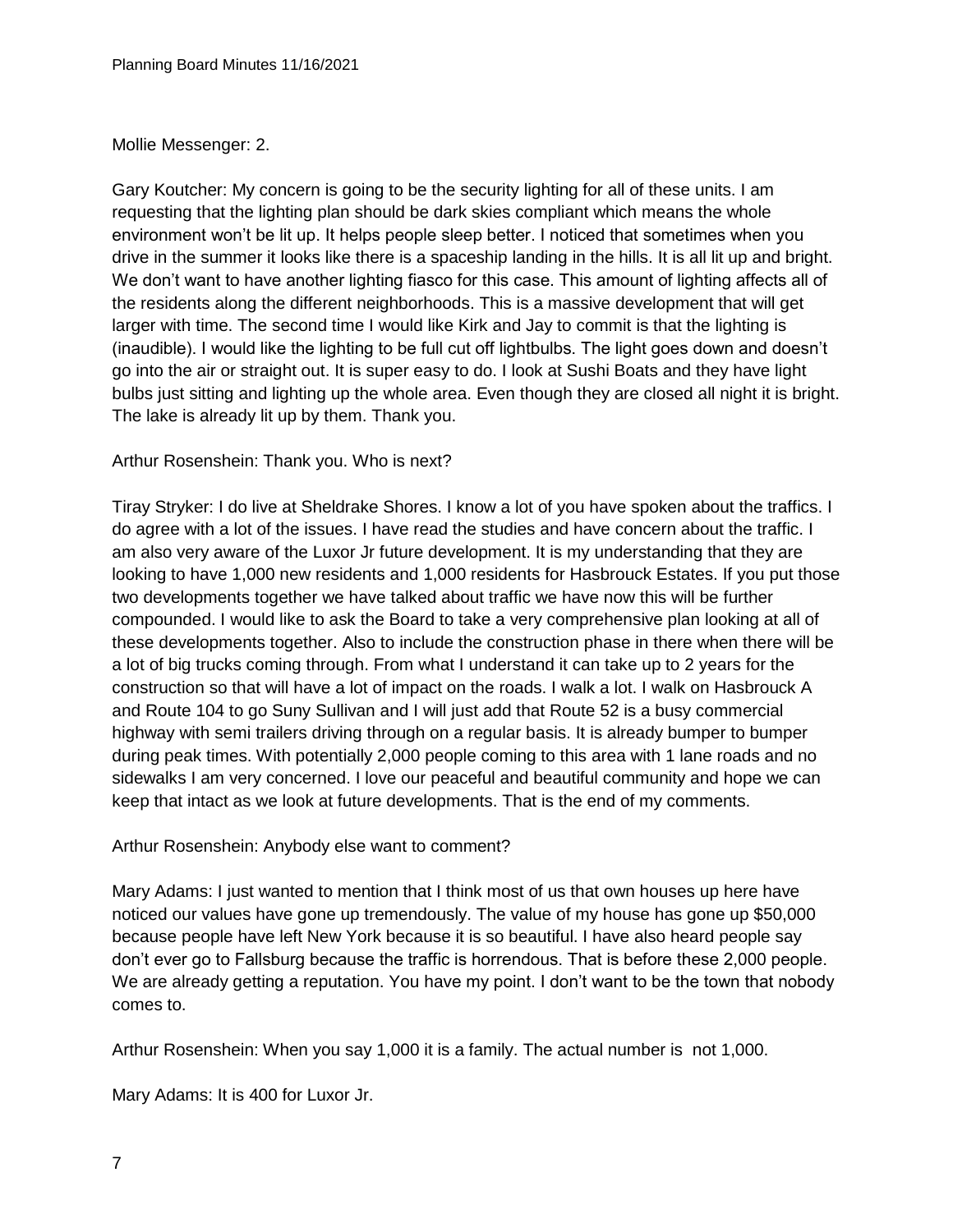Arthur Rosenhsein: I am just saying the number mentioned of 1,000. How many units?

Jay Zeiger: 80.

Mary Adams: There is approximately 8 people per house.

Arthur Rosenshein: I just wanted to mention that the number might be a little larger sounding than it really is.

Mary Adams: Okay let's just say 800 each that's 1,600 total. That's 400 cars perhaps and that is still coming to this from both directions and that is coming to this teeny Loch Sheldrake town one lane highway.

David Katz: I just wanted to synthesize some of the last few comments. By making that these proposed projects, we need to look at them all together, are of the magnitude that will fundamentally impact the character of this area. I think it is a mistake to look at them as so many units here and there. At aggregate they will have a fundamental impact not only on traffic, water usage, sewer usage, lighting, and everything mentioned but also on the fundamental impact on the very nature of this area. I think these decisions are quite serious. I would argue strongly for a comprehensive plan that carefully balances development with preservation of what makes this area so special. Thank you.

Arthur Rosenshein: Anybody else? In that case public hearing is closed.

#### **NEW BUSINESS**

Gary Tavormina: I think before make decisions of approval or disapproval we should have letters from the town that there is availability of water and sewer so we don't run into low pressure like we did last summer.

Arthur Rosenshein: People are now asking what is the status. What we do at the Planning Board is we get the okay from the town engineer that there is enough water and sewer. On the other hand we talk to people who work in the water and sewer departments and they tell us a different story. Maybe if we had reports it would possible to know what is going on.

Mollie Messenger: You get a report for each development and know how much water usage they are. If you are asking for a cumulative report we have a water model that runs the numbers.

Michael Kirtack: I think what we are asking is there enough water in the future not right now.

Mollie Messenger: That is why we continue to build wells and water towers.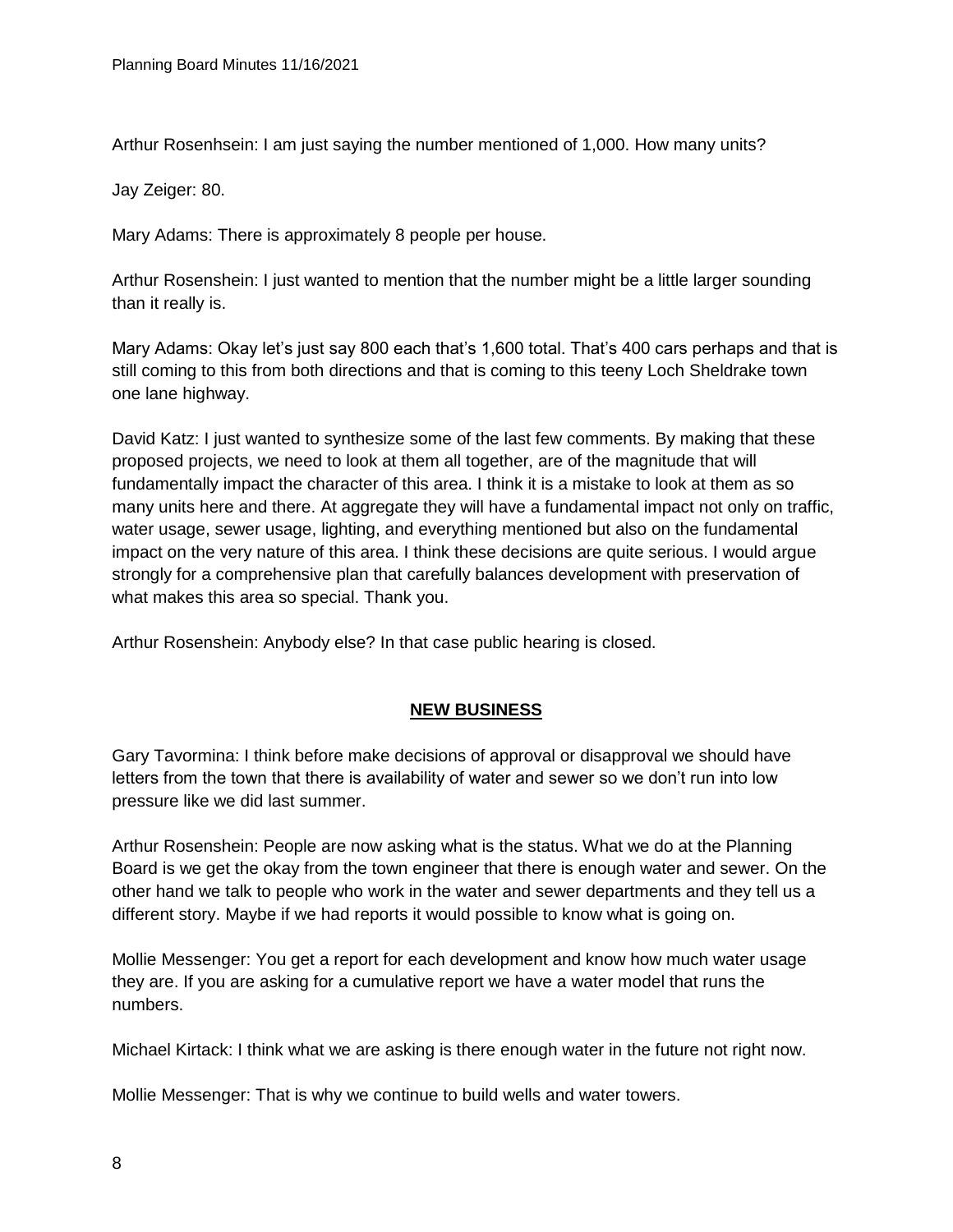Arthur Rosenshein: Is there some kind of print out or something which would give us some idea of future plans? We are getting a lot of questions.

Mollie Messenger: We have the numbers of developments which is why we are planning for a water and sewer upgrade. Is it something that we can get a report on? I can ask the Town Board to put together a report together.

Gary Tavormina: If we approve these all of these developments the Town has to supply water and sewer. This Board should not put the town in that position.

Mollie Messenger: That's why you rely on consultants.

Arthur Rosenshein: Just so we can get something for our purposes. If you can put in that request it would be appreciated.

Mollie Messenger: It is a loaded request. For some reason Dorothy has her hand. I am not sure if you missed the public hearing.

Arthur Rosenshein: We officially closed the public hearing so I don't think I can open it again.

### **PETER BACHAS – SBL# 9-1-24.9 – Requests site plan approval for an apple farm. Zone: AG. Acres: 28. Location: 303 Cypert Rd., Woodbourne. Cross Roads: SR 42.**

Arthur Rosenshein: Mollie do we have a site plan of some kind?

Mollie Messenger: He submitted it. Did you bring the email?

Arthur Rosenshein: I have an aerial photo which may be all we need. Home based business maybe?

Mollie Messenger: He is looking for a site plan approval for an orchard to allow commercial sales in the next 5 years for a farm stand. You are not having people come in there to pick their own. You are trying to sell on the internet and a farm stand.

Peter Bachas: No farm stand ever. I am saying farm stand as a community event. We will go to the farm stand.

Irv Newmark: Farmer's market.

Peter Bachas: Right. No retail on the property. No parking.

Arthur Rosenshein: Let's see if we can voice this. Site plan approval for an orchard with online sales permitted.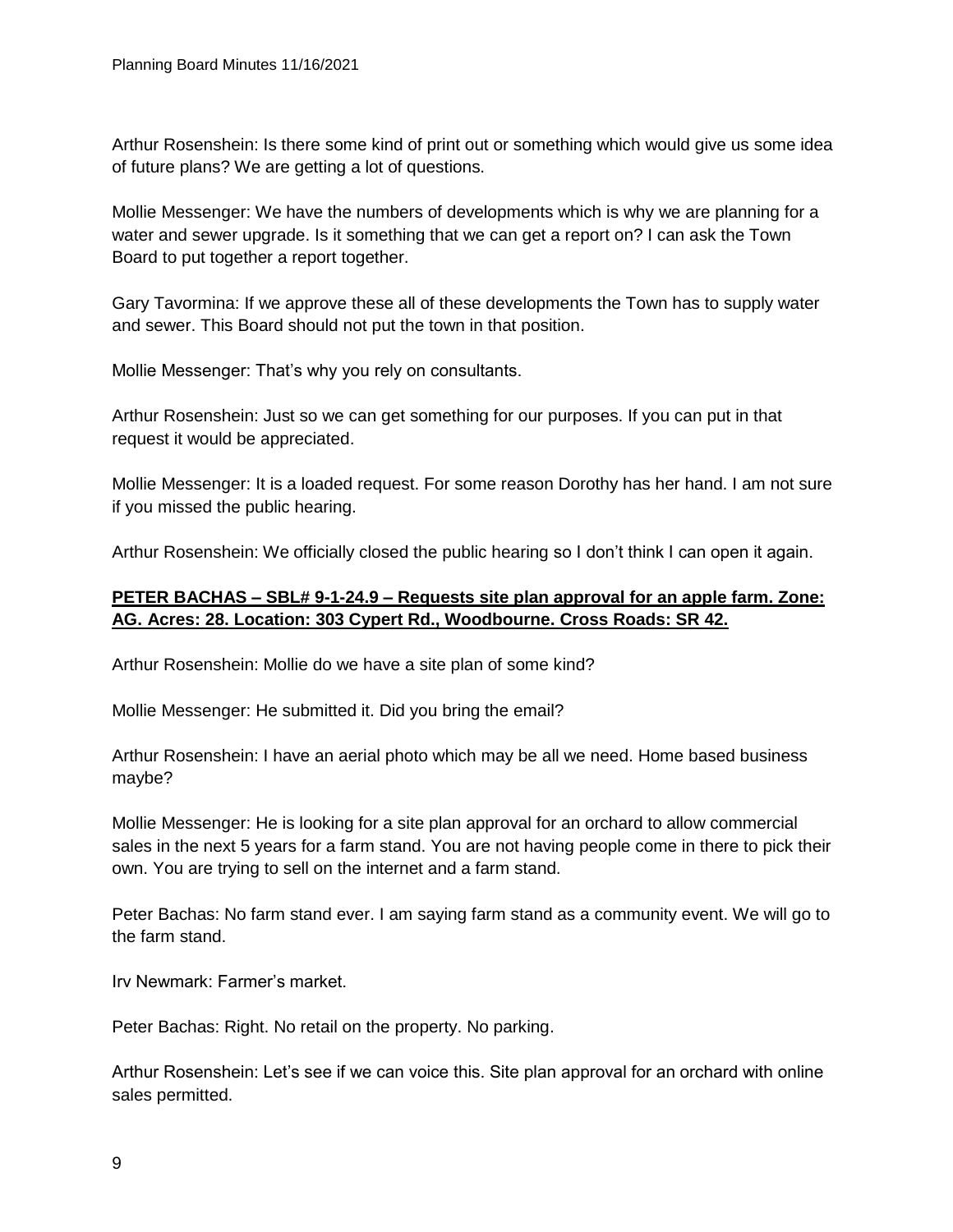### **MOTION:**

Bucky Louckes motions for approval. Michael Kirtack seconds. All in favor.

## **CAMP MASMIDIM – SBL# 41-1-18.1 – Requests site plan review to add two 100' x 34' dormitories, five 84' x 25' staff housing buildings and approvals to keep five temporary classroom trailers permanently. Zone: REC. Acres: 92.14. Location: 69 Silver Lake Rd., Woodridge. Cross Roads: Rosemond Rd.**

Arthur Rosenshein: Requests site plan review. 2 100 by 34 dormitories and 5 84 by 25 staff buildings. Approval is to keep 5 temporary there permanently. I don't think we want to do that.

Joel Kohn: This is an existing summer camp. It is 22 acres. This group bought it in 2018. It has been dormant for the last year or so. He is trying to improve the camp. He is working with the town to close out all open permits. He is trying to be inside the place. This is in a zoning where camp is not an allowed use. There are currently about 533 occupants on the camp. They are supposed to demolish an existing old swimming pool and old basketball court on the property and put up 5 84 by 25 staff housing units. Each of the buildings will have 3 units for a total of 15 additional staff housing units. We are proposing to add 2 100 by 34 dorms with approximately 60 campers in each.

Arthur Rosenshein: What would be the new total of students?

Joel Kohn: 743.

Irv Newmark: Is this where the vegetarian hotel was?

Joel Kohn: Yes. We are talking about the temporary classrooms. We call them temporary because they received temporary approval a couple years. They had to remove it. They did not remove. They are now asking the Planning Board to leave them permanently with proper building permits, plans, and approvals from the Planning Board and Building Department.

Arthur Rosenshein: What is the status Mollie? Is it a permitted use?

Mollie Messenger: It is not permitted. You just stated you are asking for permission to keep them permanently?

Arthur Rosenshein: So it is not permitted. Minus the ZBA they cannot do it.

Mollie Messenger: Right. He is coming on to introduce the project to everybody. The Building Department has been at this property several times. They are working with their engineers. They have buildings that need a lot of work. They are looking to add buildings and looking to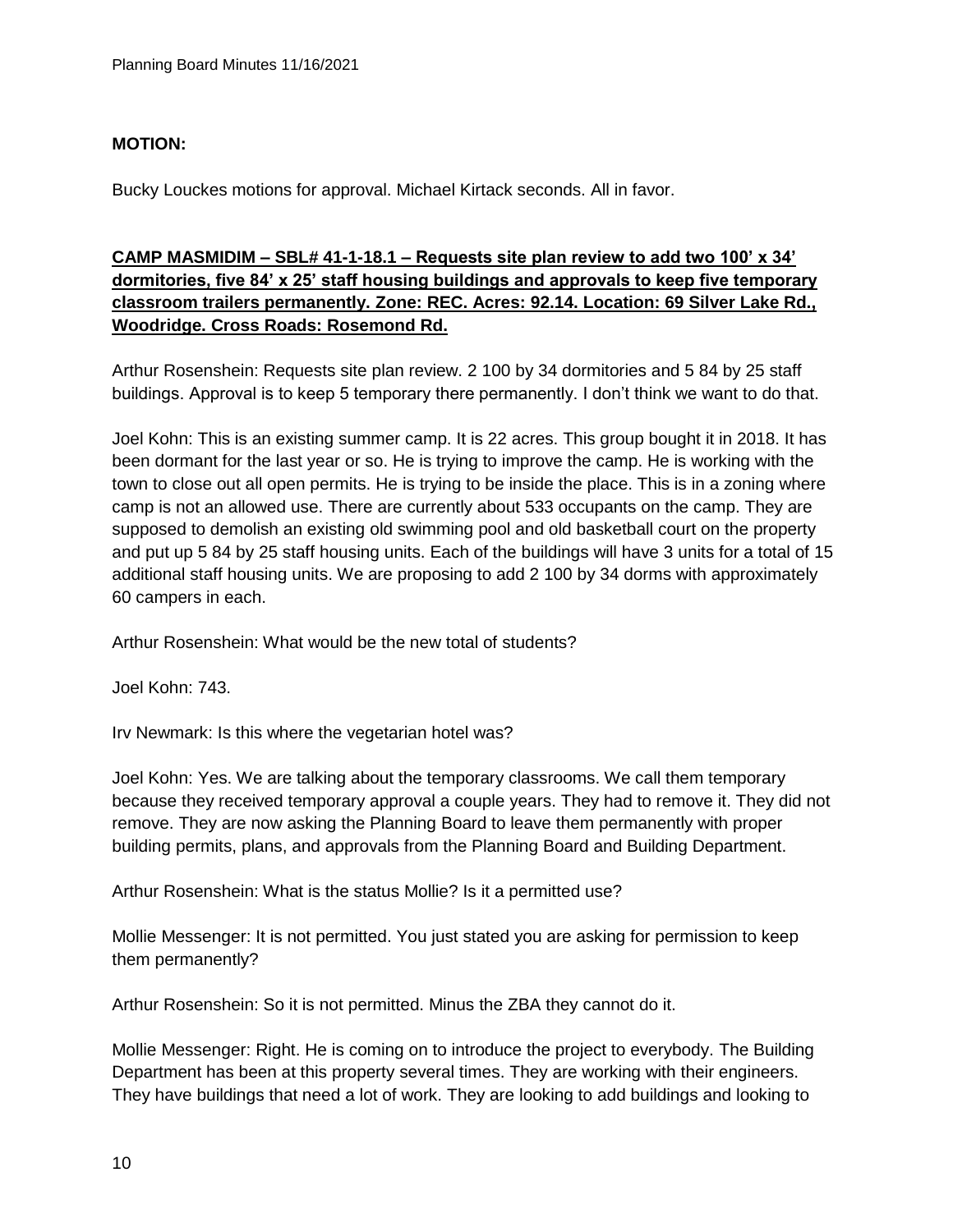right a wrong as far as having permanent trailers stay there instead of putting up regular buildings. What I would suggest for this meeting is they need to have Ken and Helen brought on board. We are going to need Helen to review the site just to make sure they install the other recreational zoning codes we have. I would suggest a work session also and from that work session we'll be able to give the Board more direction on where they are heading. They have been working hard to clean up old permits and clean up old buildings and move this property in the right direction.

Arthur Rosenshein: With that we will ask for our planner to come on board to facilitate matters and our engineer to look at it.

Bucky Louckes: Also take into consideration your help quarter. It is on a separate property. Is that his property? That is the one closest to the road and there is one more. Right? The one that is dilapidated. While you are here you might as well take care of that.

Joel Kohn: Any other questions from the Planning Board?

Arthur Rosenshein: We have to know if that is part of the camp.

Bucky Louckes: It sits off the road.

Michae Kirtack: It might not be.

Paul Lucyk: On the corner on that sharp turn there was one lot that when I was on the Zoning Board they had a trailer they started cleaning up. I don't know if they cleaned it up. I'd like to know if that is part of the camp.

Irv Newmark: Around the corner up the hill on Rosemont.

Bucky Louckes: The way you go to the basketball court.

Irv Newmark: There was a really old trailer that I believe is gone.

Joel Kohn: So we will set up a work session. Thank you.

### **5833 REALTY LLC (SHLOME LOWY) – SBL# 28-1-8**

Joel Kohn: This is a 1.8 acre property with a single family home right now. The proposal is to subdivide it into separate parcels. The one with the existing house is 1.16 acres and lot 2 is .63 acres and is in the zoning district that allows for adjacent properties. The properties are town water and sewer. We are not going to create another driveway off of 42 we are utilizing the existing driveway and extend it to go back to the new created lot. It has enough lot area to meet all the setbacks.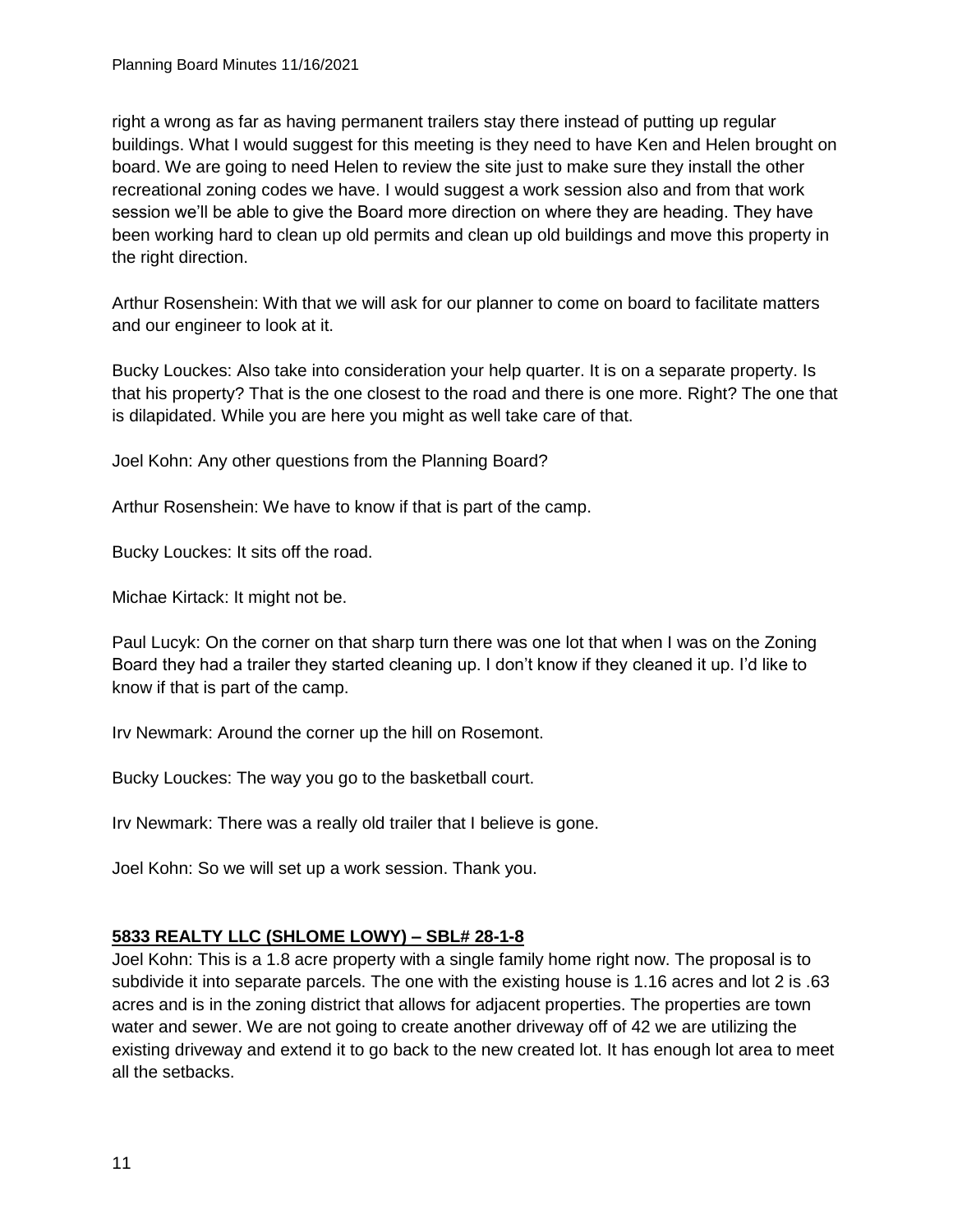Arthur Rosenshein: Was there a different site plan?

Joel Kohn: It was a subdivision map.

Arthur Rosenshein: Right. Where on the map is the property line?

Joel Kohn: I think the property line is here.

Mollie Messenger: The lot on the left is that where both driveways are?

Joel Kohn: There is one driveway here. They are utilizing the existing driveway for the new property.

Mollie Messenger: So there will be an easement over the property for this driveway. This is a weird configuration but this one falls under that category because you are creating an interior lot that has a right of way also to access it. This one has frontage on the other side but you can't use because you can't have a driveway on that side.

Joel Kohn: We can with the right tools.

Mollie Messenger: Having a shared driveway is always an issue. Why are you having a shared?

Joel Kohn: Just to avoid the hassle of the state and the DOT. It is a relationship between the owners.

Mollie Messenger: There may not always be a relationship between the owners.

Joel Kohn: It will be a shared maintenance agreement that is what is going over.

Paula E Kay: If it is recorded and it is in the deed. I would want to see it on the map too.

Mollie Messenger: I don't know if that is something we should approve. Also with the utilities going back to that building.

Paula E Kay: It would be preferable to see if we could get every lot with its own driveway.

Irv Newmark: And their own water and sewer.

Paula E Kay: Maybe there are 1 or 2 lots that it is impossible. Maybe there is a way you can reconfigure it a bit?

Arthur Rosenshein: Perhaps you can simplify that plan so we have just what we need?

Discussion.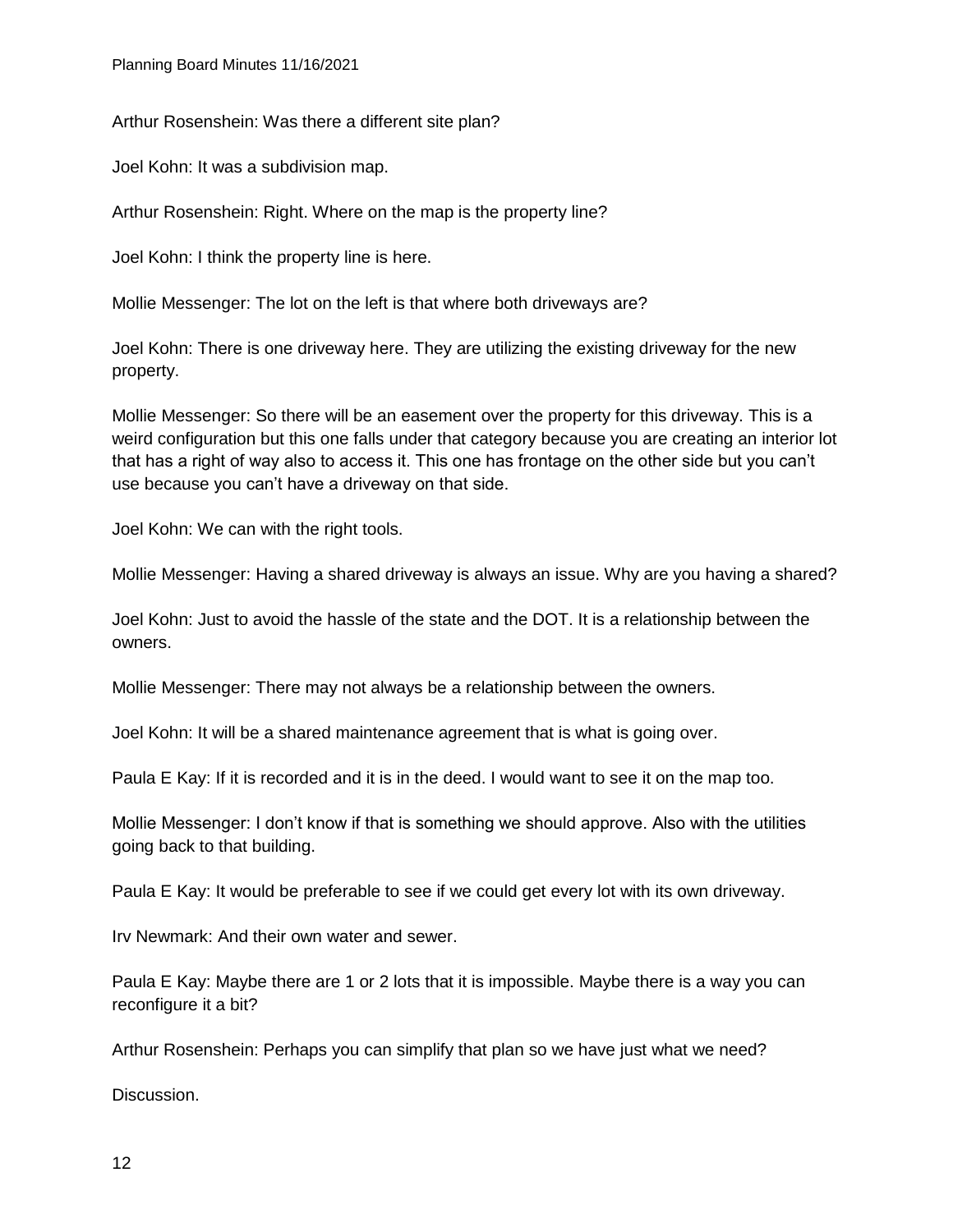Paul Lucyk: You have the driveway half on one and half on there but it is there. What I see is 10 years from now somebody sells one lot and then there is a big problem.

Arthur Rosenshein: When we do this it is forever.

Joel Kohn: We will look into and we will see if we can have a separate driveway over there and separate utilities. If we are going to be forced to do that I guess we will go with the shared maintenance agreement but we will look into that. We will schedule the public meeting for next month. I don't think it needs 239.

Mollie Messenger: I don't think so.

Arthur Rosenshein: And if possible some simplified maps.

**CHESTNUT COURT TOWNHOUSES – SBL# 39-1-93/94/95 – Requests site plan amendment to change the road layout and add 3 units as the developer has acquired an additional piece of property, SBL# 39-1-93 which is 0.6 acres. Zone: R. Acres: +/- 8 acres. Location: Laurel Avenue. Cross Roads: Laurel Park Road.**

Arthur Rosenshein: This one hasn't been before us in quite a while. Is this the one where you added some land?

MIKE REILLY: We added some land. It is attached to the lower left corner. It brings the total up to 10 acres. This is the old build here. We came in past that lot and went around it. Now we went straight in. It allowed us to shuffle the circle and get more use of those units in the circle. We also relocated the shul slightly.

ELI BREZEL: If you remember the property we just acquired was encroaching on our property line and we couldn't get a resolution with the neighbor. We offered to buy them and it took a while but we were able to get it done.

MIKE REILLY: We did a workshop earlier with Mollie and Ken Elsworth.

Mollie Messenger: Ken and I discussed with Eli and Mike with the addition of the property and the change improves the circulation. Mike was going to get new site distance numbers where the entrance is. We wanted to discuss that later on after they start to develop that they have a landscaping plan so the front of Laurel Avenue was protected. It will probably be a compactor not a dumpster.

Arthur Rosenshein: Do we have a resolution from our last meeting?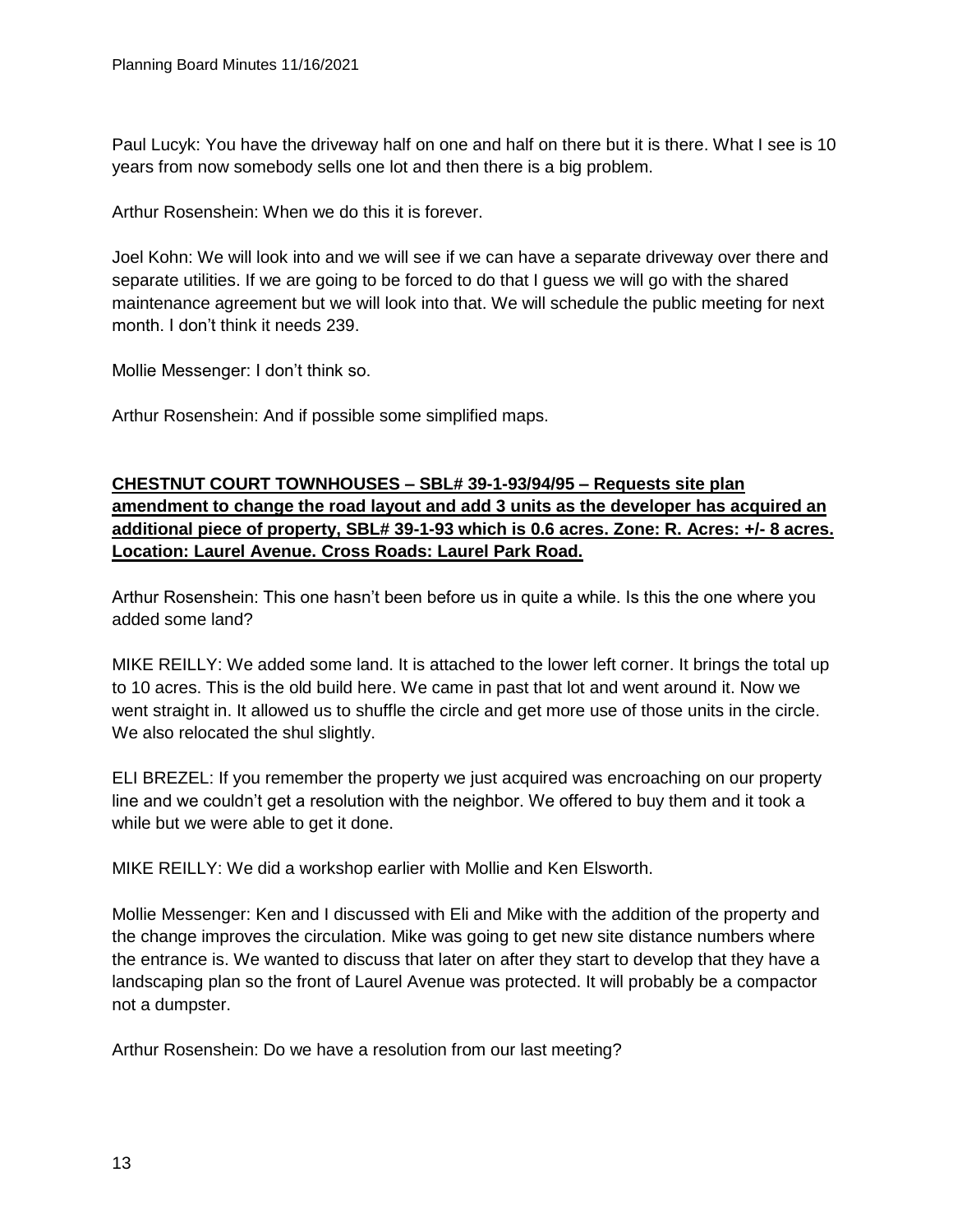Mollie Messenger: You are welcome to do that. Sometimes on these you do subject to Keystone Engineering if you want a new resolution you can do that too.

Eli Brezel: This project has been approved and we are working on it.

Arthur Rosenshein: I just want to put in a formal document.

Eli Brezel: I understand I am just saying I don't want to stop working.

Paula E Kay: Nobody is asking that.

Mollie Messenger: You will have a decision letter from the Planning Board for this change. If you have conditions that you want to set and that might require an amendment to the resolution but if you don't have conditions I suggest just a decision letter to add these changes would make sense.

Arthur Rosenshein: So it would be an amendment to the site plan pending review. We can do it that way. Board members?

Bucky Louckes: I think it is a done deal.

Paul Lucyk: You're not changing any of the radiuses so they won't be able to get through.

MIKE REILLY: If anything we improved it. We took the one kink out.

Arthur Rosenshein: Motion for site plan amendment reflecting changes with the signature pending technical review?

#### **MOTION:**

Paul Lucyk motions for conditional approval. Bucky Louckes seconds. All in favor.

#### **ITEM 4 NOT HEARD**

#### **OLD BUSINESS**

## **BACKSTREET AUTOS – SBL # 11-1-24 – Requests site plan approval for an auto sales dealer. Zone: B. Acres: .38. Location: 1501 SR 52, Loch Sheldrake.**

Arthur Rosenshein: Site plan approval for a dealer and a restaurant. The plan in front of me reflects 6 spaces for the restaurant and 9 spaces for the dealer.

MARC CARPINONE: I did send pictures.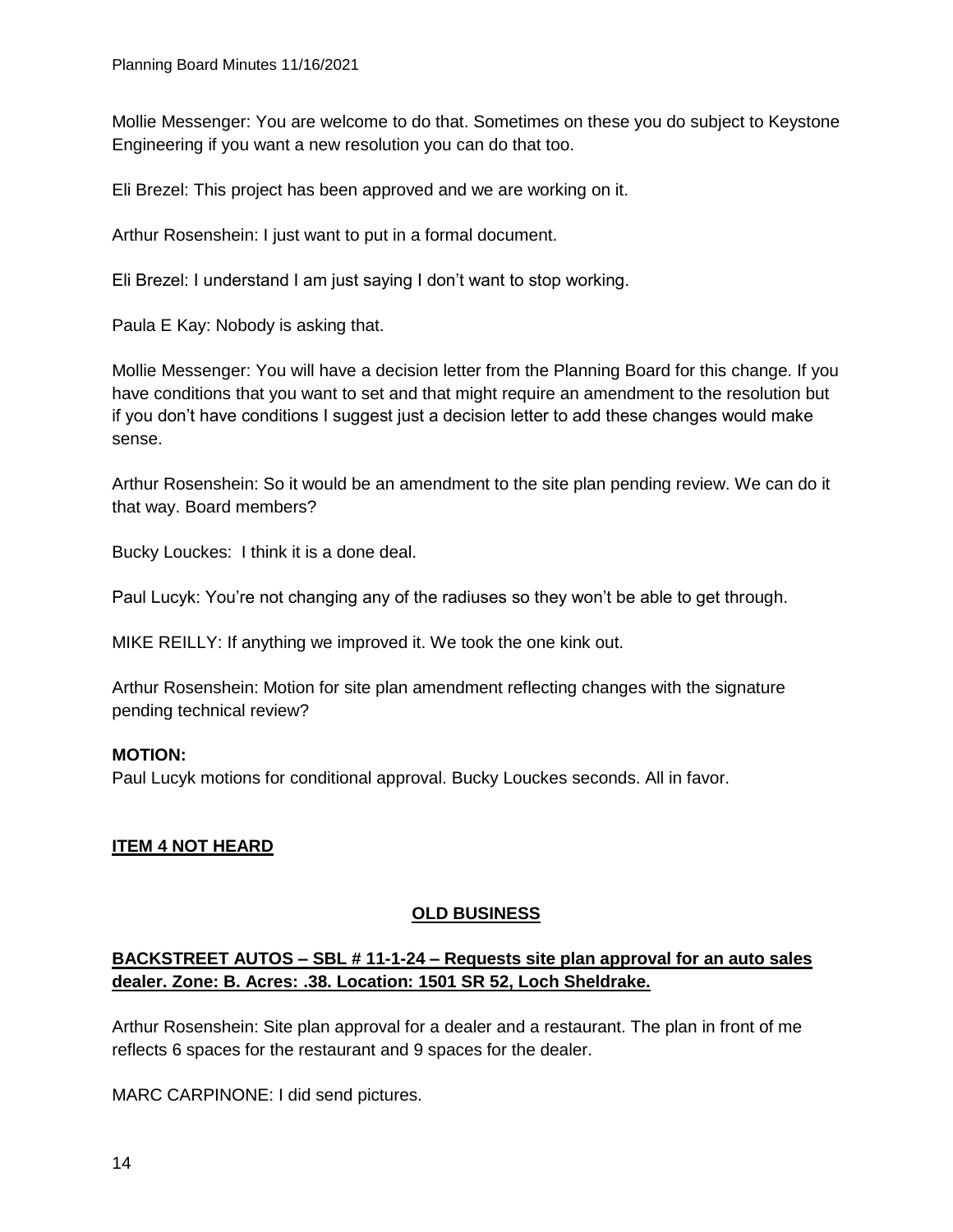Paula E Kay: What about a maximum number of vehicles on the lot?

Arthur Rosenshein: Maximum should be number of parking spaces.

Bucky Louckes: How many cars at a time?

MARC CARPINONE: 9.

Paula E Kay: There are 9 spots what about for patrons and employees? You?

Arthur Rosenshein: Is there capability for more spaces?

MARC CARPINONE: Yes. I'd say 5 more.

Arthur Rosenshein: How many spaces would be needed? 3? 2?

Mollie Messenger: He is only having one employee.

Irv Newmark: They could park in the back. You know where the second driveway came through and it is closed off.

Mollie Messenger: You just can't park in the right of way to 52.

Irv Newmark: There is room in the back.

Arthur Rosenshein: The same question pertains to the restaurant. How many people work there?

MARC CARPINONE: 2 or 3.

Arthur Rosenshein: You have land. You need to designate the employee parking. We can do it tonight with a signature pending those spaces instead of having you come back.

Paula E Kay: A total of 9 spaces for sales plus employees.

Arthur Rosenshein: Employees plus customers. That would be another 5 spaces maybe. We are thinking 5 more the auto and 3 more the restaurant. Designate them on the map. With that motion to approve the site plan with the parking as changed.

### **MOTION:**

Bucky Louckes motions for conditional approval. Irv Newmark seconds. All in favor.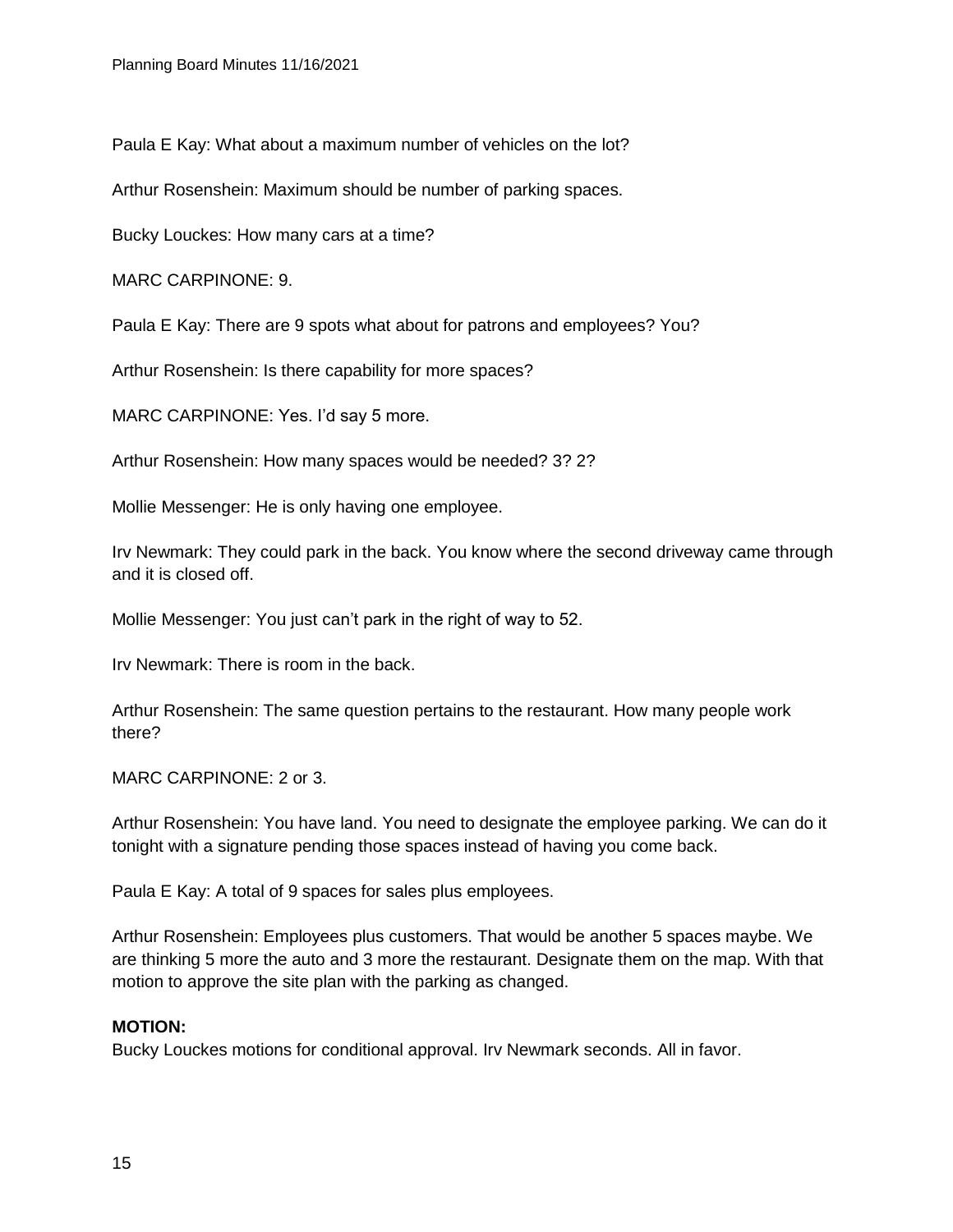### **NBY HURLEYVILLE LLC – SBL# 26-1-36 – Requests a 6 lot sub-division. Zone: R. Acres: 11.95. Location: 412 & 414 Main St., Hurleyville. Cross Roads: Halprin Dr.**

Joel Kohn: This is a 5 lot subdivision on Main Street. Any questions?

Paula E Kay: 5 lots or 6 lots?

Joel Kohn: 5 lots.

Arthur Rosenshein: It was advertised as 6. Each lot meets zoning requirements. The question would be road access to it. You have a driveway or road coming and off of that are the driveway to the houses. Mollie you had questioned.

Mollie Messenger: I talked to Mike earlier. The map is drawn so they would present like they would be flag lots so each lot would have a driveway off that road there which they can't have and it doesn't meet any of the requirements for a flag lot. They need to redraw the subdivision to make the road outside of the lots. It wouldn't be a right of way it would be a shared drive. The drawing you see now is just incorrect. The lot line is on the other side of the road. Then they are going to have a share agreement or Home Owner's Association or something.

Discussion.

Paula E Kay: When it is redone will you have the required frontage?

Joel Kohn: Yes.

Paula E Kay: We will wait until that.

Joel Kohn: We need 100 feet of frontage when it is in the water and sewer district.

Mollie Messenger: The Planning Board needs to say the revised map with that information on it I believe. I think that is where everything went astray. It is just on the wrong side.

Joel Kohn: The map will look the same as it is. There will be some changes in configuration. It will be a 5 lot subdivision with shared access drives and meet all the minimums.

Mollie Messenger: Unlike you, you had the application with a different unit count, the agenda with a different unit count, and the SEQR with a different unit count.

Joel Kohn: It was originally a 6 lot subdivision but then we reduced it.

Irv Newmark: Good because you have big problems.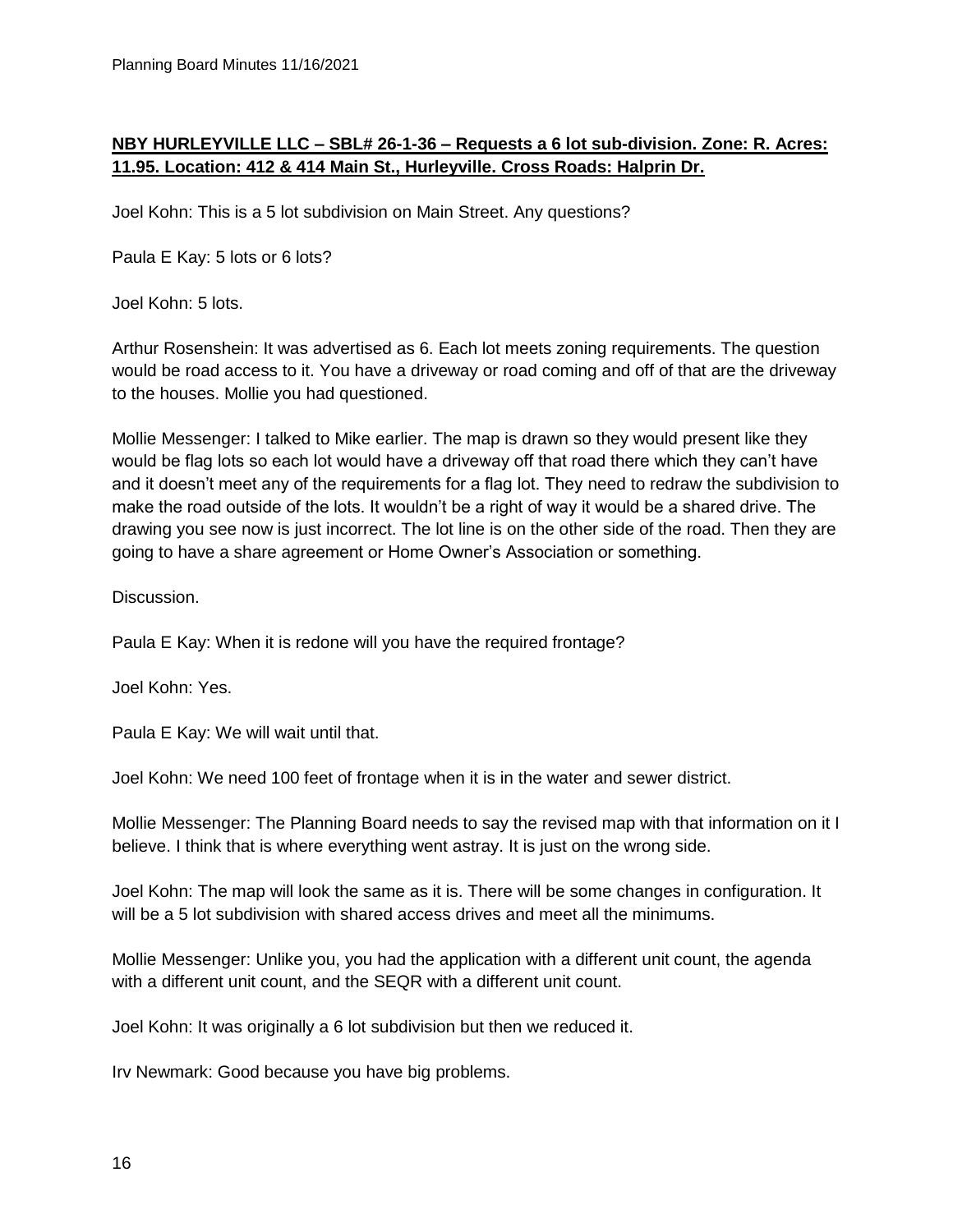Planning Board Minutes 11/16/2021

Arthur Rosenshein: What is the final project?

Joel Kohn: This is the final. It is a 5 lot subdivision.

Mollie Messenger: Unfortunately you are going to have to revise and bring it back.

Paula E Kay: Is it public water and sewer?

Joel Kohn: First we had public water and sewer but then we found the minimums. Water and septic you need 3 acre lots and 200 feet frontage. The ones in the front have 100 frontage.

Paula E Kay: Are there going to be other common elements?

Joel Kohn: Utilities because they will probably run underneath the road or on the side of the ride through the first two rooms.

Paula E Kay: Most likely not an HOA but an agreement.

Irv Newmark: There will be a road maintenance agreement?

Paula E Kay: They have to. This is simply a subdivision.

Paul Lucyk: If one lot gets sold to somebody else then it is setup that each has its own identity and its own lot.

Joel Kohn: Yes.

Paul Lucyk: The right of way would be shared between the agreement.

Joel Kohn: Which will state who is responsible for what.

Arthur Rosenshein: Which goes with the lot.

Paula E Kay: It will be in the deed and it will reference the lot. The future homeowners would be protected.

Joel Kohn: Thank you.

# **HASBROUCK ESTATES – SBL# 12-1-30.1- Requests site plan approval for 40 duplex buildings (80 units), community building, pools and recreation areas. Zone: R. Acres: 30. Location: Hasbrouck A Rd., Loch Sheldrake. Cross Roads: Zimmerman Rd.**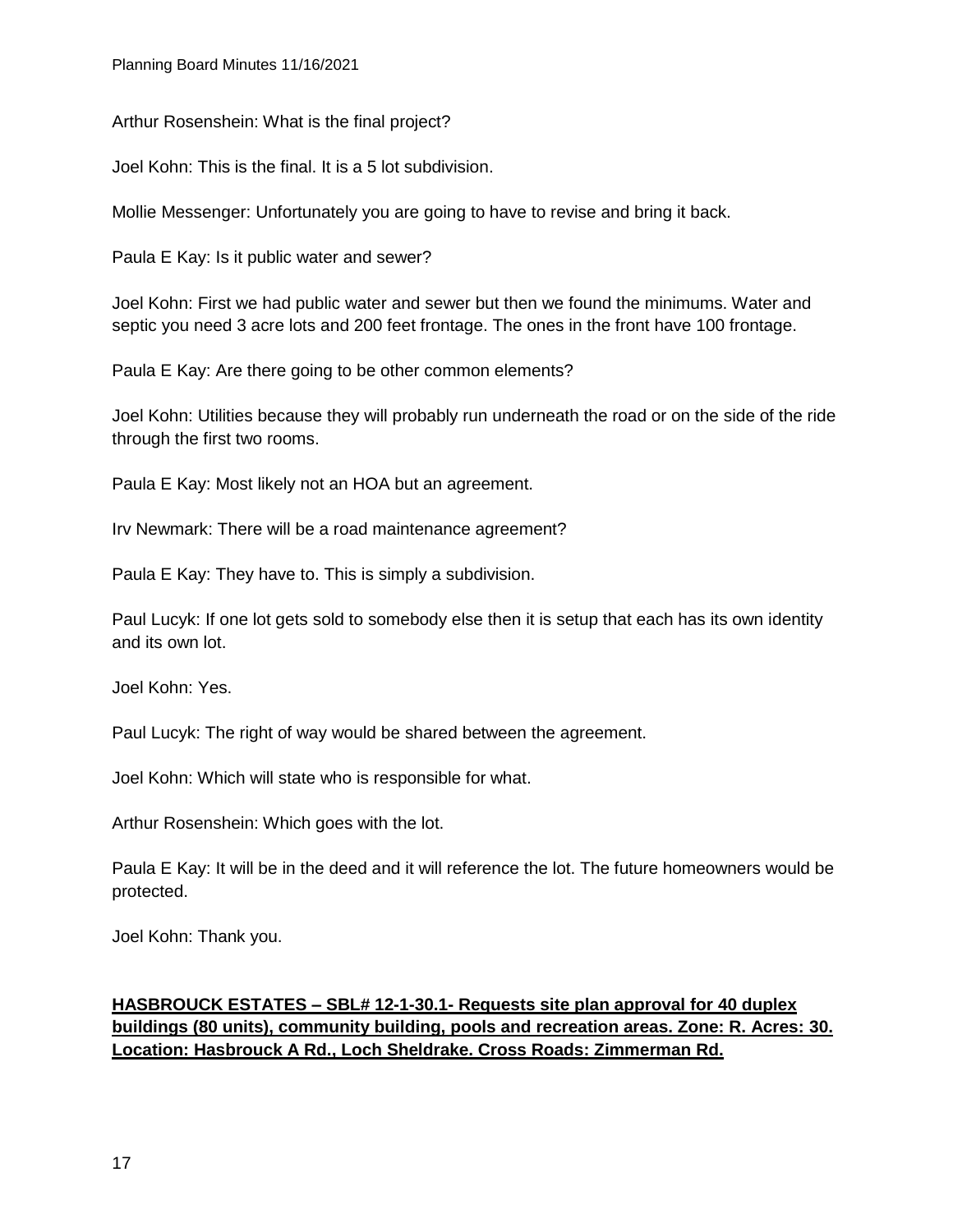Bucky Louckes: Let me start off. What were the reasons we have one on Zimmerman, one on Weber. What was going on there?

Kirk Rother: There was a drainage report done that was submitted to the town.

Bucky Louckes: Did you see any of that?

Irv Newmark: We never saw it.

Bucky Louckes: I'd like to see what is going on there. It goes through this whole area.

Irv Newmark: Then the traffic study for all of those developments.

Discussion.

Kirk Rother: We've done three traffic studies for this project so far. One was a while back. Maybe before that. The project was idle for a while. We came back in 2017 and reviewed it with their consultants. Did a new traffic study. Then the Board questioned phase 2. We did another traffic study to include phase 2. When we do those traffic studies we asked the town to give us any known projects in the pipeline within the area of impact of the surrounding road network. That is included in the analysis of the traffic study.

Jay Zeiger: I don't know if it was the Keystone engineer or somebody before him that looked at the traffic study and gave us comments. Addressed those comments.

Kirk Rother: Keystone hired somebody from the outside.

Irv Newmark: They made recommendations as to what could be done? How does that work?

Kirk Rother: When we are looking at the intersections the Board asks us to look at and it is done on level of service which has to look at how long you sit and wait to go. 52 is an issue now before our project. Then we start to look at what is the effect of all the projects and what is the effect of our project. That intersection needs work but you can't put it on the this project.

Irv Newmark: So if you get the estate to agree it will be in 10 years. That's just the reality of it.

Arthur Rosenshein: We've never had, in all these years, a traffic report come back and say you can't build it because the intersection is impossible. We never get a report from the traffic engineer that says no you can't build it because.

Jay Zeiger: From Kirk's recollection and mine whatever the rating was of this intersection was not changed by the project. That traffic study was approved by the town's traffic technician.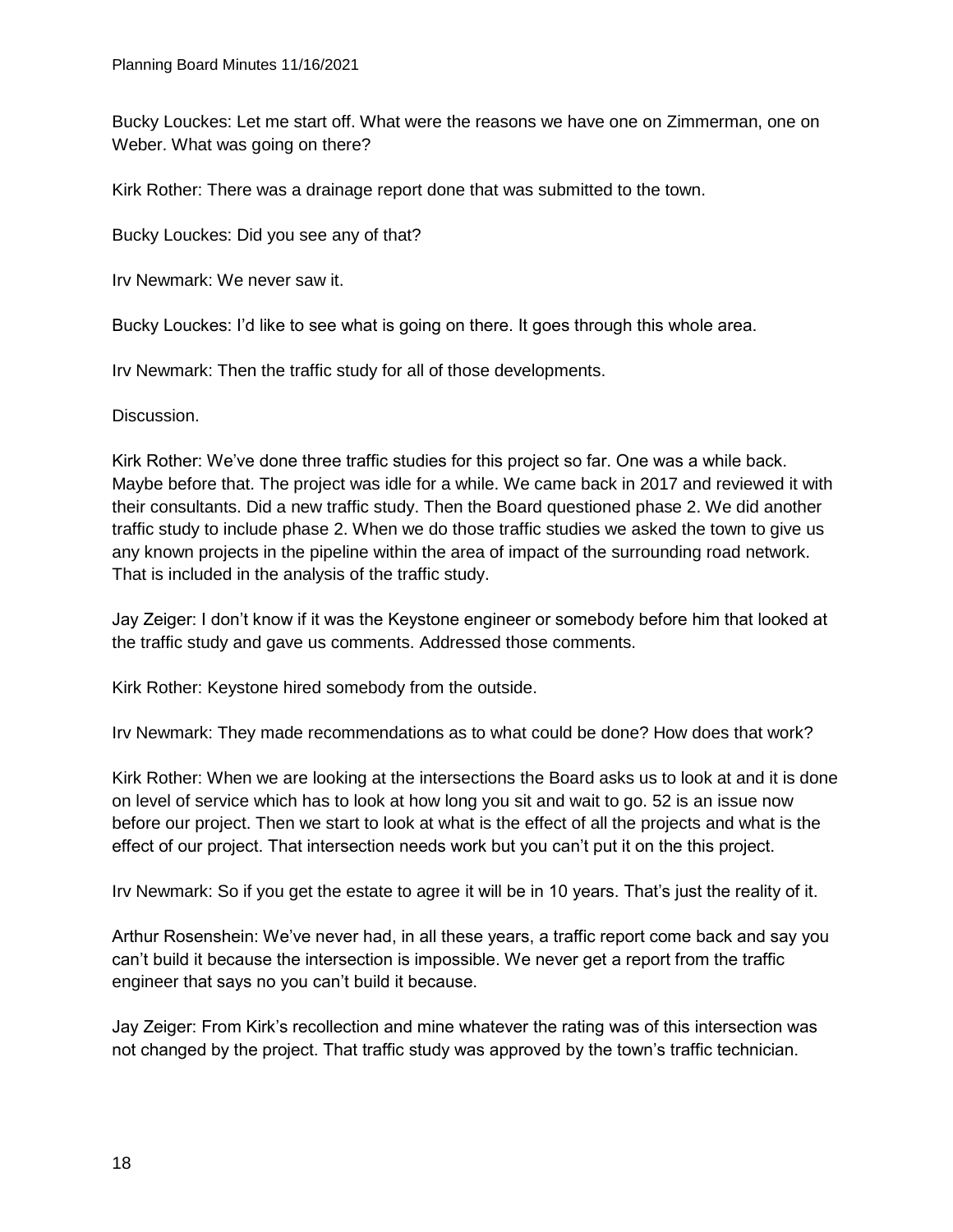Arthur Rosenshein: In all these years we keep getting more and more complaints about traffic. I am not saying on this particular project. The intersection gets a little slower but you live with it. It is very frustrating but we can't..

Jay Zeiger: I grew up in Brooklyn and I drive through Woodbourne everyday in the summer. A bad day in Woodbourne is an average day where I grew up.

Arthur Rosenshein: We're not in Brooklyn. We can't put it on any one project. The town has done traffic studies. There is nothing that I know we can do it.

Kirk Rother: I think we have talked at workshops where the town starts an improvement.

Arthur Rosenshein: Then the state says it is 2 months it is not worth it. That is literally what they say.

Kirk Rother: The other component of this is pedestrian traffic. We mitigate that as much as we can in that we are proposing a sidewalk along all of our property. Here is Zimmerman, here is Eden Woods. Here is Garden Wood. To try to help with pedestrian interconnection with those three this road and or the future is composed as an emergency access. We are going to have it as pedestrian access also. We feel we mitigated pedestrian circulation in this community pretty well. We are proposing a sidewalk along all our frontage on Hasbrouck which well end at Zimmerman. We don't own anything past that so we can't do much with it. Then we are also proposing another pedestrian and emergency vehicle access out to Zimmerman through the area of the park.

Arthur Rosenshein: So where do we stand? We have Helen and Ken working on it.

Mollie Messenger: Ken was suggesting that perhaps at the December or January meeting they can present to the Board the drainage study that was done.

Discussion.

Kirk Rother: We have to do the SWEPP plan for our project and that analyzes the impact where runoff leaves our property over here. It sounds like Keystone has a larger plan.

Bucky Louckes: My concern is the driveway going up. When it rains the water runs across it. It runs across the road. There is nothing at the bottom. The main entrance. Go there during a rainstorm as it is today. It will run straight across. Something has to be addressed.

Kirk Rother: We are aware of it. There are existing structures there that are totally blocked.

Arthur Rosenshein: Could you change the road so it goes to the side instead of running down it?

Kirk Rother: The existing entrance?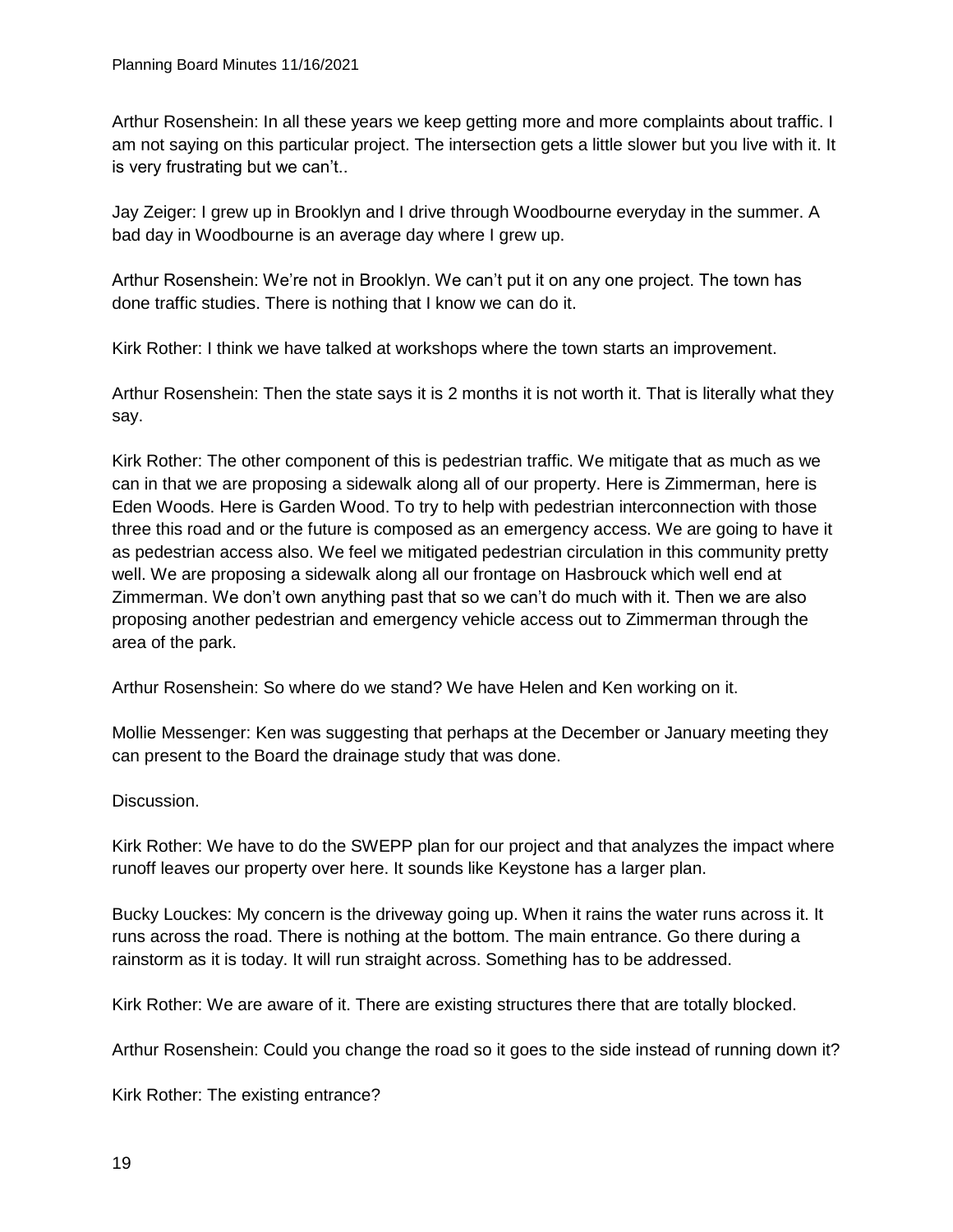Arthur Rosenshein: What he is saying when it rains hard it goes right down the road.

Kirk Rother: This is the top of the hill. This is blacktop. You're saying it runs right down the road.

Bucky Louckes: You are right.

Kirk Rother: There are catch basins here existing, there is a culvert under that and all of that is still solid at this point.

Mollie Messenger: Kirk is it possible since you are in front of the Planning Board and this is an issue now is this something that you are proposing you can do the work prior to approval to clear up that situation?

Jay Zeiger: I will propose not prior to approval. Post approval but prior to…

Mollie Messenger: I'd get on everybody's good side and fix the problem.

Michael Kirtack: I agree.

Paul Lucyk: Where you have parking calculations, that lot. You do not own that correct?

Kirk Rother: Correct.

Paul Lucyk: Everything on top, where do the drains run? Is it higher up there and run toward you?

Kirk Rother: The ridgeline off of Hasbrouck is right here. This is the stream that goes that way. Everything kind of goes that way.

Paul Lucyk: Is that vacant land or a development on top?

Kirk Rother: It is vacant land.

Paul Lucyk: I am trying to see how they can get it to run into the stream before you have more water coming down.

Arthur Rosenshein: If somebody wanted to develop the next property (inaudible)

Paul Lucyk: What I am trying to say is as much as water as possible to get that toward not your property.

Kirk Rother: We are putting all of the runoff from our site is going that way.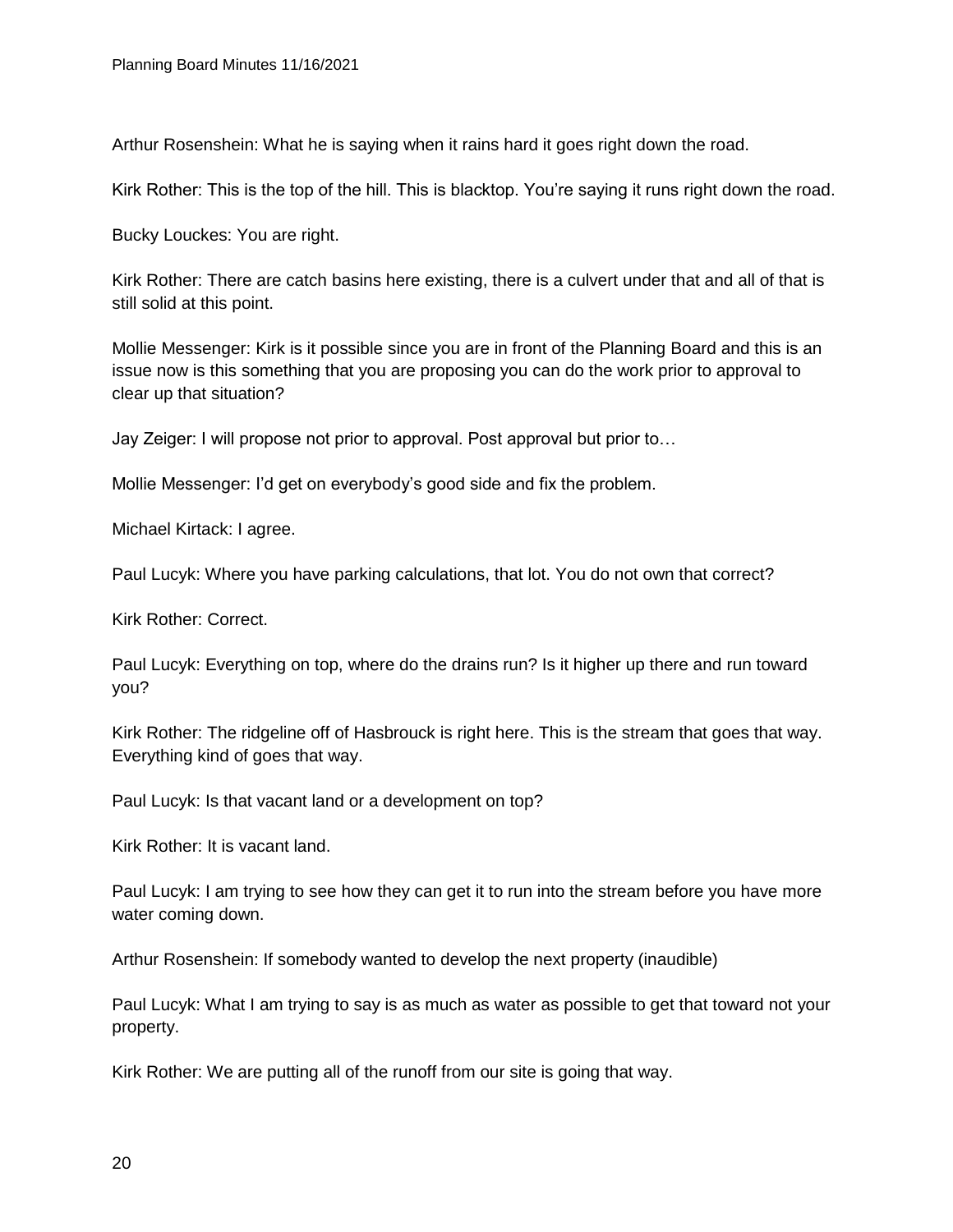Arthur Rosenshein: Plus the existing run off from the upward site.

Kirk Rother: There is a little part of this proposed parking lot that is right on the very top. We have our catch basins graded so we are not compounding an issue on Hasbrouck Road.

Paul Lucyk: Everything will run to 52?

Kirk Rother: The two culverts here go to the stream then to 52.

Bucky Louckes: I still like Mollie's idea of getting that taken care of first while we are working on it.

Mollie Messenger: It is similar when we ask you to demo structures on a property.

Kirk Rother: I am sure. It is a half a days work.

Bucky Louckes: I want to make sure when I look at it again it is not going across the road.

Arthur Rosenshein: Okay.

Kirk Rother: Thank you!

# **JOHN MAKOVIC/MAKOVIC TOWNHOUSE – SBL# 35-6-1.5 – Conceptual site plan review for a 4 unit multi-family building. Zone: MX. Acres: 0.527. Location: Waldorf Ave., Hurleyville. Cross Roads: Main Street.**

Glenn Smith: We were here back in July for a public hearing on this property. It is a little parcel on the corner of Main Street and Waldorf Avenue on Hurleyville. We showed 6 townhouses with parking and driveways which were conforming in the MX zone. The Board didn't do any approvals or denials. One of the issues was Waldorf Avenue is relatively narrow. It is about maybe 14 feet near the Main Street in Hurleyville. Some of the residents expressed concerns.

-Slamming-

Glenn Smith: Since that meeting I did some estimates on widening the entire section of Waldorf and about 225 feet past the property. It was roughly \$50,000. John then decided to downsize the project and go from 6 townhouses to 4 apartments. He has a 2 story building with 4 1,000 foot 2 bedroom apartments in it. In the MX zone multifamily is not a permitted use. We went to the town Zoning Board and received a use variance. With that variance we are back to this Board. With this layout we have a much smaller building with 2,000 square feet compared to 3,500 square feet. There is parking here. It is in the town water and sewer district. The entrance to the parking is about 60 feet off of Main Street. There was concern from the neighbors about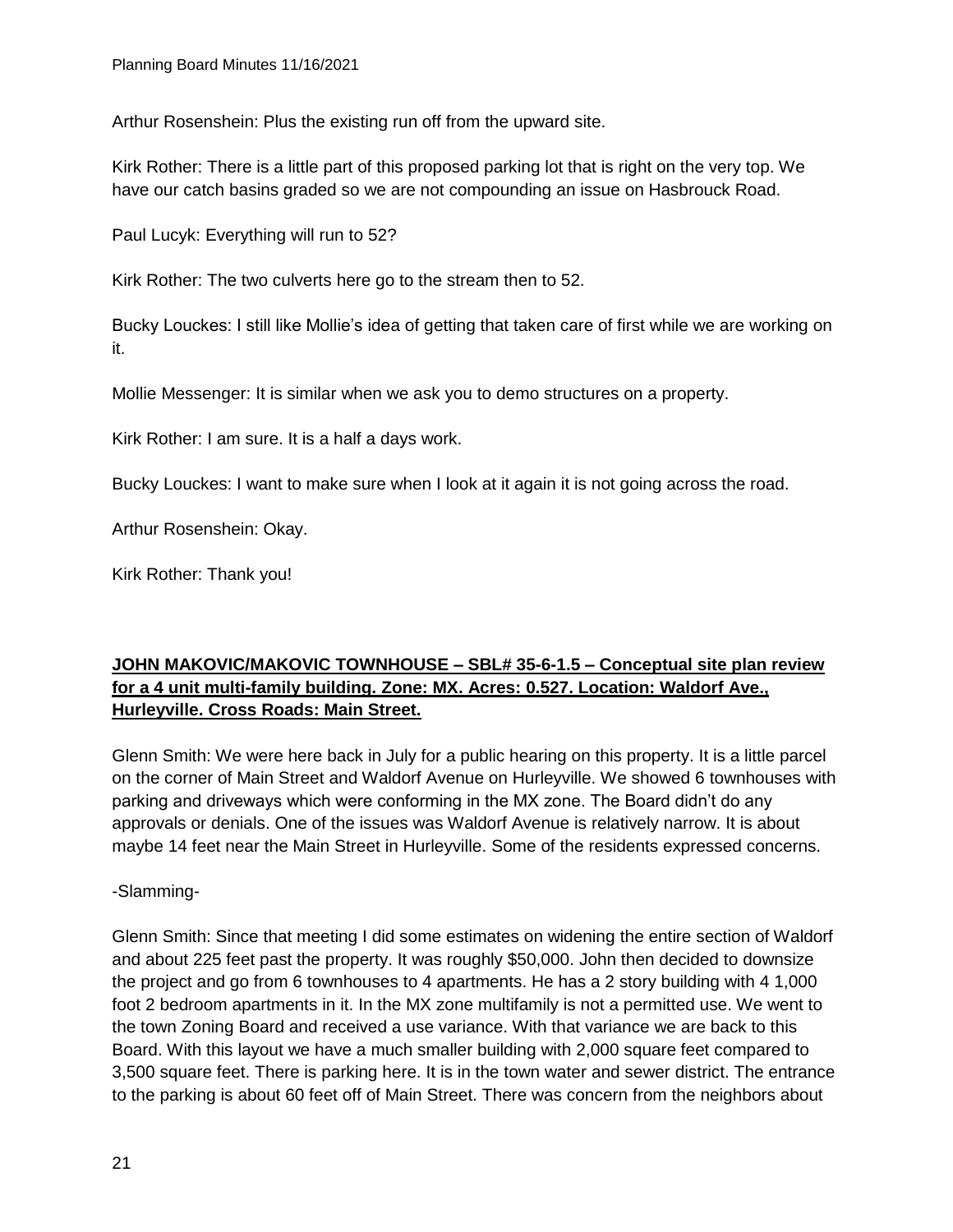additional traffic on the road in combination with the traffic already there. We are trying to keep the access to the parcel closer to Main Street using as little of Main Street to exit and enter the site. I have colored version of the proposed apartments. I look to the Board for your comments. There was a public hearing on the original application. I am hoping we don't have to do a second all over again.

Arthur Rosenshein: My feeling looking at another public hearing. You had to do one on the Zoning Board. Also as far as I can tell this is an answer to that original public hearing. Everything they requested you pretty much gave an answer. I think this is the answer to the public hearing.

Bucky Louckes: I don't think we need this public hearing.

Glenn Smith: We have to do detailed sheets.

Arthur Rosenshein: Anybody want to chime in?

Michael Kirtack: They did everything the people wanted.

Arthur Rosenshein: I agree. You solved a lot of problems. The parking is better. There is less density. You are closer to the entrance. It is the best you can do and still do a project. This is a sketch plan. We are going to have the architect look at it and come up with a plan. We are just setting up what comes next. Not making a decision. We are saying we think it is an improvement over what it was.

Mollie Messenger: The Architectural Review Board is changing. We are trying to send the elevations much sooner. We are having an architectural consultant review them instead of a Board. They will have a back and forth with the Board.

Glenn Smith: So we're not going to the ARB?

Arthur Rosenshein: No.

Mollie Messenger: If you could send me colored pictures of the elevations with the site plan I can get that out to him. Then we can go over it with the Board. He has a bit more of an in depth view and can give a bit more insight to the Board.

Arthur Rosenshein: I think the Board has expressed that this is a large improvement over what you had. We will see what the consultants say. To me it is a vast improvement. We can't make the project go away. It is your right to build. This is an improvement. Thank you.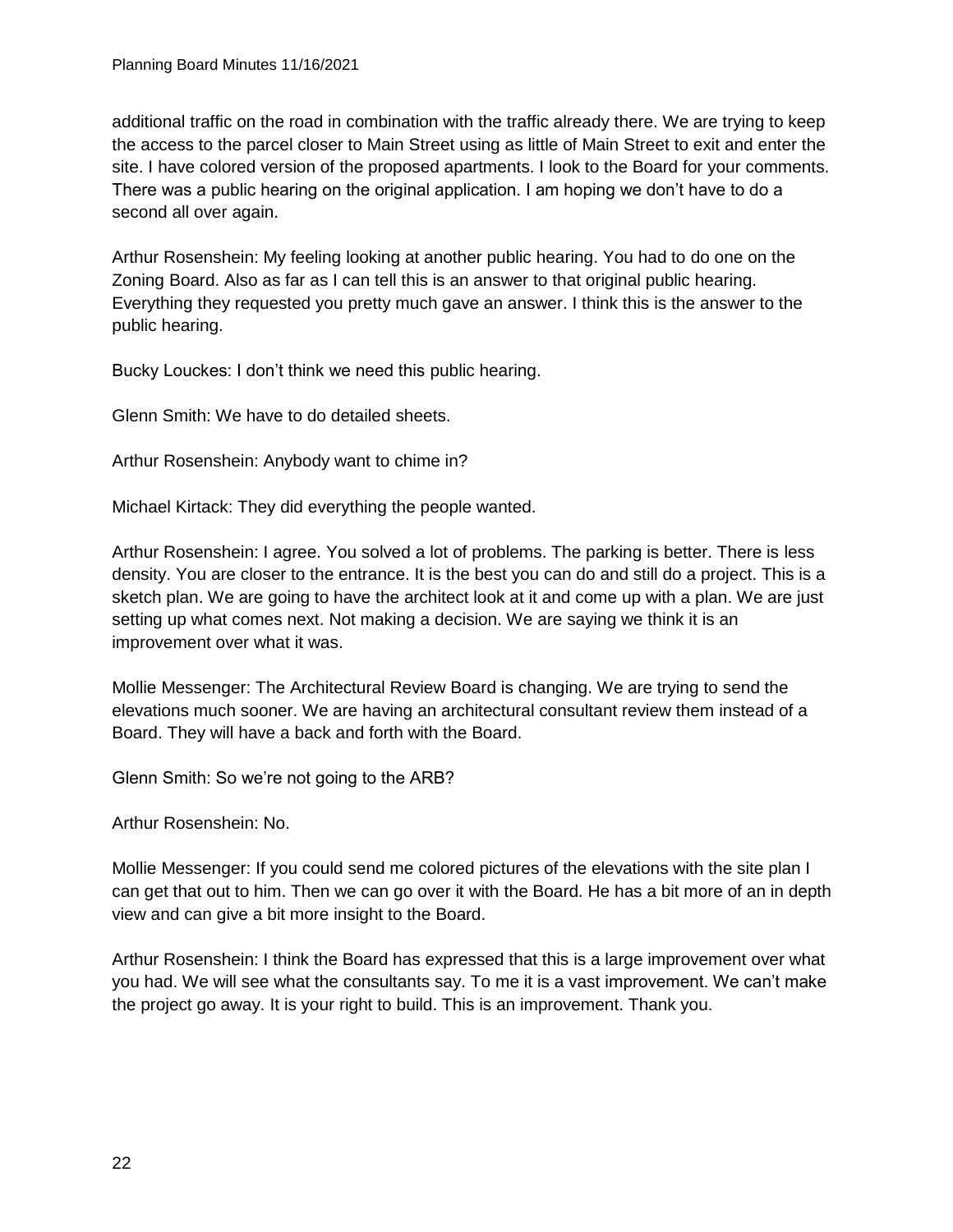# **MOUNTAIN ACRES – SBL# 42-1-11.1 –Requests site plan amendment for revised location for units with parking. Zone: REC. Acres: 73.35. Location: 1523 CR 56., Mountaindale. Cross Roads: Main Street.**

MIKE REILLY: I gave you three handouts. We are calling this one the building status plan. Most of them are in the as built location for all the units that are under construction in some kind of phase. Foundation, finished, built and needs interior. There is a key on the left. The ones that are white that aren't hashed at all are open lots with nothing at all. We prepared that at the request of Mollie. Behind that I included a copy of the overall sheet. You can flip back and forth and compare the 2. The second one is what is called the proposed versus as built parking plan. I spent a lot of time out there surveying. We located the vast majority of the parking that has been built as well as sidewalks and the units. The sidewalks and parking give you an idea of how it was finished versus what the original design plan shows. If you look at the floor plans it is going to break into different section based on what is done. It is labeled pretty well so you can see what was built, what was proposed, and what has changed. The third is what we are calling the plot plans. It is six sheets. If you look at sheets 1,3, and 5 those are units are to be built. I prepared these plot plans for Ken Elsworth to review so he can look at them to see there are no concerns with drainage, no concerns with sewer, all that type of stuff. If you look at page 2 you will see I did some cross sections for Mollie. The original plans for this were graded as though was a slab on grade. Everything was shown with a finished floor a foot above the surrounding area except for the E section which was proposed on slope. Those were proposed as walkouts. I believe there is 10 different unit types at least out here being offered. The way this developed works is he get the buy a choice of lot and unit and there are also 3 different types of foundations. Some on slab, some on crawl space, some on a full foundation. Because the original plans didn't take into account any of that we kind of developed this plot land process we are hoping you guys accept that is a way for Ken to check technically what is being proposed before it happens. Before we have buildings that are too tall and that kind of thing.

Bucky Louckes: You are here for the parking tonight right?

Mollie Messenger: You are here for a bunch of things.

Bucky Louckes: The parking is one of them. How many violations are we looking at for everything?

MIKE REILLY: There aren't violations. You have to look at to see. Discussion.

Jay Zeiger: The Planning Board back then wasn't as skilled as you are today. The plans as Mike said were all shown on grade. The developer did say there is going to be all these different permutations it just wasn't in the engineering at that time.

Paula E Kay: He said that and this Board told him to comply with the approved plans. Let's move on.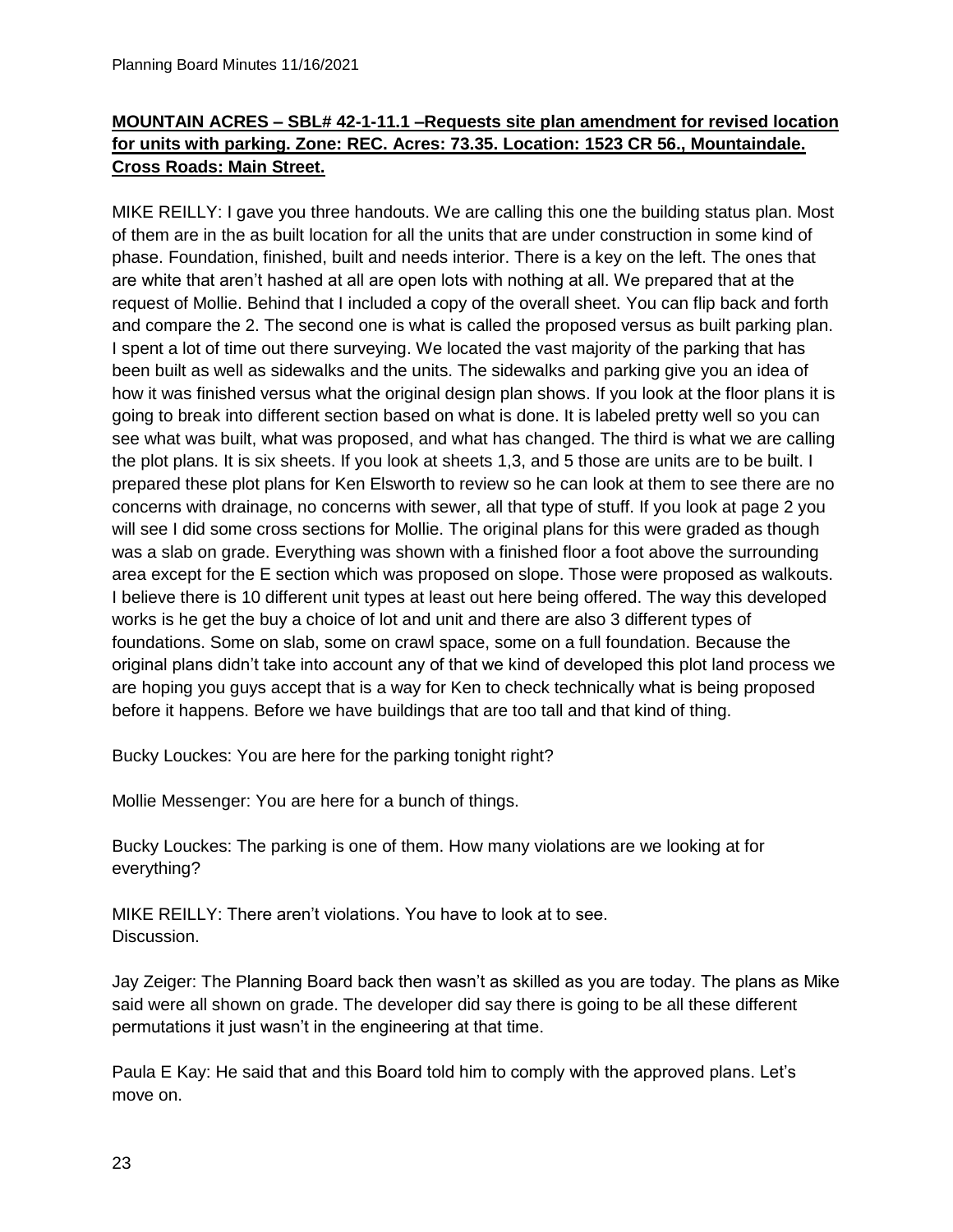MIKE REILLY: If you look at the parking plan there are 10 spaces over here next to the A section. 10 in the B section where all of these units are. There is a parking lot by the pools. There is one proposed on the back of the E section here. Then a larger parking lot by the secondary shul and the indoor facility. The developer does not wish to construct this one here in the B section, this one in the A section, or this one. In the meantime what he has constructed is this 19 spot one east of the pool and basically mirrored that on the other side of the pool then extended the proposed parking for the secondary shul. All the other parking requirements for all the units each single unit has 3 proposed parking spaces and each double has 2.

Arthur Rosenshein: Can you repeat that?

MIKE REILLY: For each single we provided 3 spaces.

Arthur Rosenshein: The rule is 2 and a half and you did the exception.

MIKE REILLY: I guess I wasn't involved in the beginning of it.

Bucky Louckes: Why did they want to take the parking off those sections?

MIKE REILLY: The developer felt that it didn't fit in. If you go out and look I agree with him. This circle turned out nice in particular.

Bucky Louckes: It does but the person coming to visit B section is not walking from the shul over there. They are going to park on the road and block up the road.

MIKE REILLY: That's why we have 3 spaces for each unit.

Bucky Louckes: You get 2 people visiting what do you do? That's why we have extra parking. It is not the space in your house. The space for your house is your son comes over he has a place to park. But what about a guest coming over? I think the parking you put on the planning should stay just because of that reason. I do not see anybody parking over by the shul and walk over to B section or parking all the way down there to walk to that section. The only thing that is going to happen is they are going to park on the road and if there is a call for the fire company and it will be all blocked up. That is my opinion take it from there.

LOUIS HANDLER: Each house has 3 parking spots and that is more than enough. Each house usually has 1 car. If one house has a guest visit but every house has 3 spaces. Between every house having 3 spaces you should have sufficient parking.

Bucky Louckes: You should but it's not.

Arthur Rosenshein: Each one has 3 spaces but if my neighbor has some guest you can't use the space in front of my house.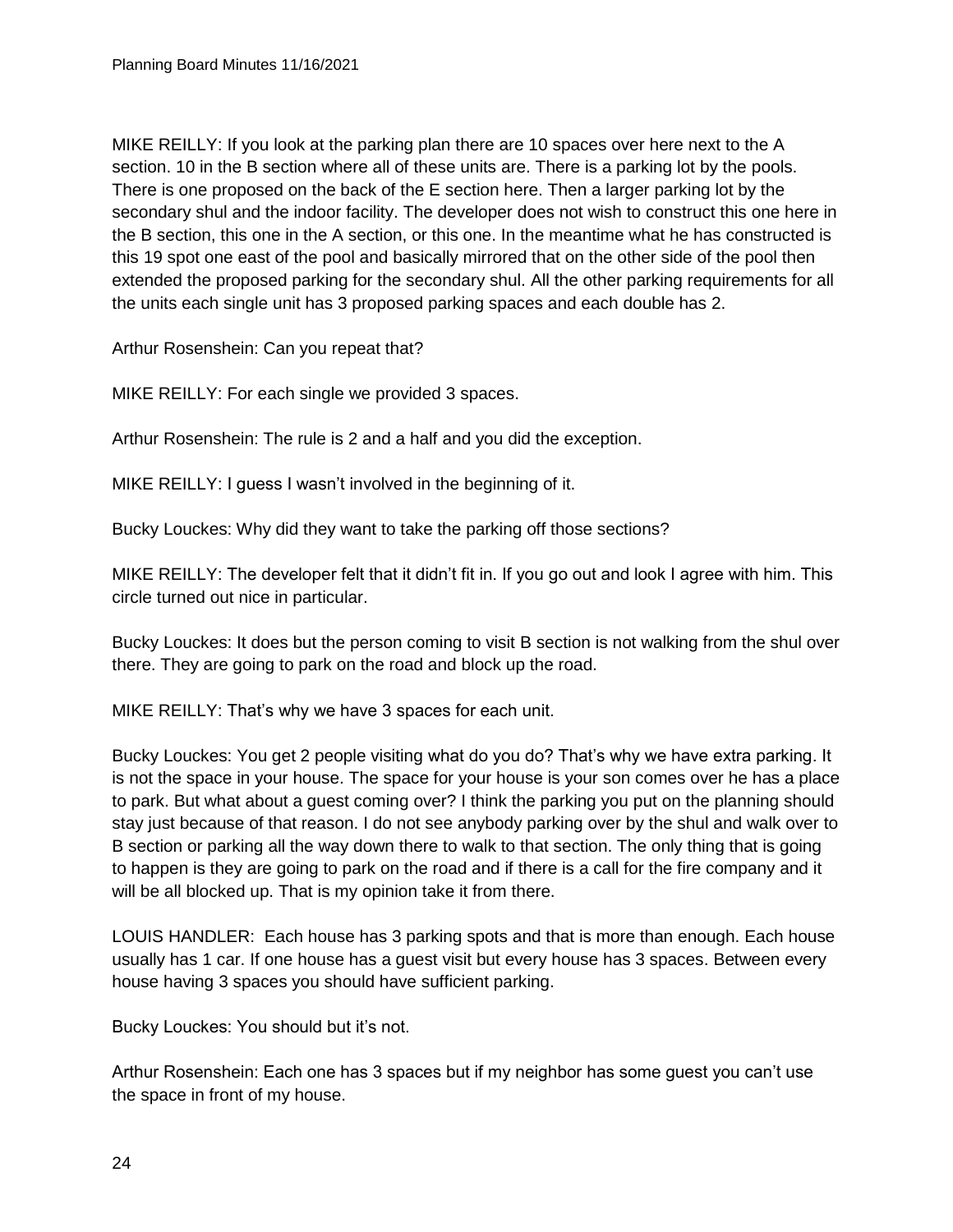LOUIS HANDLER: It is not part of the very close. It is part of the condominium association. It is not like they have a deed on the house. Each house is designed for 3 spaces. It is not private property.

Jay Zeiger: All public parking even though it is adjacent.

Bucky Louckes: Once people park there and put their numbers there it is theirs.

LOUIS HANDLER: You have to figure that the average parking for a house is 1.

Bucky Louckes: Figure 2. Figure 3 because when you are up and your grandkids and then your kid comes up.

Arthur Rosenshein: What he is trying to say is the reason to have extra parking is because when people who are arriving who are not home owners have a place to go. I would not feel pulling into somebody's house. People look for a parking area. How do I know I can park in front of the house next door? If I came home I would be offended seeing someone park in front of my home.

LOUIS HANDLER: This is the way it is. You leave one space for that house and if the other two are available it is available.

Arthur Rosenshein: The reason we group them is so they are accessible. Somebody comes up and they see a parking lot they park there.

Michael Kirtack: We have seen with all of these projects they end up on the streets all over the place when there is not enough. When you take a fire truck you can't get in.

Irv Newmark: What is the problem with overflow parking? It doesn't even need to be paved.

Bucky Louckes: What do you get from taking it out?

MIKE REILLY: The developers wish to take it out. We added it back in there other locations.

Irv Newmark: Not near the others.

Arthur Rosenshein: It is our feeling that the 3 in front of the house doesn't work out. It is nice to have and we're not against having them but it does not work out to the purpose that Bucky is talking about.

Michael Kirtack: They're not going to walk from down here to up here.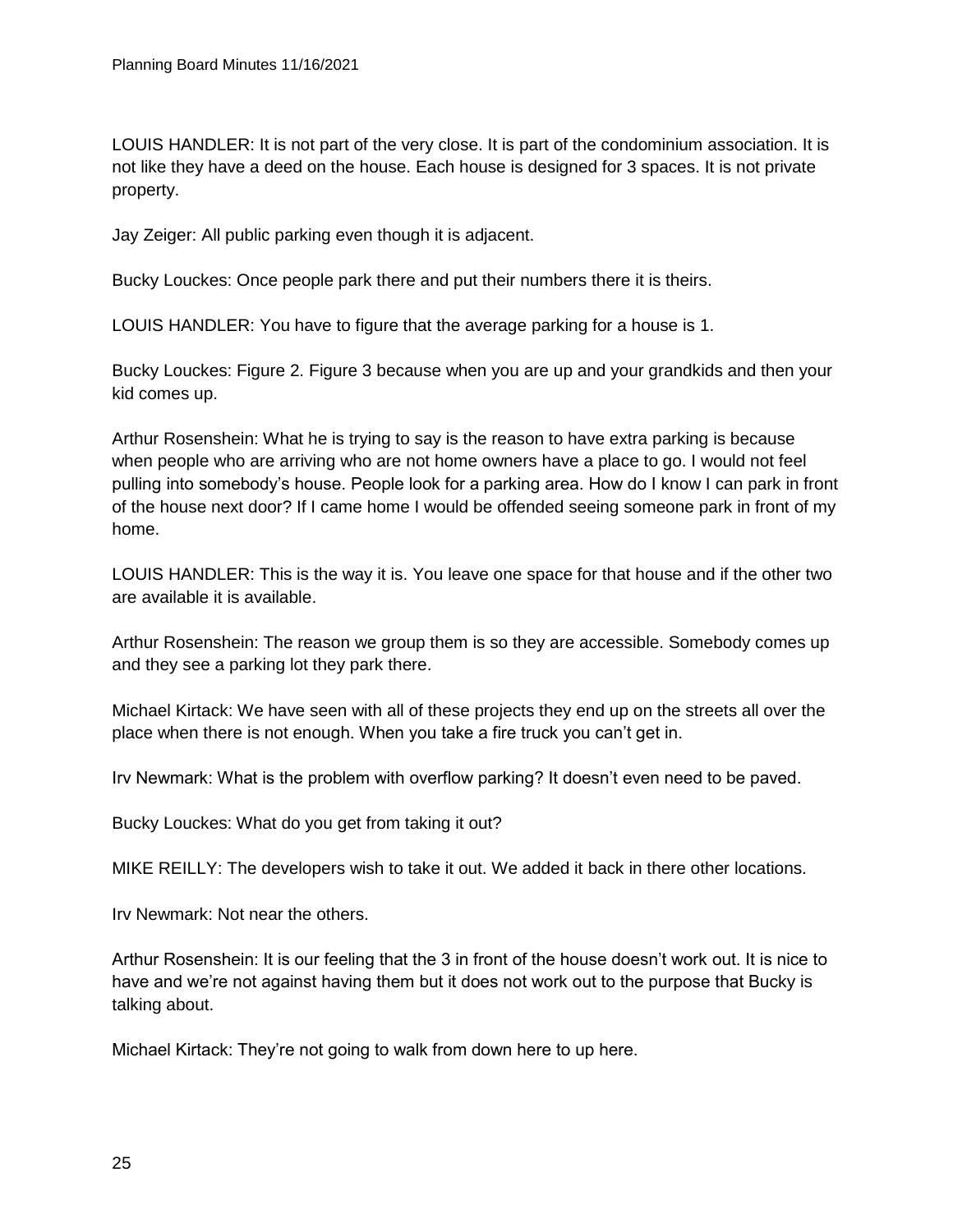MIKE REILLY: Is it okay if if I distribute them differently? Some of these areas don't make sense.

Bucky Louckes: Yeah put them where you can.

Arthur Rosenshein: Now how about the height? There is a lot of deviation from the original plan. How much can we allow? How much is acceptable? What is the standard height?

Bucky Louckes: How many stories are there?

LOUIS HANDLER: The zoning has a max of 35. We are not talking about more than 35 feet max. That is zoning. None of the houses have that issue. We have 3 stories.

Bucky Louckes: Are they all sprinkler systemed?

Mollie Messenger: I don't want to get off basis. The problem is that there is a site plan and it has a specific site plan it has a specific elevation. In general there is an allowable acceptance for how high you can go above that. Generally it is 2 feet. They are asking for a different allowance than normal. I unmuted Ken to talk more about it. That could be 5 feet that could be 4 feet. Some of their houses are 11 feet higher than they should be. We just have to nail that down. They don't want to come back here every time they want to move a house. What we talked about, with the Board's approval, is trying to decide what allowance may be acceptable.

Arthur Rosenshein: What is Ken's suggestion?

Ken Elsworth: Just to back up a minute this is the first project where there is 3 different foundation types we are working with. Generally you are building a slab, or a full basement, or a crawl. Here they have all 3 at play and are offering that to the customers. Traditionally the plans were done where the first floor was approximately a couple feet above existing grade and the grading was done accordingly. It all fit. That is how the original plans were laid out. When somebody comes along to buy a house these are the options. All of the options reside in the Earth's floor as we look at it. The first inhabitable space being above what the original plans were. That is a positive thing for me from a technical side because I don't have a problem with a sewer. Making that gravity connection. The water is not a problem. Mike has gone through and regraded all of the differences in the elevations. If these elevations were lower I think that presents a little more of a problem. None of them have been lower than what was indicated on the original plans. Generally in the past we have been holding people to a couple foot tolerance in where these elevations were going to be because they would sometimes be below. Below is a problem. Above not so much. But in this case here they are all above. We tried to come to some kind of realization. What can we agree to? What would the Planning Board agree to that they could have an option to raise them above the original elevation? We were hovering around the 5 foot mark. As Mollie said some are higher than that and they have made accommodations because of it. They don't want to retrofit after the fact. They would like to get this all settled and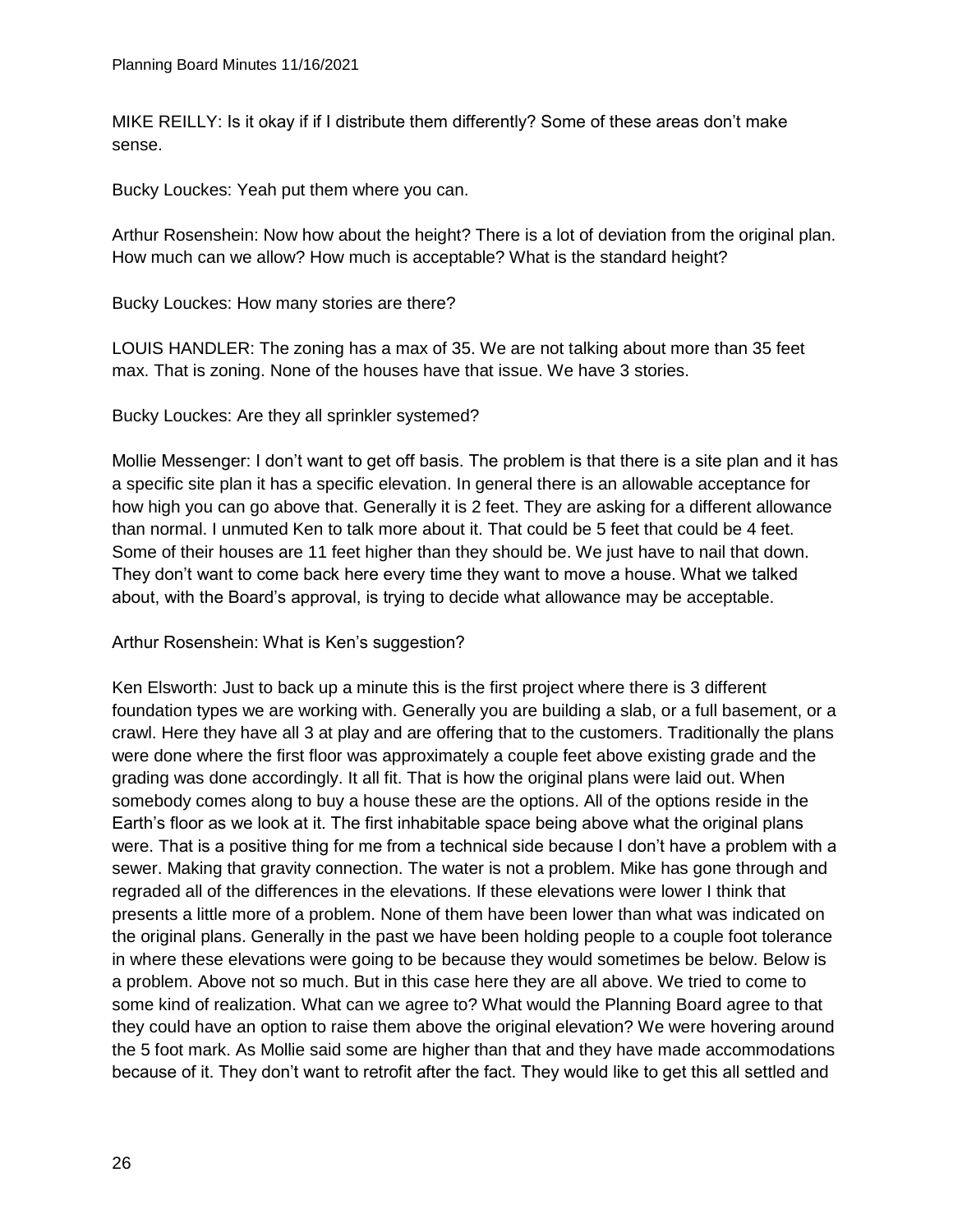approved tonight so they would know where their tolerance or range would be. We thought about 5 feet and are looking for the Board's feelings on that.

MIKE REILLY: What we would do each time is Mr. Helmen wants to build a house is he would give us a unit type. The foundation and I would prepare a special grading, utility, and drainage plan for that particular. Each time it would go to Ken before we would build it.

Arthur Rosenshein: Is the 5 foot acceptable?

LOUIS HANDLER: I would like a possible 6 because I sell a lot of 6 foot crawl spaces.

Michael Kirtack: Are we allowed to do that Mollie? Make it higher than the zoning?

Discussion:

Mollie Messenger: They never exceed the height. One of the other things so we don't run into it again is when they raise them so high it ends up being three story then it becomes sprinklers. With Ken looking over all of them that MIke has prepared we won't have that issue again.

Michael Kirtack: So they stay within 35 feet?

#### LOUIS HANDLER: Correct.

Gary Tavormina: If I may right now we have several buildings that are above 6, 8, 10 feet high. This is another case where you built then ask for forgiveness. We is about time we stop the bullshit. Somehow there needs to be a penalty so people don't do what they're not supposed to do and then we look like fools

Mollie Messenger: I don't think anybody is trying to make anyone look like fools but I think they came into some site constraints on this one they didn't know they were going to run into. At this point we need to figure out how to move forward.

Gary Tavormina: So several buildings are 11 feet higher than they are supposed to be. How do you correct that? We are just going to say that it happens and give forgiveness?

Mollie Messenger: Remember they are spending an inordinate amount of money paying their engineer for every site to try to re-engineer this. Normally people don't have to spend this money to correct their site.

Gary Tavormina: It is the developer's problem not mine.

Mollie Messenger: It is not as simple as raising the house.

Gary Tavormina: That is the developer's problem not mine.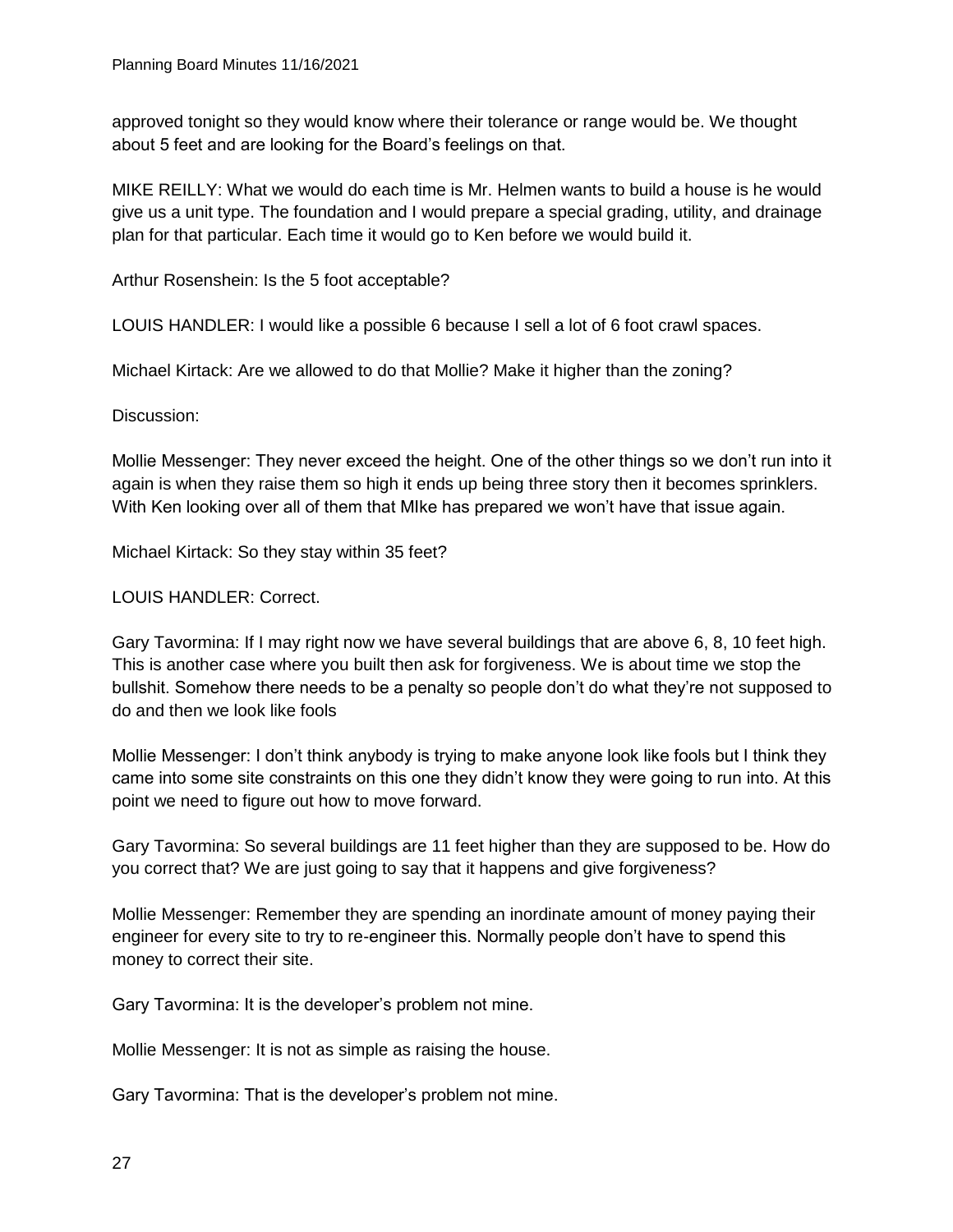Arthur Rosenshein: They have to put in sprinklers?

Mollie Messenger: They put sprinklers in 3 story houses.

Arthur Rosenshein: What about the water pressure here?

Mollie Messenger: I think they just got done doing a hydraulic study which I believe was in your packet. If it wasn't I can send it around again. There was one point that needed or may have needed to have booster pumps because the elevation raised too high and they didn't have enough water pressure. I believe they had it looked at okay and I believe you are okay?

MIKE REILLY: Yes.

Mollie Messenger: Ken do you want to add?

Ken Elsworth: Generally without getting into the weeds they verified the original water study. They verified the testing results from the hydrants and then they took it one step further and took pressure readings on the shower head at the highest elevations at the development. They meet the minimum code requirements for pressure at the shower head. They meet code and some people as the owner will tell you may complain the water pressure is low but it meets building code.

Arthur Rosenshein: What is your thought on 6 feet instead of 5?

Ken Elsworth: We can probably work with 6 feet as well. As Mollie has said Mike is taking a great deal of time redesigning the sites as they are being developed. We are getting a good grading plan for each site now. A little more attention to detail on each site. I can live with 6 if the Board is comfortable.

Arthur Rosenshein: I am personally comfortable with what you are comfortable with.

Bucky Louckes: When this site plan was approved I don't believe there were any 3 story buildings in this development. Did the fire company get this?

Mollie Messenger: They added 3 story models at the beginning.

Bucky Louckes: After that it was all 2 stories right?

Mollie Messenger: They have a 3 story model they sell. Not just a single one. How many sprinklers?

LOUIS HANDLER: We have 7 or 8 sprinklers.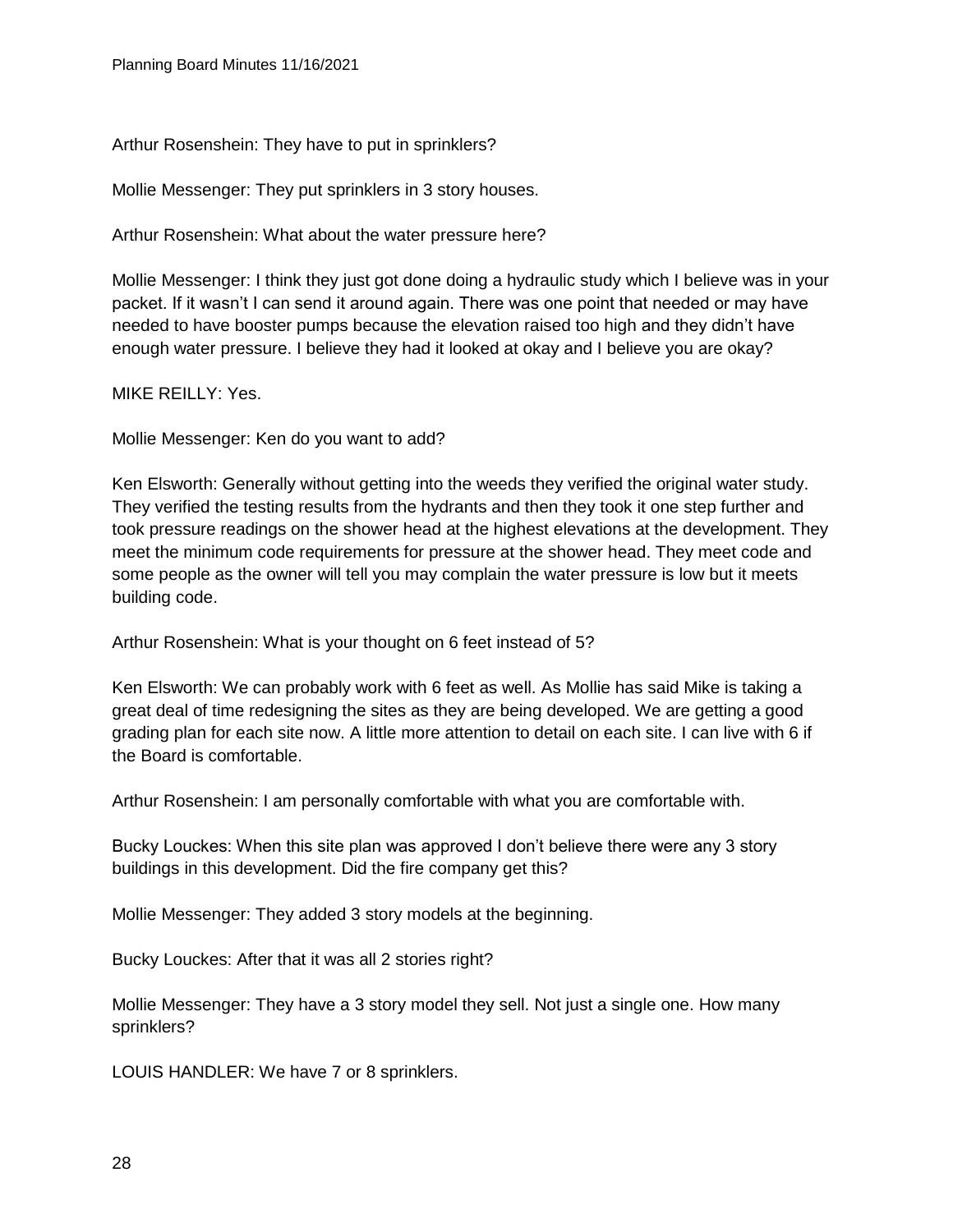Mollie Messenger: They do sell that model.

Jay Zeiger: It wasn't on the site plan which house was which. They had a choice of models.

Michael KIrtack: I do agree with Gary we do get a lot of okay I will build it. Then come in and ask after. I am getting tired of that too. A lot of it goes on. I don't know what the solution is. Either the Town Board or Code Enforcement has to come up with a solution. If they go against the site plan there has to be some kind of action.

Mollie Messenger: There has been this delay and argument for 6 or 8 months.

Jay Zeiger: It was the summer it started I believe.

LOUIS HANDLER: In this particular area in Mountaindale we spent about a million dollars blasting and every foundation we put in we have stone and rock and rock and rock.

Bucky Louckes: Welcome to the mountains.

Michael Kirtack: That is something that when you do studies to see what the land is like you consider it.

LOUIS HANDLER: Those studies were not so extensive at that range.

MIKE REILLY: There is a pretty big disconnect between what the developer wanted to do and what the plan showed.

Michael Kirtack: That is basically what we're saying.

Jay Zeiger: We accept that in his text. We don't have to debat who is right and wrong. His text stated that it was generally what he wanted to do.

LOUIS HANDLER: To make it short we came in as partners and he did what he did. In the meantime we started figuring out what was going on. When we took it over it has been a totally different ballgame.

Michael Kirtack: That's like saying my 10 year old went out and did something and you aren't responsible.

Arthur Rosenshein: How much is it costing you for all these changes that are taking place?

LOUIS HANDLER: Which changes?

Arthur Rosenshein: From the original plan you expected to use to all the changes in engineering? Is there a cost penalty?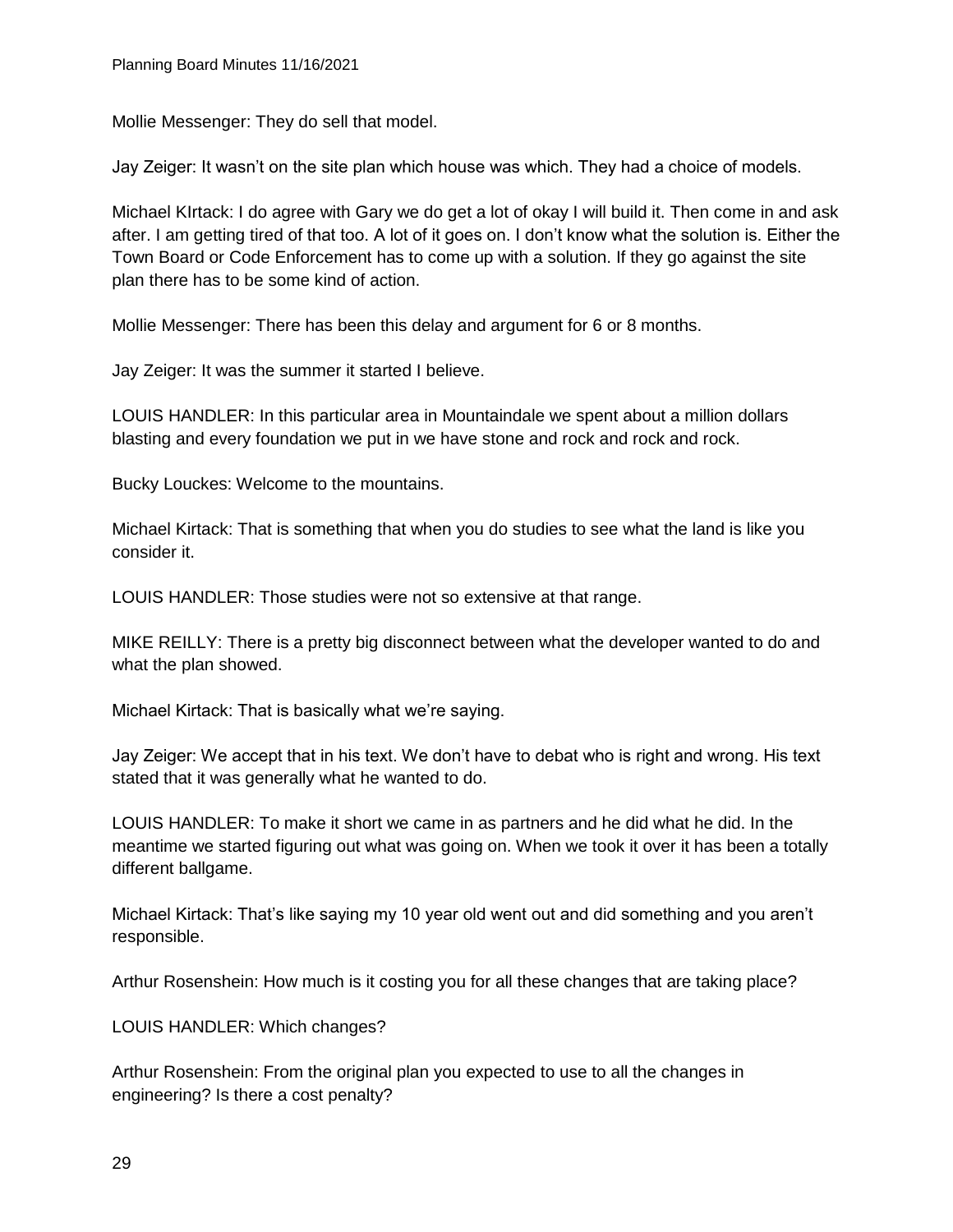LOUIS HANDLER: Yes there is.

Arthur Rosenshein: What is that cost? Generally?

LOUIS HANDLER: There is a lot of costs. It is hard to say.

Arthur Rosenshein: I am looking at as a penalty in itself.

Bucky Louckes: Let me tell you one thing. Plenty of billionaires came to Sullivan County and left millionaires. You won't be alone.

LOUIS HANDLER: The point is if we were building higher than zoning allow we would have to take it down. The change we did we can amend. We are here to amend it.

Bucky Louckes: Unfortunately the guy who started it for you has been like that.

Michael KIrtack: The other thing is we understand you're trying to amend something. We're trying eliminate the amendment and get it so they don't just do something.

Arthur Rosenshein: The answer going forward is to have more engineering done.

Discussion.

Arthur Rosenshein: I asked Mollie to put together a list of what we need to do to achieve a resolution. Thank you Mollie I appreciate this. I will read it. Keystone Associates will review all foundation locations for height increases as they relate to the approved plan. Next the allowable deviation from the approved plan will be 6 feet. The elevation change of a building may affect the water pressure of the stop floor and the highest fixture must be at least 15 pounds per square inch. I think that was tested. Next the parking changes as of this date have been reviewed and approved. Engineering approved. Any further parking changes will be reviewed by Keystone. If the changes are excessive they may need to request amendment from the Planning Board but I add we put in ones.

LOUIS HANDLER: We will see where we can add some public parking.

Arthur Rosenshein: Next the changes to the elevations cause changes to the approved SWEPP. An updated SWEPP needs to be submitted and approved. Next the approved landscape plan will have to be amended due to the SWEPP changes. The landscaping plan will be reviewed by the landscape consultant and Town Board for this project. Finally Keystone Engineering and the Building Department will review each housing unit to see if the site is substantially complete to issue permanent C of Os. You fill that will put everything together?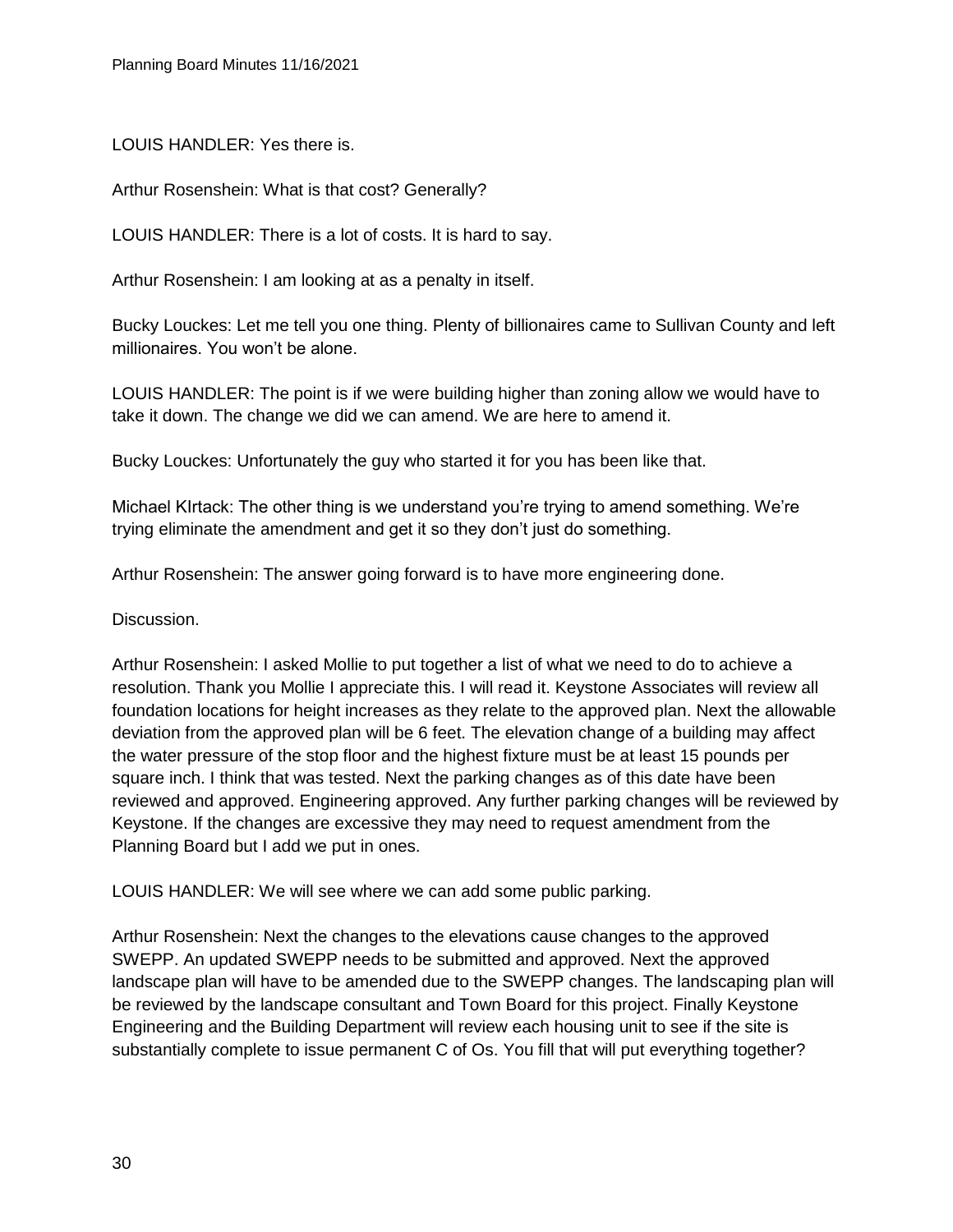Mollie Messenger: I believe as long as nobody objects that is everything we have been working on the past six months that hopefully have some sort of resolution.

MIKE REILLY: How do you want to handle this additional parking?

Bucky Louckes: Private.

MIKE REILLY: Do we need to come back?

Mollie Messenger: I would say the parking on the original plan needs to be shown in various locations.

Irv Newmark: As long as it is spread out in other areas.

Paula E Kay: I would say it can be approved by Ken and Mollie. I don't think they need to come back.

Arthur Rosenshein: So the parking changes will be reviewed by Keystone. With keeping that resolution do you want to go home tonight or do it ourselves? Somebody want to talk about this resolution? Alright we will take what we got. It is resolved. Do we have a motion?

### **MOTION:**

Bucky Louckes motions for conditional approval. Irv Newmark seconds. Michael Kirtack votes against. All others in favor.

# **WESTBOURNE – SBL# 21-1-42.1- Requests site plan amendment for the relocation of the pools, shul and some of the units. Zone: R. Acres: 88. Location: SR 52, Woodbourne. Cross Rods: SR 42.**

MIKE RIELLY: The project was approved a while ago. Done by Wasson Engineering. I have taken over. I have proposed some changes that the developer would like to do. I have attempted to color code it. The red buildings are in foundation. Mostly foundation. The green are approved locations that aren't changing. The kind of turquoise is what we are looking to change. If you look on the second page you can see the original approved layout. You can compare. The third page is kind of a blow up so you can see the changes. Essentially the area with the pool and shul of the original proposed we are looking to move right here. You will see those 5 turquoise duplex units are being moved to put the shul and pool down there. Some of the units are becoming singles on road A there. That is what we are looking to change. There is no increase in density. In addition we have added another pool area which is up by the water tower. These are in now. And at the second smaller shul. The roads didn't change. I did make some changes to some of the utilities. The rock over here (inaudible). I tried to change the sewer somewhat to alleviate that. The single units that are proposed to be changed, the ones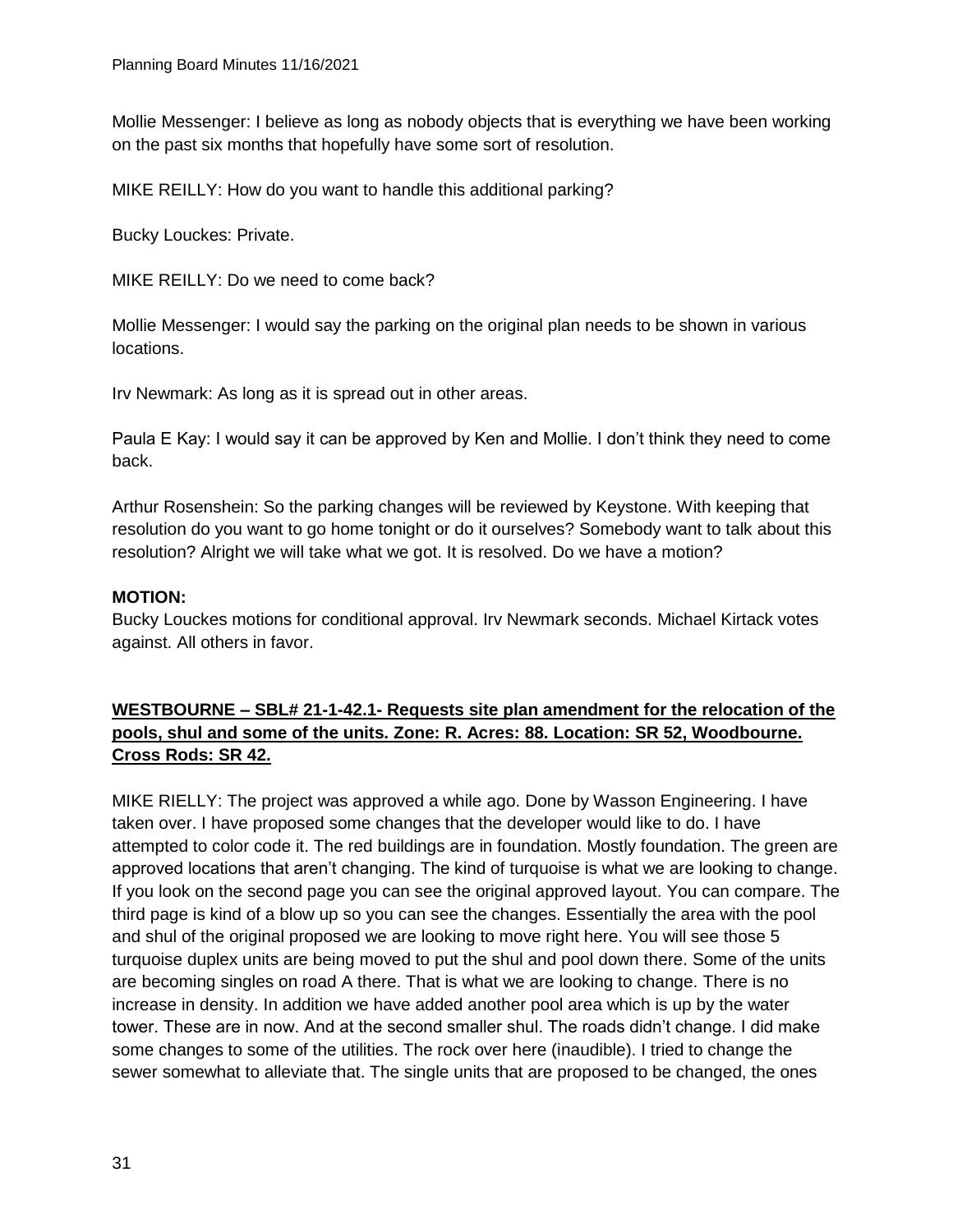labeled 6,7,8, and 9 we are going to have the sewer behind them. Some are 17 feet deep. We don't want to do that because it is all rock. It is more cost effective to just add another line.

Arthur Rosenshein: I would suspect we are going to toss this up to consultants to review. You are not increasing density or the number of people. It should be based on what Helen and Ken come back with. I don't see a problem coming back next meeting with a report. Come back with any changes Ken wants.

MIKE RIELLY: Conditional upon Ken's review?

Arthur Rosenshein: I'd rather see it.

Discussion.

Jay Zeiger: That detail hasn't been finalized but I would think it would be fine.

Arthur Rosenshein: Gary I missed that.

Gary Tavormina: They bought Logan's house.

# **TIMBER RIDGE – SBL# 28-1-1 – Continued discussion and review of the site plan as well as discussion of SEQRA. Zone: REC. Acres: 309. Location: SR 42, Woodbourne. Cross Roads: Riverside Dr.**

Arthur Rosenshein: They don't need a PUD because it is commercial. The first step in PUD is getting an approved site plan from the Planning Board to recommend to the Town Board. Right now they are looking for basic site plan and whether we would approve it. It is preliminary but they are asking as final.

MIKE RIELLY: The next step would be for us to go to the Town Board and then the town will decide. I imagine we'll be going through the whole DEIS process and then the Town Board would take action on the PUD. Usually it is done after the DEIS is completed because that brings up any changes requested by the Planning Board and all the other public hearings. The question is what we do we need to approve the preliminary site plan. I'll tell you one thing and that is the traffic study.

MIKE RIELLY: That will be in the DEIS.

Arthur Rosenshein: I understand that. What I am saying is the layout depends on where the entrance and exit are going to be. We are going to need that before we can move forward. Your entrance is on Route 42. Route 42 is going to be a problem. You laid it out. I assume that it works. Is there a way we can have the DOT look at it early?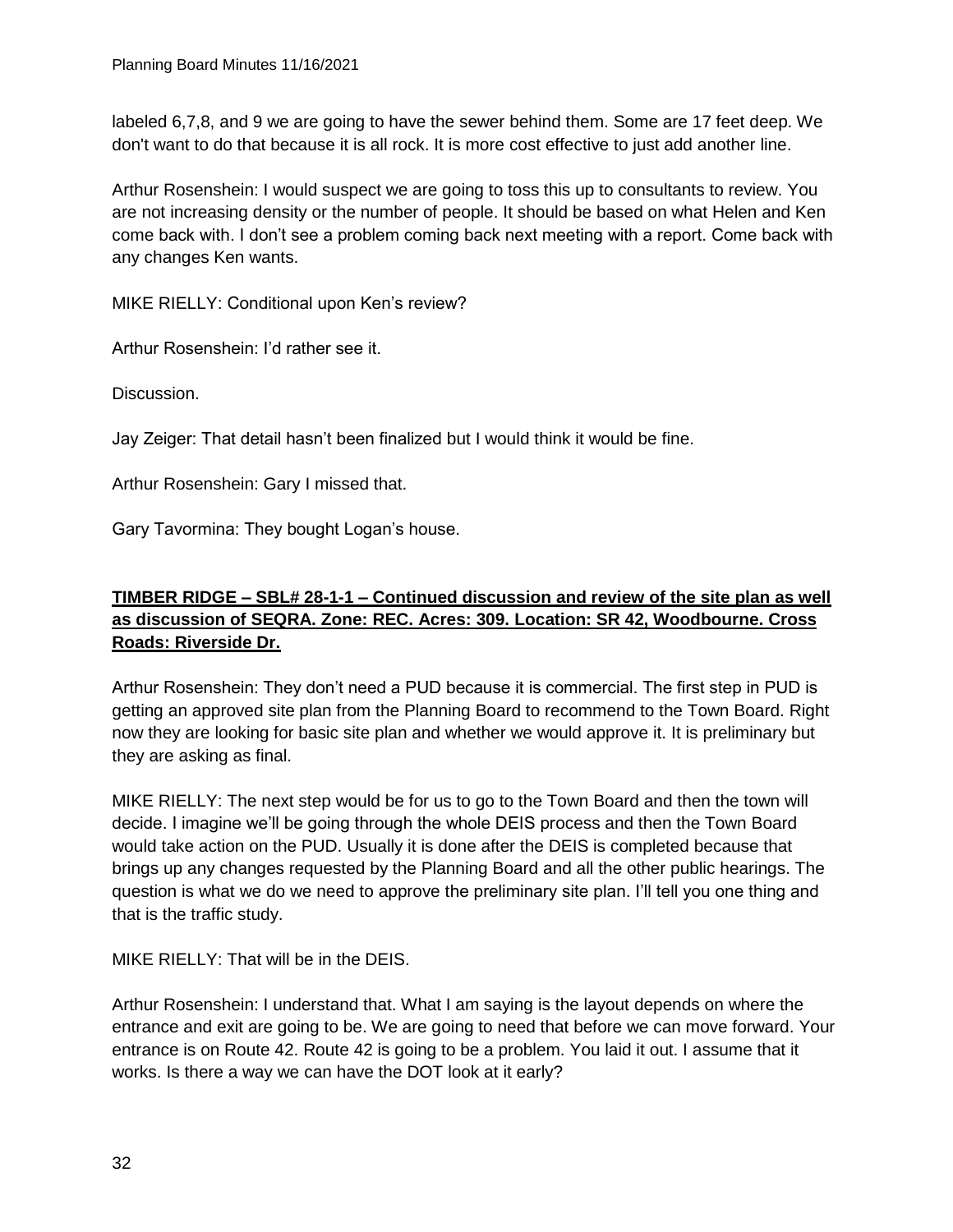Mollie Messenger: We can send out for 239 at any time we want. They ship it over to the DOT.

Arthur Rosenshein: I would like the DOT comments because of the sensitivity of that area. Before we can decide on the layout we need their input. The second thing you show an entrance or exit through Westbourne.

MIKE RIELLY: Right this one that goes through and out.

Jay Zeiger: It is a common easement.

Arthur Rosenshein: What kind of traffic are you expecting there?

MIKE RIELLY: We have done the traffic counts. The full study isn't completed yet.

Arthur Rosenshein: In my mind there is a question about Westbourne. You're coming with us to change Westbourne. Will there be changes necessary for Westbourne to reflect the traffic coming off of this one?

MIKE RIELLY: The way the Westbourne site was developed this through road has always been planned as a potential. When we were here to do Westbourne 12 years ago it was actually you that said this property sites here and the access is horrible. We want to make sure this easement is always here. That was in the DEIS I prepared a dozen years again.

Arthur Rosenshein: I didn't only say that. I said the road would be suitable for that kind of traffic.

MIKE RIELLY: And that we would have to upgrade that road at some time.

Arthur Rosenshein: That has to be part of it. Right now just looking at Westbourne you have driveways that back out into what will be a busy access.

MIKE RIELLY: Going through here there are no driveways that back out onto this.

Arthur Rosenshein: As you go through the site to get to Timber Ridge there are houses that back out.

MIKE RIELLY: That was a change I was not aware of.

Bucky Louckes: How did you come up with Riverside Drive? Across from Riverside Drive?

Irv Newmark: The description of the project.

Bucky Louckes: Riverside Drive is across town.

Michael Kirtack: It is on the agenda sheet.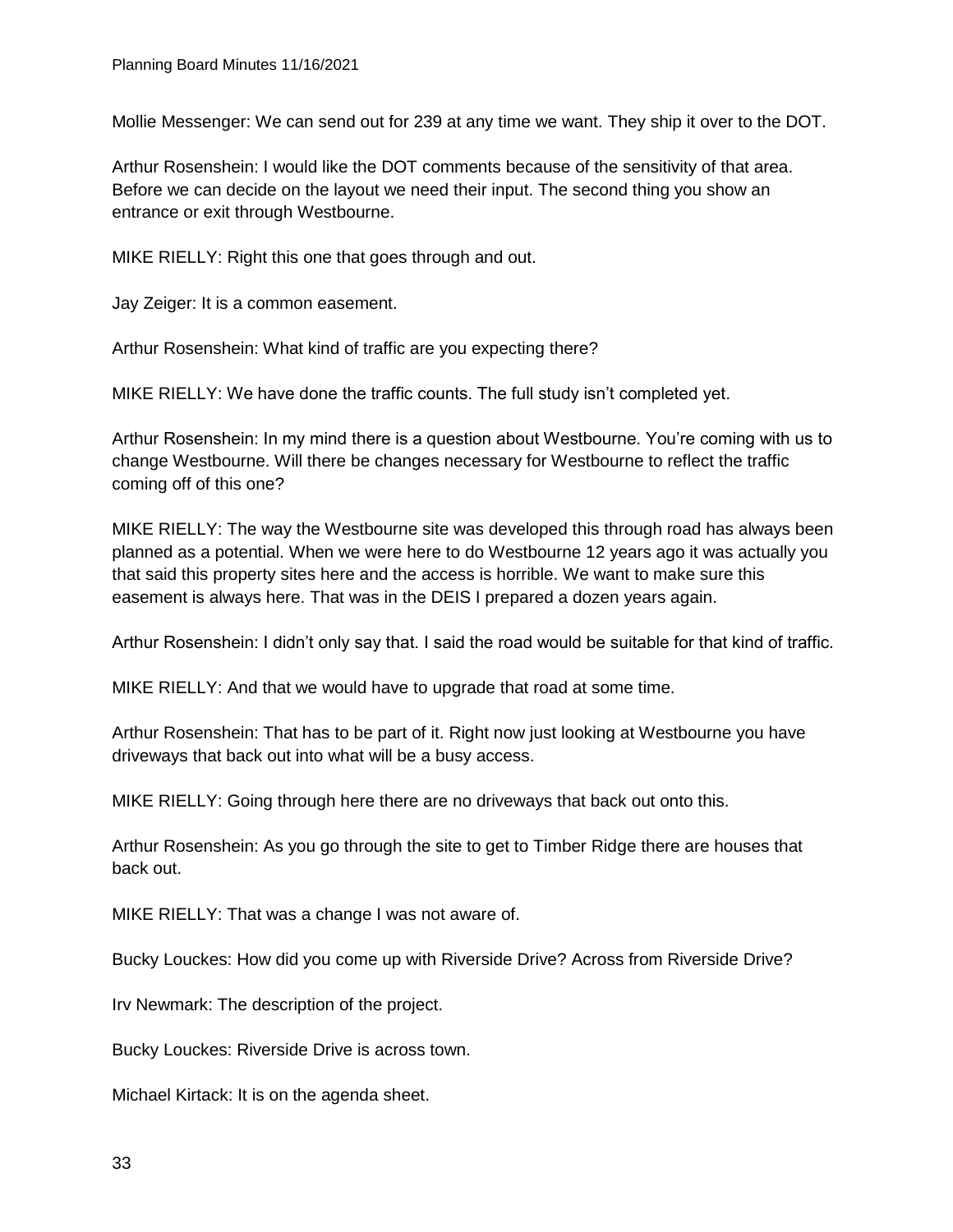Arthur Rosenshein: I think before we can go much further we need to get those things straightened out. That is going to be very much what the plan is dependent on.

MIKE RIELLY: There will have to be an access on 42 whether I build 1 house or 100 houses.

Irv Newmark: We know that but we want to know what the state thinks about where it is coming out.

MIKE RIELLY: We have gone through and come up with the best access point. If it changes the traffic engineer will change it. If we have to reroute this road we will do that. There has to be an access point from here to here on Route 42. There is no other choice for this project for this to be developed.

Marybeth: We are creating a PUD for this correct?

Arthur Rosenshein: It will be necessary.

Marybeth: We have a process laid out in our zoning for how the PUD is done. Obviously there are a bunch of elements here. There is the PUD itself by the Town Board to create custom zoning for this site. We will have the review and approval of the site plan by the Planning Board. The Planning Board can't approve the site plan until the zoning is created. The zoning can't be created until SEQR is done because no action can happen. I think Jim was starting down this path of carts and horses and when do we do a traffic study and those kinds of things. The way the process is laid out in your law is an applicant comes with a preliminary sketch. It is sufficient detail for the Planning Board to determine if the project should proceed further. I think we have done that a couple times. What you are looking at currently is if the plan meets the purposes and objectives of a PUD. Not the specific details about how many trucks, if they turn left or right, water or sewer. None of those things. Does it meet the objectives of a PUD? Level of detail in the buildings and structures, open spaces, landscaping, parking, physical features that are relevant. It is a pretty general process. Once the Planning Board receives that plan it is to be forwarding to the Town Board for review and this review is supposed to happen at the same time. There is a public hearing that is required. The Town Board acts to approve or disapprove the zoning. SEQR has to be done in the middle of that. Then the Planning Board acts. What is before the Planning Board is to evaluate the plan in front of you which appears to include the details required at this time and does it meet the purposes and objectives of your PUD. Really quickly those are the creation of a more desirable community environment than would be possible if you followed the strict application of zoning, innovation and variety in the type of residential development, providing a type of living environment, occupancy, tenure, housing and cost, open space allocation and maintenance by private initiative as an integral part of the residential development, efficient use of the site, facilitate adequate and economical construction including maintenance of streets, drainage, water, and sewer, finally preservation and enhancement of community's natural resources such as water bodies, wells, and a variety of other things. Really at this point it is getting into the detail to say that we want to do a traffic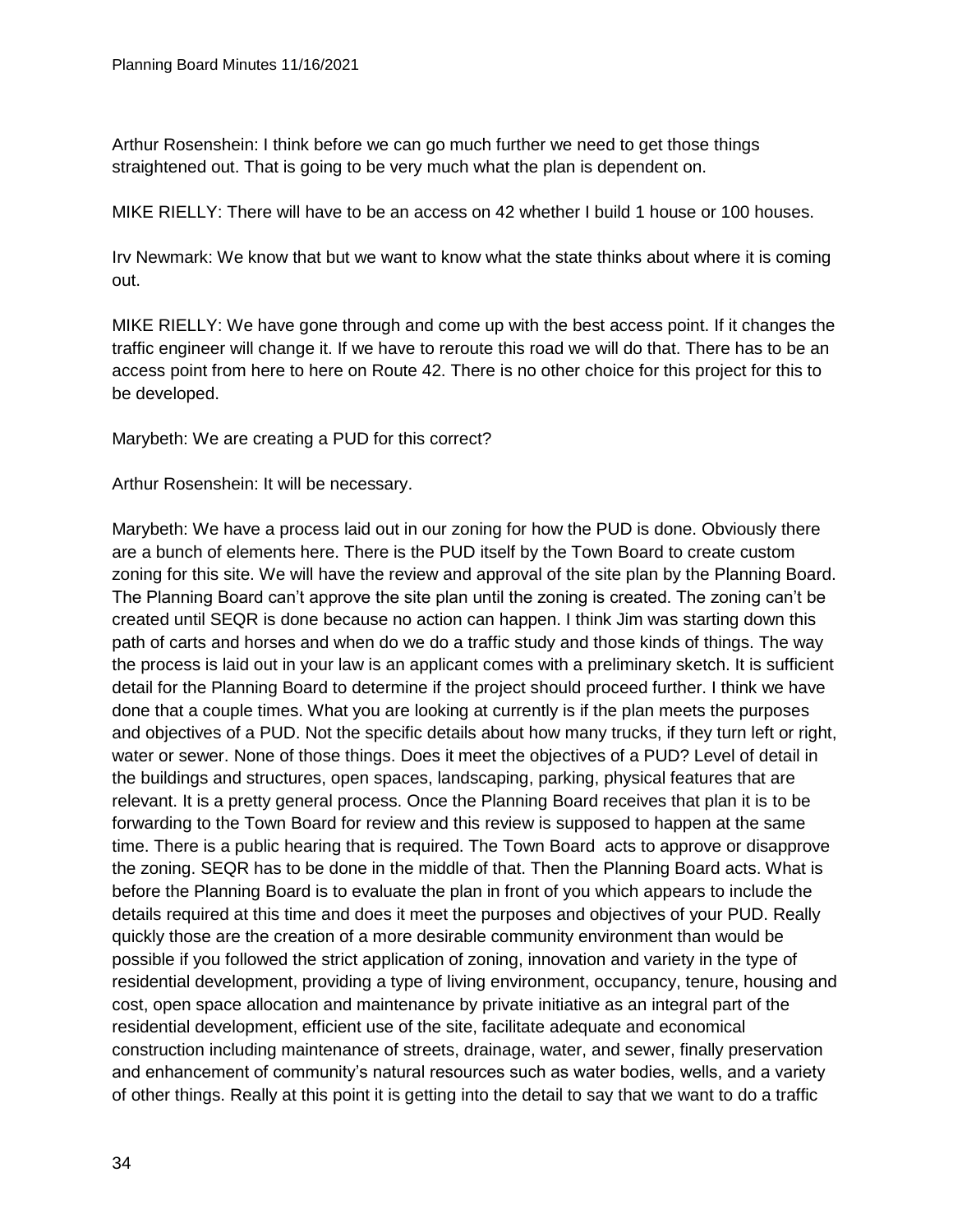study at this point. Procedurally at this point as a Planning Board we need to say does this sketch meet those objectives and purposes? If it does a copy should go to the Town Board and then because there are multiple agencies involved in this project in terms of approving things, we know the Town Board is approving, the Planning Board, there will be Department of Healthy, DEC, there may be DOT, we need to a body at the Town needs to declare intent to act as lead agency. We need to circulate that intent preliminarily to classify the action and get consensus on who lead agency is. I am assuming that the Town Board will want the Planning Board to be lead agency for the SEQR review and that is how we will progress. Once we have done that we will get involved in what I am assuming is a positive declaration meaning we are preparing an environmental impact statement. Then we are going to outline in great detail all of these things we are talking about in terms of traffic, what intersections will be studied, water and sewer, drainage, and impact on the other developments. That is kind of the next step.

Arthur Rosenshein: What I am trying to say is we are looking at a preliminary sketch plan. I am saying Westbourne is creating facts on the ground that will be permanent. I am trying to find out now what has to change. If they make it so we can't permit that road we are screwed. I know later on it will be more detail but I don't think we can even do preliminary until we know a couple of things. That has to do with the road. If it jumps ahead of where we normally put it maybe it jumps ahead. Without knowing I don't know how we can approve a preliminary plan.

Marybeth: The good news is you're not approving a preliminary plan. All you are saying is you received something that meets the criteria here for purpose and objective of a PUD. Does it meet the criteria or not? I just read what the criteria are. That is all that is being done. You are not approving. You are not endorsing this plan. You are not saying it will work or won't work.

Arthur Rosenshein: We saying we endorse that it meets that criteria.

Marybeth: The criteria is this an appropriate application of a PUD. If it is not appropriate for a PUD then we stop and do nothing. That is the only question being asked. We all have to remember there is a legal stipulation behind all these things. The question we are answering is this an appropriate application for a Planned Unit Development in the town? We are not saying there is traffic impact. No water or sewer. The only question we are trying to answer is whether this is an appropriate application for a PUD?

Paul Lucyk: What happens if they don't get the PUD approval? Can this be put under something different? What is the legality of that?

Paula E Kay: They are essentially creating their own zoning for their development?

Paul Lucyk: Why do they need their own zoning?

Arthur Rosenshein: There was an agreement made between the applicant and the town. The town wanted commercial included to get sewer and water. The town was requesting from the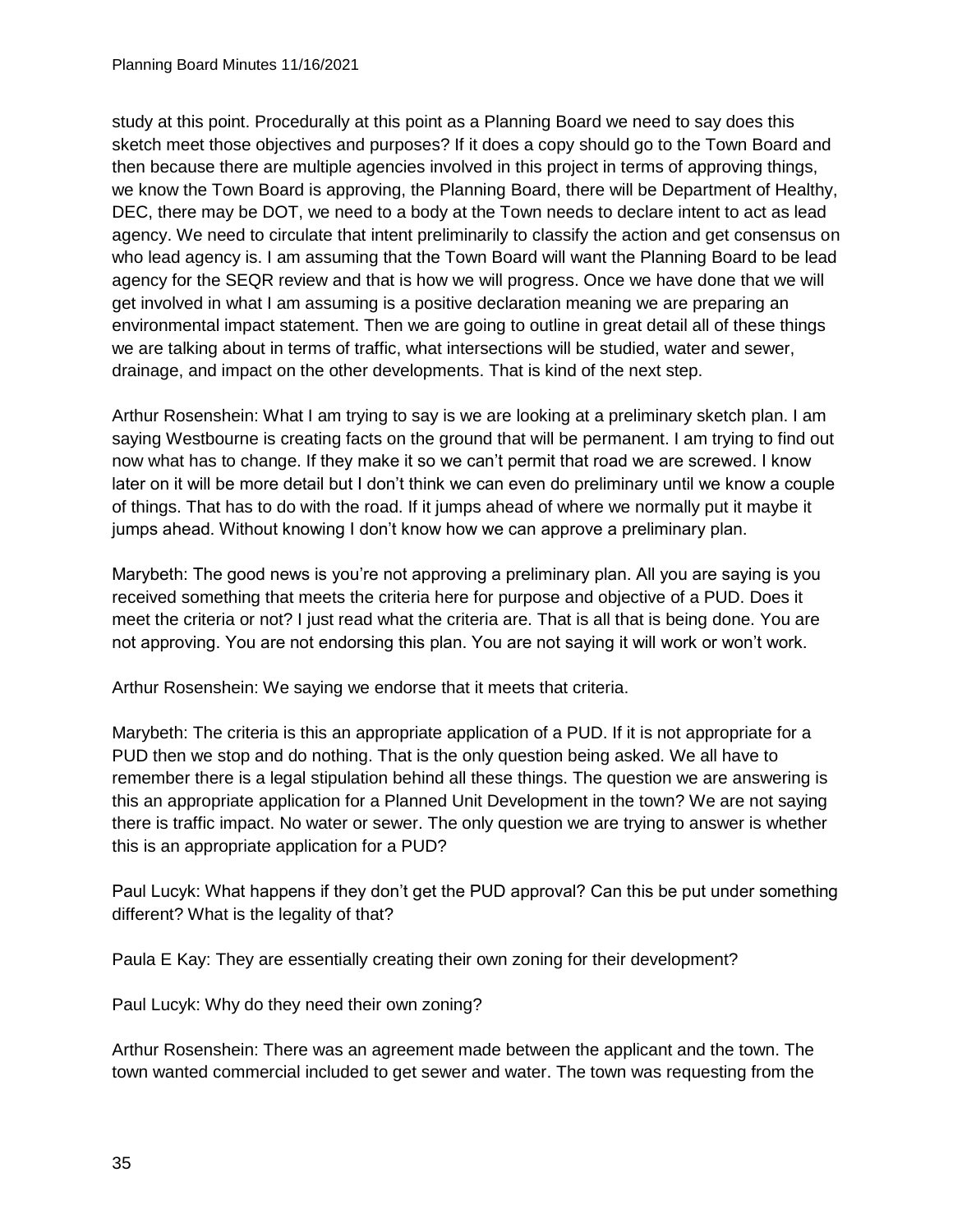applicant that the applicant can't put it in until they get PUD. The town basically initiated the need for the PUD. Does that make sense?

Paul Lucyk: The town is telling them what they can do?

Arthur Rosenshein: In order to get water and sewer they wanted commercial put into the property. They can't put it in by right because the zoning doesn't allow it. They need a PUD at that point.

Paul Lucyk: So what is commercial on this property?

MIKE RIELLY: This is a commercial lot.

Paul Lucyk: That is a large corporate building?

MIKE RIELLY: There is a whole list of what it could be. It could be stores, officers, groceries, bake shop, a whole lot of things it could be. We have been going at this 10 plus years? One of the things was trying to alleviate traffic down on 42 on Friday night. One of the things was to have a commercial area so instead of clogging up the village people could put into this unit to pick up their stuff.

Paul Lucyk: So this will be like a smaller IGA or something?

MIKE RIELLY: It could be anything. It could be similar to Skopps.

Paul Lucyk: You could be bringing in people from another town to come to this.

Arthur Rosenshein: Primarily in the PUD the commercial is for the people living there. It is secondary that it may bring in outside people. The main purpose is to the people living on the site.

Marybeth: Right. In the PUD and legislative processes going forward there will have to be an evaluation of the potential allowable uses in that space. It can't just be anything. As part of the legislative process and the environmental review process we will have line out a variety of different uses that may fit in those spaces so we can do the environmental impact analysis for those uses. If you think about it if we have a grocery store, a coffee shop, and a dry cleaner and those types of uses they all drive a different amount of traffic. Use different resources in terms of water and sewer. As part of this process we come up with a range of potential commercial uses so we can evaluate them. The PUD process will either specifically list a group of uses or will include language that will provide performance standards for those uses so we have a reasonably good idea what will go into those buildings.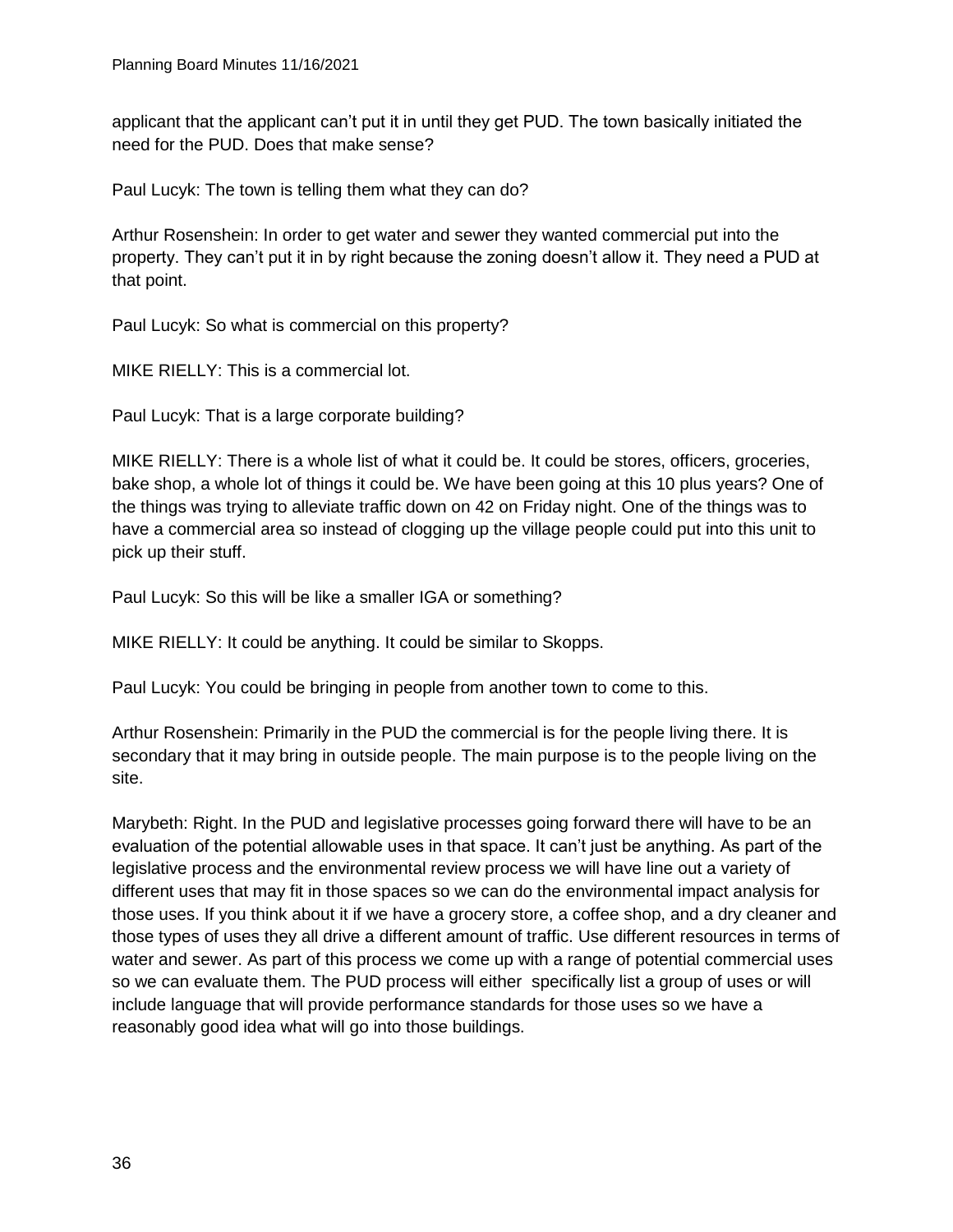Paul Lucyk: They are coming in and want to put in a project. Can they list all the commercial buildings now? So they don't have it where all of a sudden there is too much commercial and not enough residential? Do they list everything at the current time?

Paula E Kay: This is sketch. It will get developed more in depth. The actual PUD language that will be written will specify how many units of housing, what type of housing, what the setbacks are, what kind of commercial uses, and most likely the sizes and setbacks of those too.

Arthur Rosenshein: If you look at the current gold standard as they allow what is allowed and what it not.

Paul Lucyk: Is Vacation Village a PUD?

Mollie Messenger: I believe so.

Jay Zeiger: Davos is a PUD.

MIKE RIELLY: We have come back and gotten into this and then COVID and we kind of spun out. Now we are back and we met with everybody. First I was requested to draft a PUD. Then it was decided it was better to work with the Planning Board and the Town Board to come up with a development that was acceptable then to write the PUD from the plan then you wouldn't have issues with a couple of the other PUDs sitting out there. If that is the correct way to analogize it.

Mollie Messenger: I think the Board is having a hard time stomaching anything because they've talked so much that the through word is not desired through Westbourne. You have developed a project and have been working on a project called Westbourne that is going to have a through road in it and folks that are there will be there may not know there will be a through road.

MIKE RIELLY: It is in the offering.

Mollie Messenger: It is not built that way. It is not how a site plan is supposed to work. There is not supposed to be a highway through it.

Marybeth: Somebody asked the question what happens with this PUD? There are two things. One thing is what is the larger legal underpinning of a PUD and the second is that we do have a court settlement for this project. In the bigger picture PUDs because it is a land owner coming to the town stating they know we have an established zoning that protects the health, safety, and wellfare of your community but I want to do something different and innovative that I think is great. Evaluate my proposal and approve or don't. PUDs in general can be denied because the applicant is asking to change the zoning. However in this case there is a court stipulation that allows this developer to do certain things. To conform with the court stipulation when I read what is in the stipulation I don't think there is any option but to have this be a PUD.

Paula E Kay: Correct.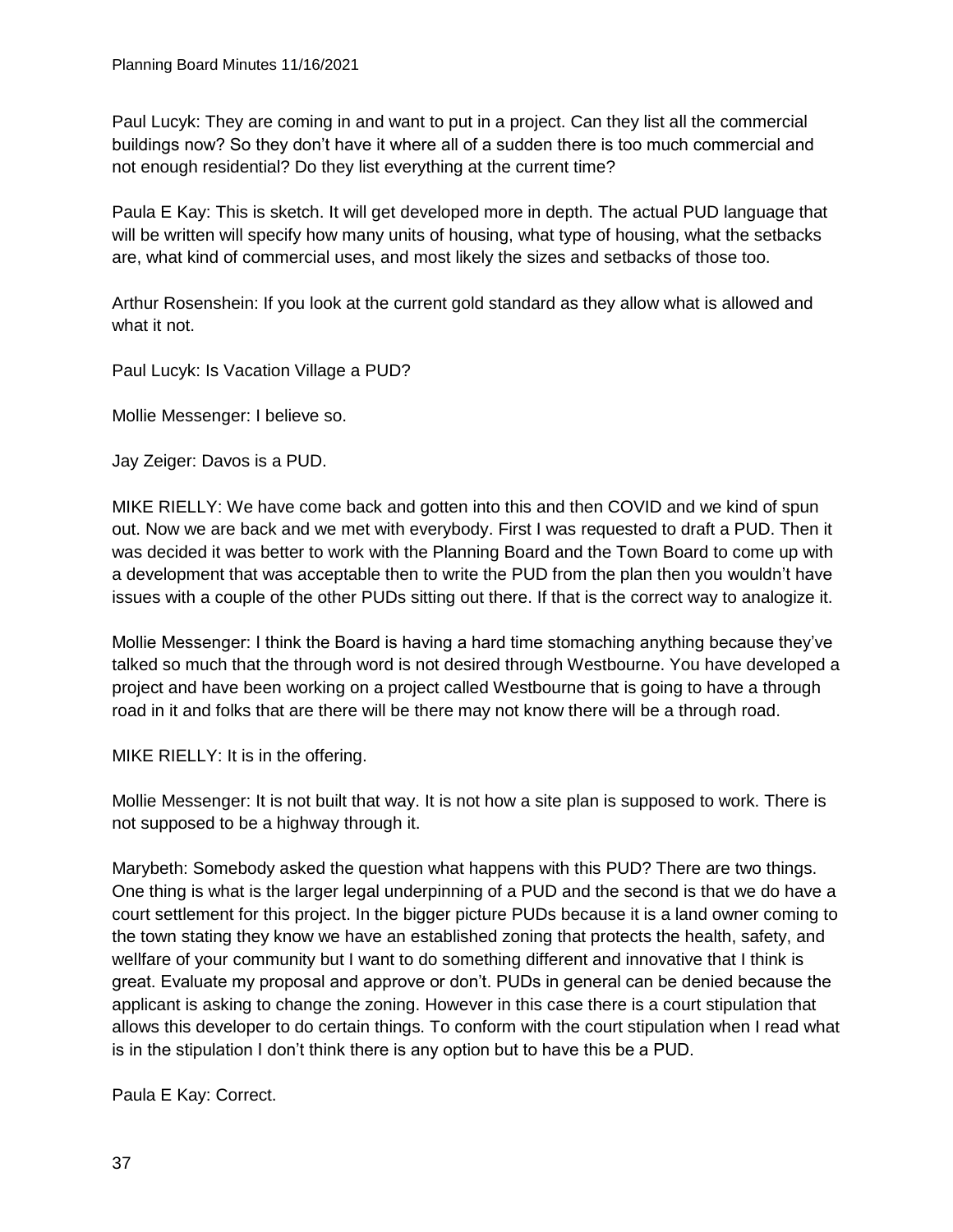Bucky Louckes: I would like to see no commercial property there.

Arthur Rosenshein: The Town Board has approved it.

MIKE RIELLY: It was more their request.

Arthur Rosenshein: They have done it and they are above us.

Bucky Louckes: I hear they are above us but I don't think the community should have to suffer through a commercial property pulling out on 42. You see what Woodridge looked like right?

Paula E Kay: I think the idea is to reduce that.

Bucky Louckes: It doesn't reduce it because more people go in there.

Marybeth: We are talking about a lot of these things anecdotally and we have raised a lot of concerns that are very legitimate but for this project to move from where it sits right to where the applicant is doing the work to evaluate these things to provide both the Town Board and the Planning Board with that kind of information. So we can understand what are the implications of the through road? What are the implications of the through road? What are the implications of having commercial on this site? Will it based on the type of uses attract people from outside the development?

Arthur Rosenshein: I think what we need to do is find out if it meets the purposes of a PUD and pass the resolution so they move on.

Paula E Kay: Correct.

Marybeth: Exactly. Then from there the law says it goes to the Town Board as well because the review is simultaneous and then we need to start working on SEQR.

Arthur Rosenshein: We will get to those stages when we get to them. Without any other considerations does this meet the purposes of a PUD to create a community of mixed uses that they could not ordinarily do on this zone?

Irv Newmark: Yes.

Arthur Rosenshein: The commercial we have to have. I would ask for an agreement that it meets the purposes.

Paul Lucyk: If you have commercial and residential it needs the PUD.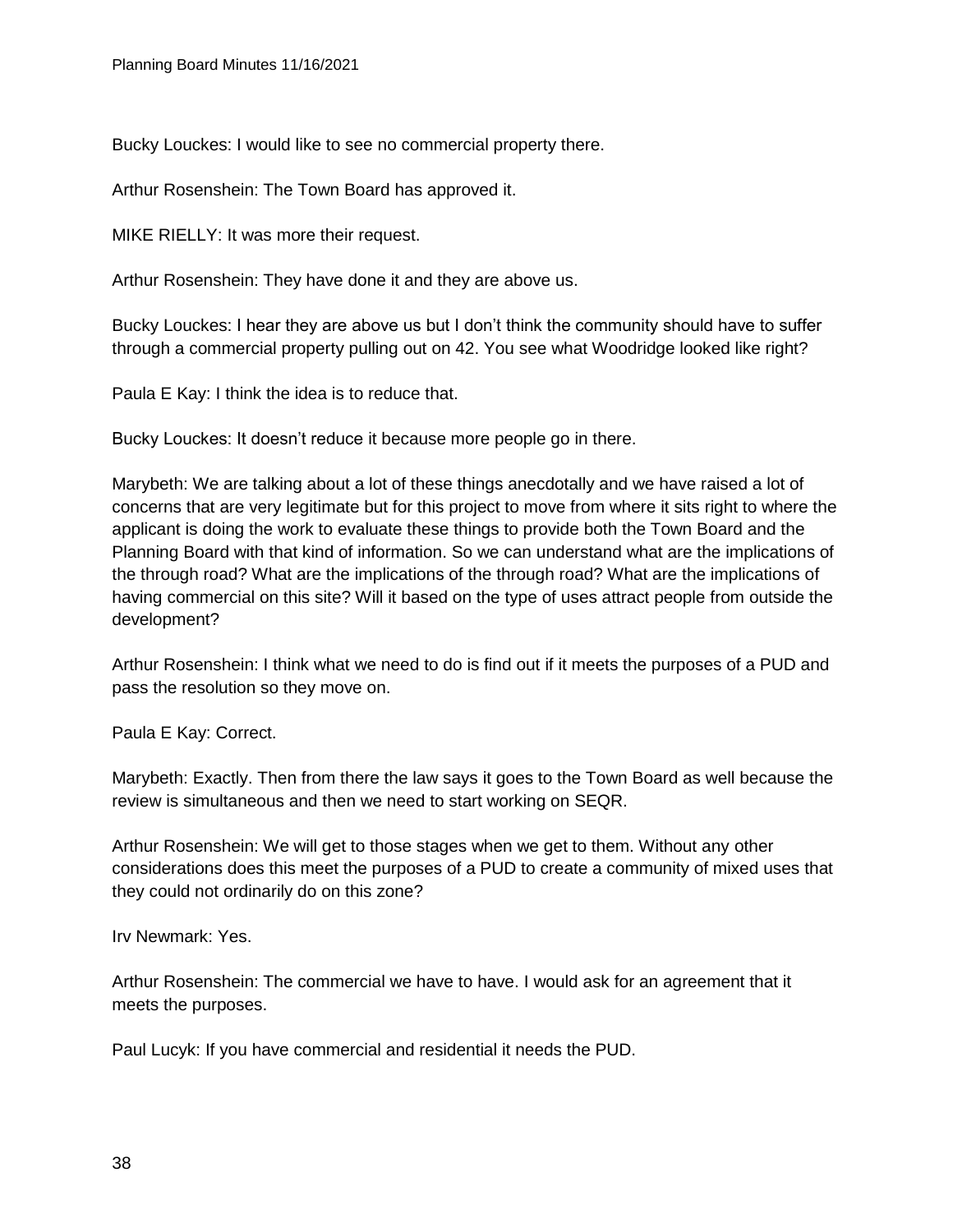Arthur Rosenshein: It is also a unique situation we would not ordinarily pass. That is also a PUD.

Paul Lucyk: Is that the best for the area?

Paula E Kay: That is not a question before you right now.

Arthur Rosenshein: Be it resolved that we agree that it meets the purposes of a PUD?

All Board members agree it meets the purposes of a PUD.

Arthur Rosenshein: Does that take care of that Marybeth?

Marybeth: Yes I believe for tonight this is where we should leave this to rest.

MIKE RIELLY: Mollie are you submitting it to the Town Board or are we?

Paula E Kay: You are.

MIKE RIELLY: Then we would come back for lead agency?

Marybeth: Correct.

## **SUNNY ICEBERG LLC – SBL# 17-1-39.1/39.3/51.3 – Requests a lot line adjustment to create one lot for a townhouse development and one lot for a commercial office space. Zone: R & B. Acres: 17.80. Location: SR 52, Loch Sheldrake. Cross Roads; Karmel Jacobs Rd..**

Marty Miller: I have been working on this project for about a year. We have come extremely far in the recent months. I am quickly showing you the layout. I substantially like the layout I displayed earlier on but we have this one now. As you know this is a unique project. This is what we consider to be 2 parcels. One is the commercial site and the other is a residential site that is separately zoned and separately delineated on the tax map. That is the general layout. Our main road and internal road I have shown. This is the elevation. This is the proposed office building on the commercial site. This is a depiction of the homes I contemplated on the site plan. Having said that I am going to turn it over to the people who know what they are talking about.

Bucky Louckes: I like your houses but I don't like your office building.

Arthur Rosenshein: I like it.

Ralph Peragine : This whole parcel is 17.8 acres of which approximately 16.2 acres is within the residential zone and approximately 1.6 is in the business zone. The first piece of this is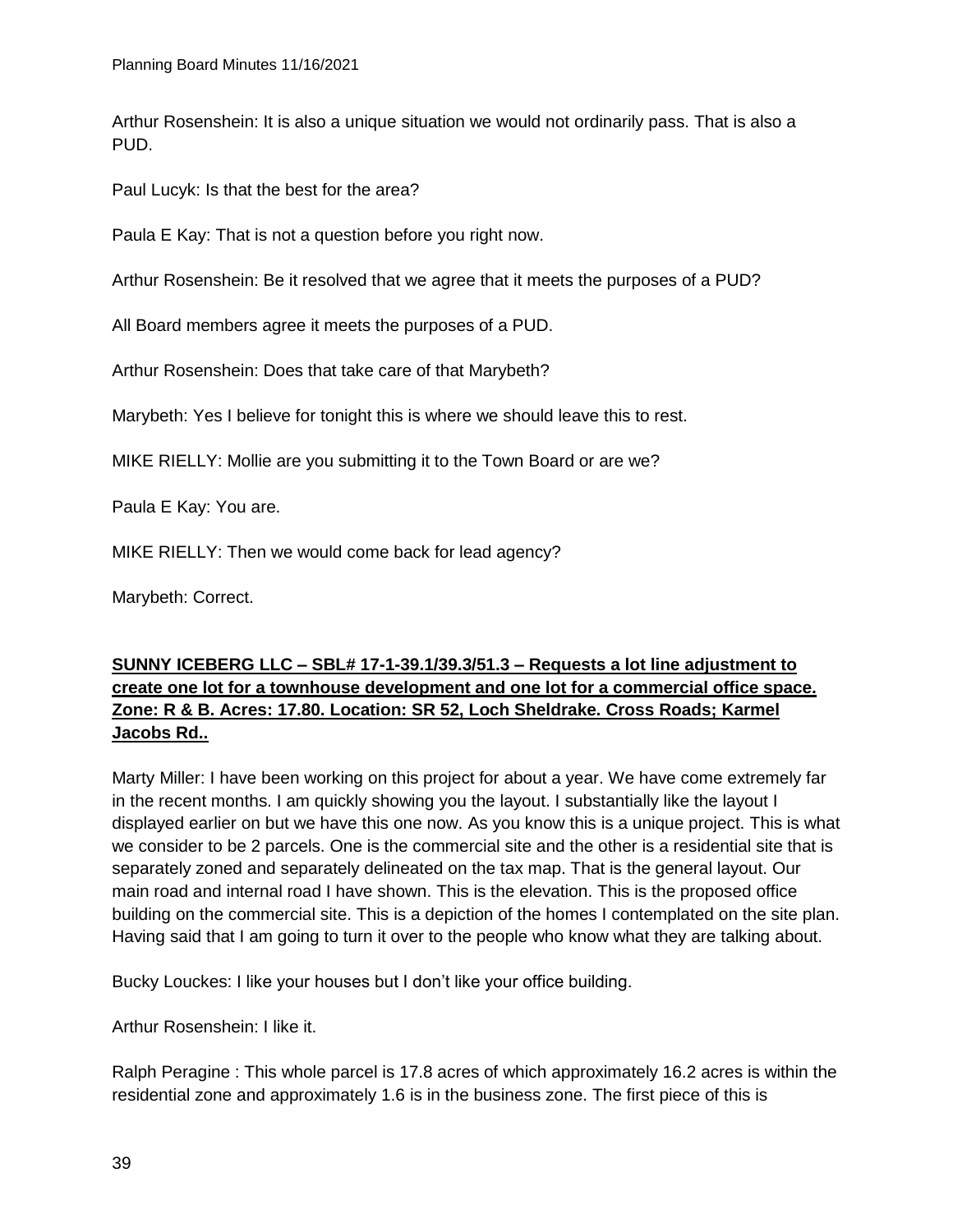subdivided the residential and business zones by creating a property line across the boundary. By that we now with 16.1 and change acres and based on that the environmentals the unit count works out to 47 units throughout the project. I think we came to this board about a year ago and presented a couple different concepts. Through our workshop meetings we have refined it and this is the concept we are now submitting. Of the 47 units it is a mix of 3,4, and 5 bedroom units. 15 of which are outside the consolidated water district. This boundary here is the water boundary. There are a total of 15 units here. I don't know if you want the breakdown. 9 4 bedrooms, 3 bedrooms, and 3 5 bedrooms. The total water requirement is a little less than 5 gallons per minute. We had gone to the Town Board a couple months ago back in August. They felt that wasn't a major concern.

Marty Miller: The property has been paying taxes to the water district for some time. The lines just kind of get moved. This is not like the entire property is out of the district. It is really just moving the line within the district.

Arthur Rosenshein: How many square feet are the units?

Jerry Roller: We have been working with the owner and the rest of the team for about 4 months now trying to work out a plan and work out some aesthetics to make this project succeed. The houses as Marty said are 3, 4, and 5 bedroom houses. They are 2,400 and 2,800 square feet give or take. It varies depending on the house goes downhill or uphill. There is a lot of slope on this site so we are trying to use that either with walkout basements or the garage below. It varies depending on where the units sit in relationship to the ring road.

Arthur Rosenshein: Thank you.

Ralph Peragine: Generally speaking the higher point in the site is right here and the drainage pours across this. As Jerry mentioned each of the back of the units are going to be higher than the road. That's why the garage or the walkouts. It varies amongst the site. 2 car garages and driveways. In addition we have provided on street visitor parking. There are 24 spaces. We have some parallel parking here and some perpendicular here and them some more parallel here. We used parallel in areas where you didn't want them encroaching the buffer zones.

Marty Miller: In addition to the 2 car garage part of the unit how many parking spaces for the driveway?

Ralph Peragine: The driveways are 18 feet wide so you could park 2 cars side by side.

Mollie Messenger: Will other cars be parking in other people's driveways?

Ralph Peragine: No.

Mollie Messenger: I need to interject for a second. You guys were the first project where instead of going to the Architectural Review Board we had you go to the architectural consultant. I have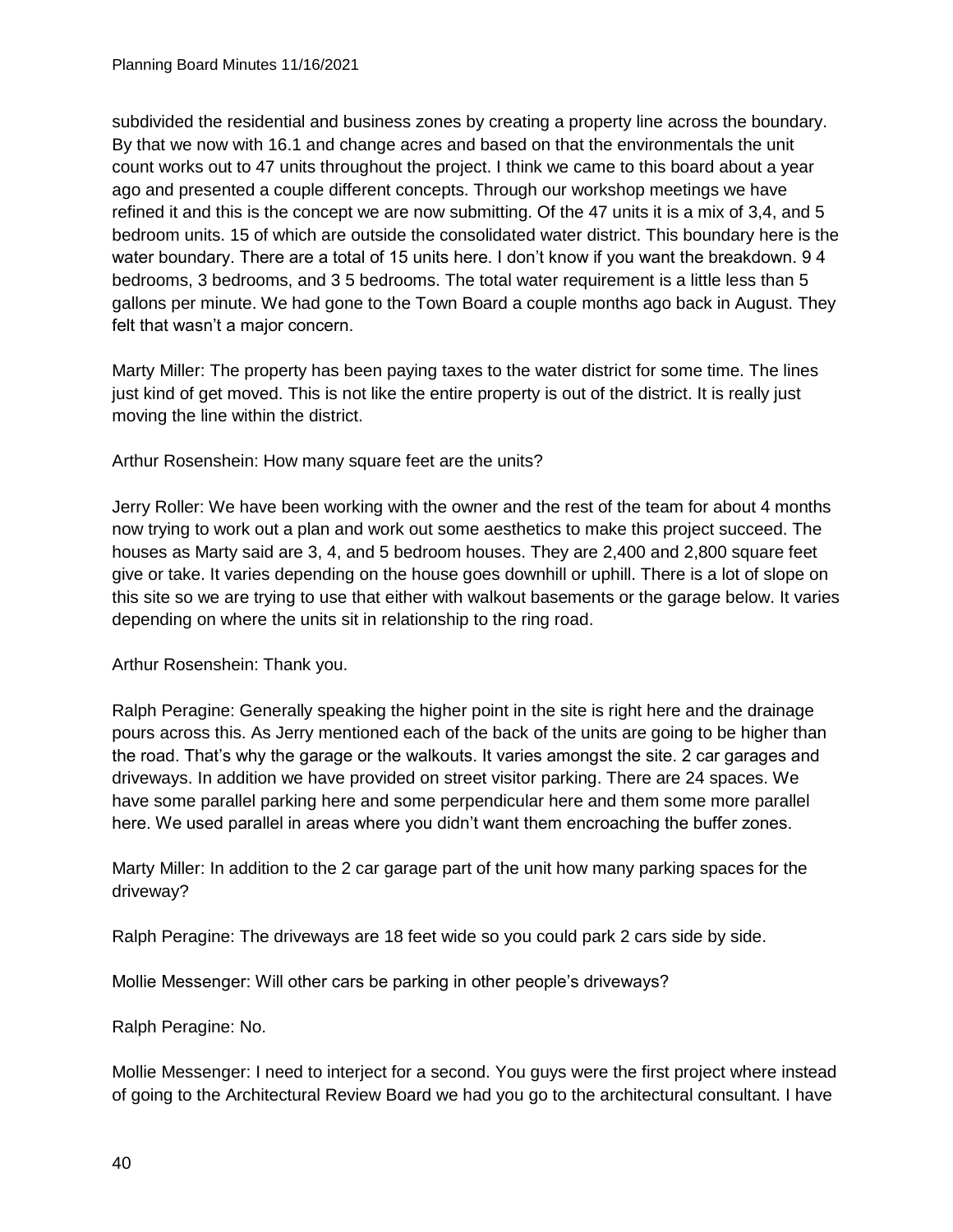a couple of different comments. I haven't had a chance to put them in paper form but to touch on a few of them the renderings look really nice. Just a couple of questions on the residential ones. Some of the problems we have in any development in town is there is always room for additional bedrooms and additional square footage. What you are proposing a storage and that storage area is allowing for maybe more bedrooms in the attic. Then there is a dormer coming off. So potentially upstairs would also be living space. The concern is you are going to turn 3, 4, and 5 bedroom houses into 6, 8, and 10 bedroom houses. One of the things we need to consider when looking at elevations and how big these houses are is you could potentially have more bedrooms there. The floor plan you gave didn't have finished basement and attic but it could how you drew it in your elevation. It really needs to be thought about how many people will be in these houses or potentially could be in them. Also you're talking about families obviously there will be children you could have potentially have 400 children on site and there are no recreation for them. Just a couple things to think about is the size of the homes is a concern and should be a concern for the Board because we have to look at what will happen after the developer leaves. You can also finish the basement.

Marty Miller: On the estimate of the population I understand that the population goes up as the bedrooms go up. Based on the current zoning the estimated population is 379 occupants.

Mollie Messenger: Did you look at the Fallsburg University study because that is not how it goes.

Discussion.

Irv Newmark: 2 parents and 8 kids.

Mollie Messenger: Do you really need the storage truss? What is the elevation look like? All those types of things. Also because you have so much patio space where does that water go? There is much concern about flat space. Discussion.

Marty Miller: The intent is to try to incorporate permeable feet as possible with the patio areas. We would incorporate that.

Mollie Messenger: I will send you guys a sheet of what they said so the Planning Board can understand I just did not have time. Our concern is always the population. Once you build something that large or with that potential for being you have to look at that.

Arthur Rosenshein: Are you familiar with this area at all?

Marty Miller: I am. I am deferring to the architect.

Jarry Roller: I will be happy to talk to that. The roof trusses are trusses that are essentially 2 feet on center. While you can use that space for storage it is really not habitable space.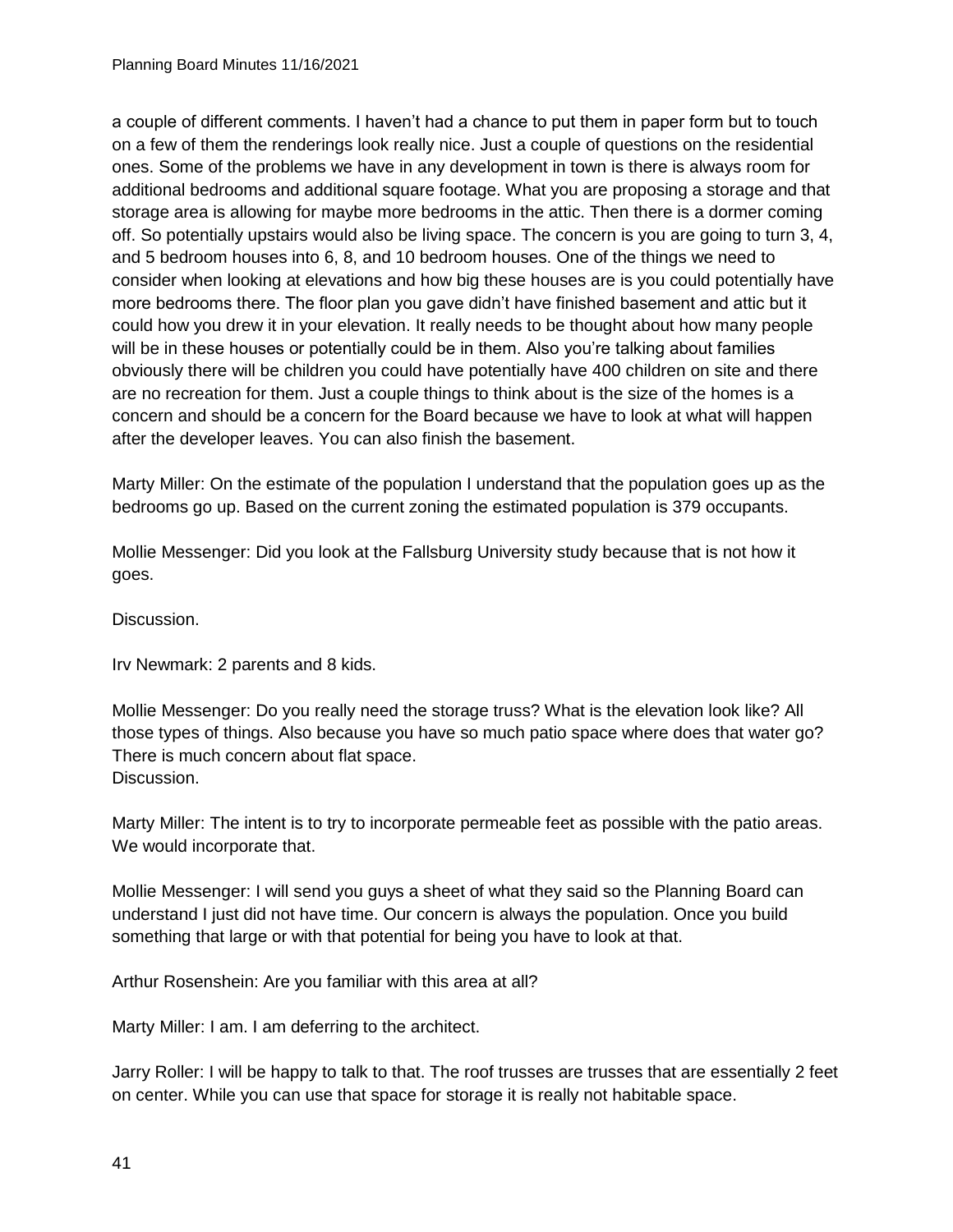Bucky Louckes: You're putting windows up there.

Jarry Roller: We are putting windows that we think will let light into the second floor. We also think that because these are fairly deep buildings the expansive the expansive roof without the relief of the dorm is probably bigger than we'd like to see. We think the dormer adds scale. There is not an opportunity to build bedrooms up there because you have a truss every two feet.

Bucky Louckes: That won't stop them down the road trust me.

Jarry Roller: It is hard to because you can't just move them. It is not like a regular rafter frame.

Bucky Louckes: I understand trusses and how it works.

JACOB BILLIG: The issue I am very experienced in is it becomes a blending of Enforcement versus what is allowed. Everybody can add to their house an x number of bedrooms if they are allowed. Whether the space exists in the building as it is built or somebody implies to build it thereafter it is the same issue. That is a Code Enforcement issue versus a Planning Board review.

Mollie Messenger: It is an architectural issue because we have to think about whether or not we are going to allow that type of truss in there.

JACOB BILLIG: Does the code say you can't have that?

Mollie Messenger: You're missing the point here. You have the townhouses here. You're explaining to the board that you are going to have 3, 4, and 5 bedrooms. They are going to leave and then they will have 8 bedrooms. The Planning Board has to look at in full as to what is the possibility for total outcome.

JACOB BILLIG: That question could be asked of any developer.

Mollie Messenger: It is.

JACOB BILLIG: Then it relates what does the code require and allow. We are happy to engage in this but I am also going to want is to understand where does the code thou shalt consider?

Mollie Messenger: It is not in the code.

JACOB BILLIG: That is exactly right.

Mollie Messenger: It is the Planning Board saying.

**Discussion**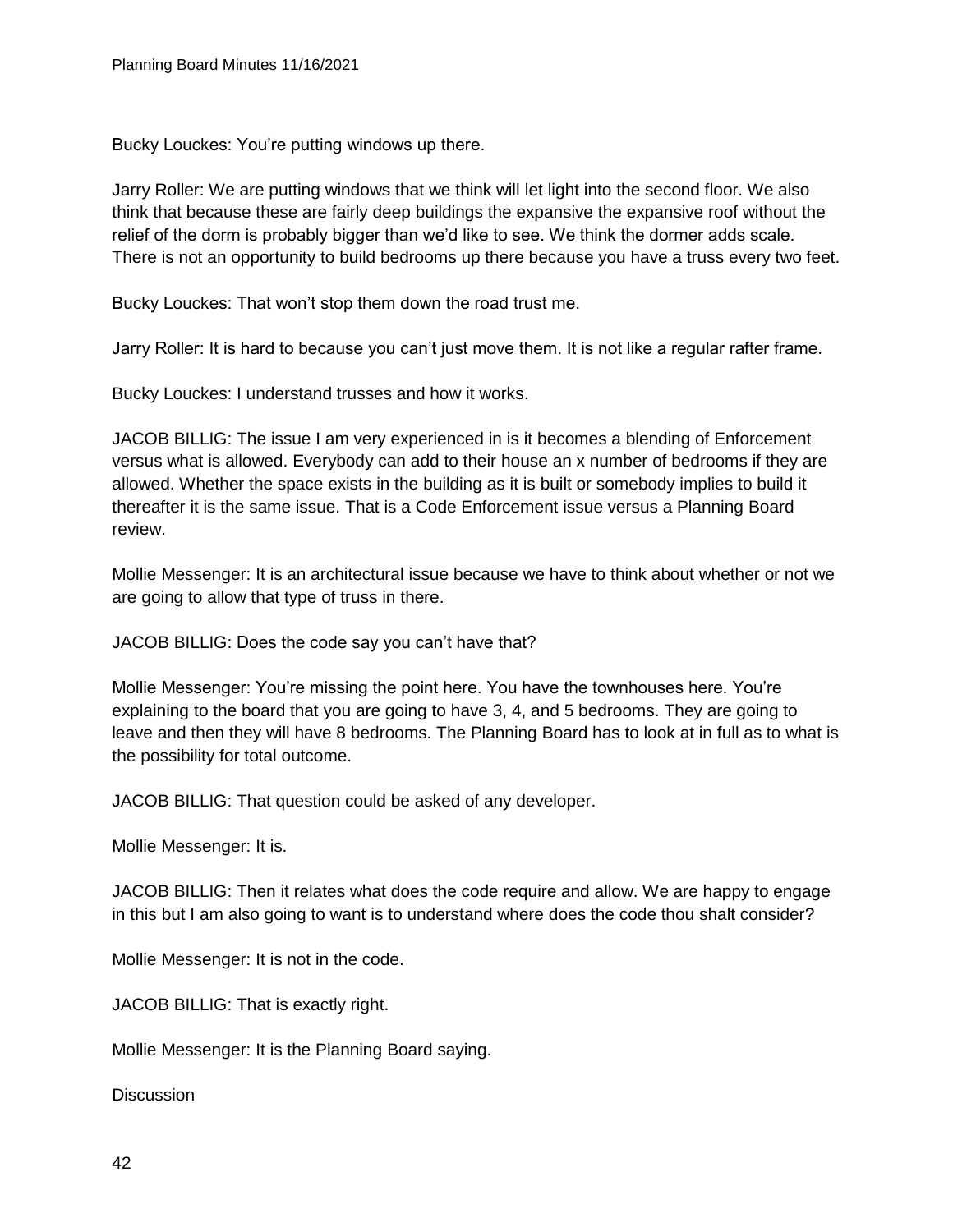JACOB BILLIG: The code doesn't say the board shall consider buildable space in the house for how many bedrooms can be put in.

Mollie Messenger: You are missing the point. This has nothing to do with code. This has to do with what your representation is to the Planning Board. You are representing that you only have 3, 4, and 5 bedroom houses.

JACOB BILLIG: In this county if somebody wants to add bedrooms and it is allowed by code they can do that.

Mollie Messenger: No that is not true. You are going to the Planning Board and you're showing the Planning Board for a specific number of homes. You're building 2 and trying to engineer 4.

JACOB BILLIG: If the developer's plans is for 3, 4, or 5 bedrooms that is their plan.

Discussion.

Bucky Louckes: What we do in the Planning Board I can put in that approval will allow you 5 bedrooms.

JACOB BILLIG: The code doesn't allow you to do that. The code doesn't allow you to cap it that way.

Discussion.

Paula E Kay: The board is looking at the impact created by your proposed housing. Those potential impacts will vary on the number of bedrooms.

JACOB BILLIG: Agreed. The recreation is a good point. I think you'll determine there is sufficient recreation space in the middle of the property. Is that sufficient?

Michael Kirtack: You give them the opportunity to put something in without anybody knowing.

JACOB BILLIG: Anybody in this country can expand their house.

Michael Kirtack: What we are saying is you do it legally.

JACOB BILLIG: That is exactly my point. If this developer says I am doing 3, 4, or 5 bedrooms and somebody buys the unit and 2 years later they don't cooperate you can't say to the developer that you are limiting it due to the sins of someone will do in the future that we don't even know will happen.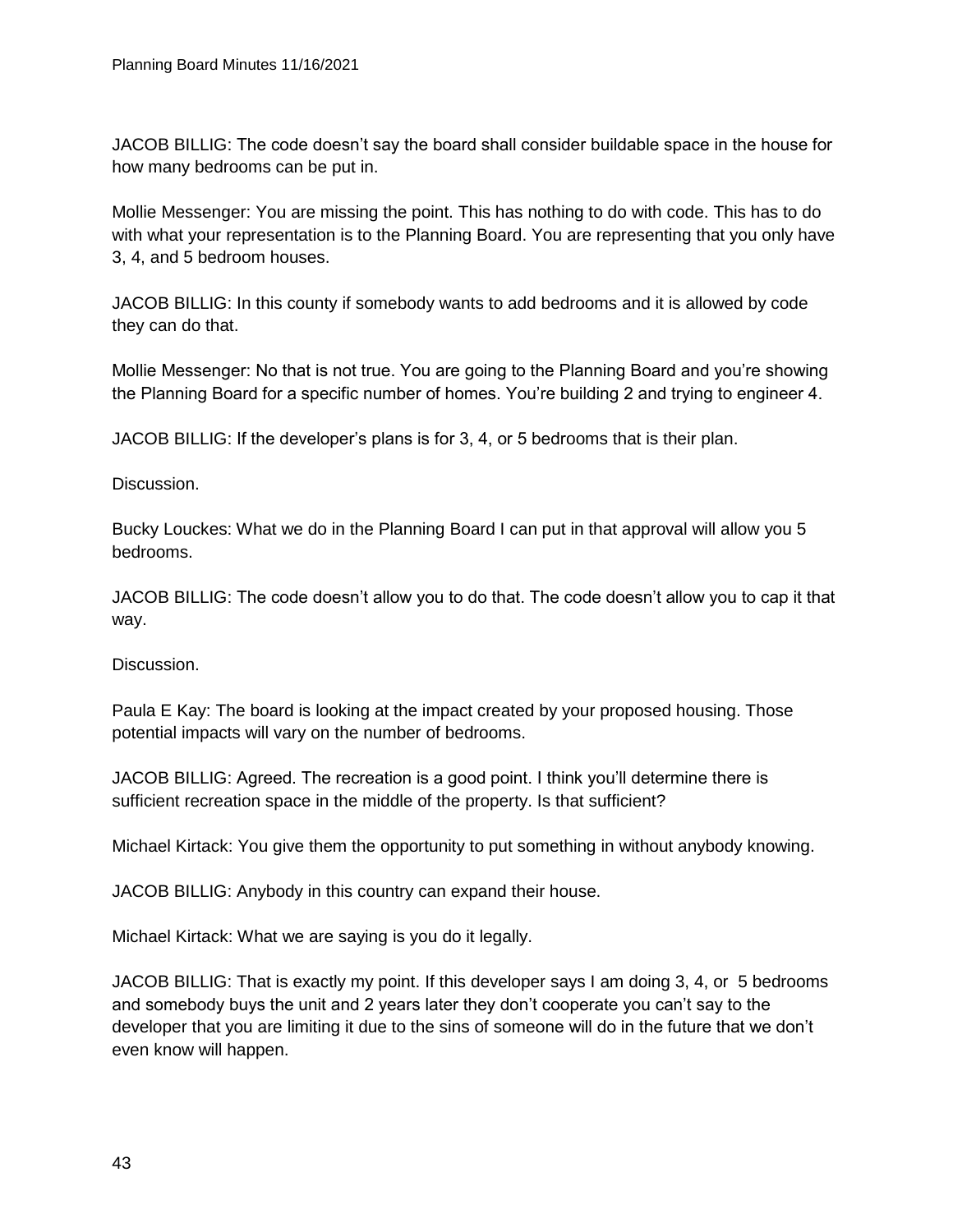Irv Newmark: 2 AM going into one of these units and finding 2 extra bedrooms and they never did it and there are people in there. I don't want that on my heart.

Arthur Rosenshein: The point is to make it structurally not possible to do.

Bucky Louckes: Jerry why are we adding angled trusses instead of regular?

Jerry Roller: They are regular trusses. Regular wooded trusses. Prefabricated. You get the slope of the roof and the width of the house. That determines the truss with a decent roof slop. You don't want a shallow slope. What you have is a truss every 2 feet and because they are trusses they are not like rafters where you can just cut and change them.

Bucky Louckes: My thing is you have added trusses. There is a different between trusses and added trusses. Added trusses are made for a load. Regular trusses have no weight.

Jerry Roller: What we want to do is because they are good sized houses and there is really no storage space within the house we want people to be able to put skis, summer chairs, whatever stuff is out of season in an attic. We are going to put a nominal 10 lb. load on the bottom of the truss and put a piece of plywood there so people store their leftover stuff. It is not intended for occupancy. They still have to crawl over the trusses.

JACOB BILLIG: What the Planning Board and Mollie is concerned with is there is a history in the town where a unit is approved, a year or two down the road the owner adds X amount of bedrooms. Their concern is the impacts because it is not a 3 bedroom anymore it is a 6 unit. The debate is that we are having is that a Planning Board function or if the developer makes a representation and the owner subsequently makes changes that shouldn't be the sins of the developer.

Amos Cohen: We are not talking about the small sized units. Those units are 3,000 square feet on average. It is very odd for someone to do such a nice unit to add bedrooms in the attic. I don't see anybody with 3,000 square feet to add more bedrooms.

JACOB BILLIG: Not to argue for the town but the history has been there are numerous code violations who own the units do what they want and add bedrooms. That is the concern.

Amos Cohen: So let's do as they suggested we will build it in a way where there is no way to add bedrooms on top.

Bucky Louckes: Get rid of the added trusses.

Arthur Rosenshein: Let the architect come up with a plan.

Jerry Roller: There is no stair access to that attic mind you. This is a pulldown stairs.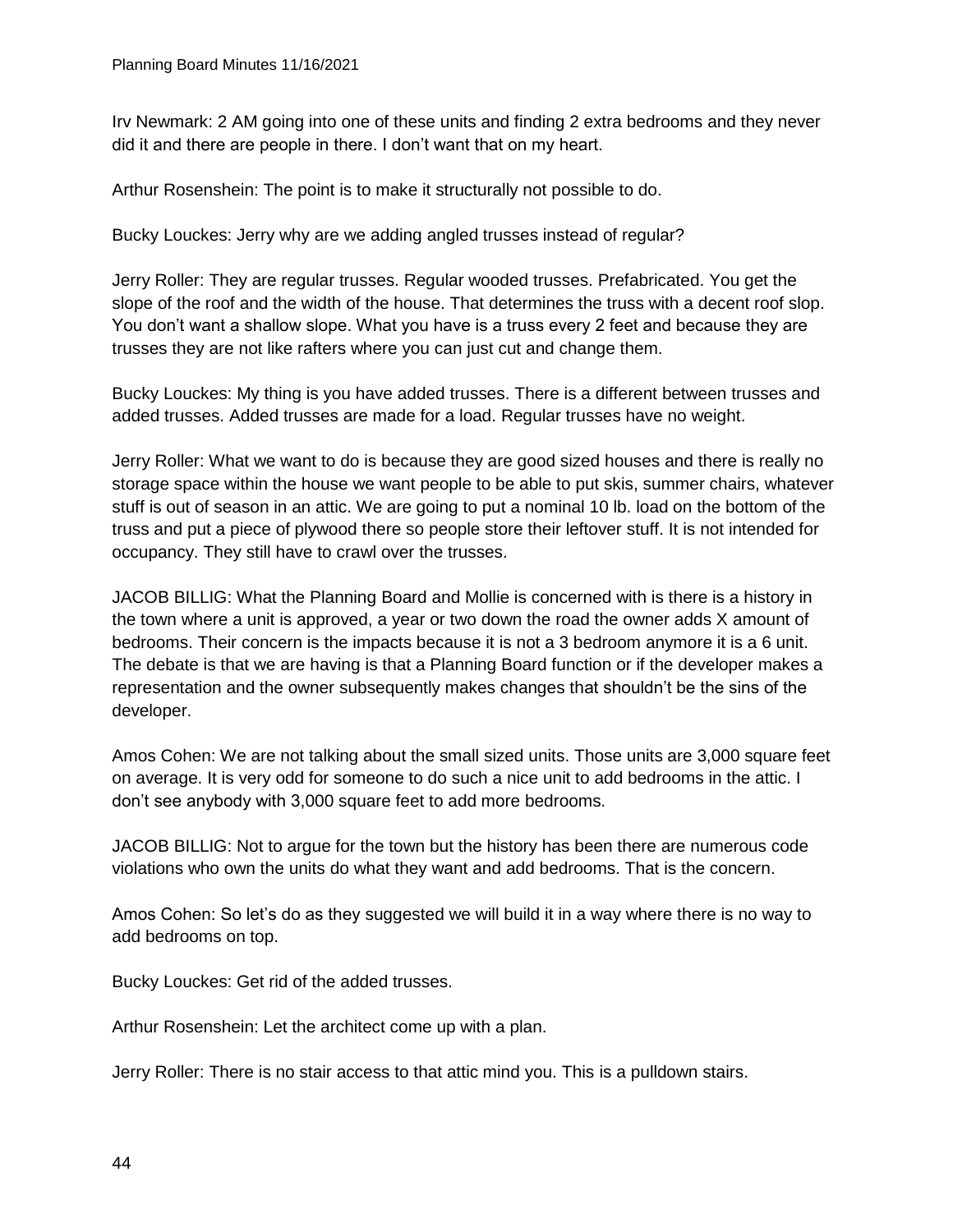Mollie Messenger: I will send around the architectural review comments.

Amos Cohen: There is a way to add the living room to the second floor to make the living room higher to insure they can't add anything into there.

Irv Newmark: That is a good idea.

Mollie Messenger: You are over your lot coverage on the commercial aspect of what you're trying to design. You're only allowed 50 you're at 54.

Paula E Kay: Can we configure the residential to give your commercial a little bit more?

Marty Miller: The problem is the zone boundary. It is where the zone line is. The zone line is basically the existing (inaudible)

Discussion.

JACOB BILLIG: There are 3 variances we need. We are a little over on the commercial. The percentage we are over the ZBA has read that the area variance was on other projects. There is a walking path between the two. We need a variance to go through the walking path.

Discussion.

JACOB BILLIG: The third variance there is a patio on the commercial that slightly goes into the setbacks. That would need a small area variance. There is precedence for that. There are 3 things we want from you guys tonight. One to accept our application. Declare yourself lead agency and refer us to the ZBA so we can get on the December agenda to get those small variances.

Arthur Rosenshein: You want us to accept it and reject it?

JACOB BILLIG: Accept it and refer it.

Arthur Rosenshein: Essentially we have to reject it for that. We accept the application as a formal process that is done. Secondly we can't progress any further because we have to go to the ZBA. So consider yourself rejected.

JACOB BILLIG: Will you declare yourself lead agency?

Arthur Rosenshein: Not yet. I'd rather do lead agency after.

JACOB BILLIG: We will come back to you in January. At that point you declare yourselves lead agency. What I was hoping if you could declare yourself lead agency and then also schedule the public hearing for January it saves us a month.